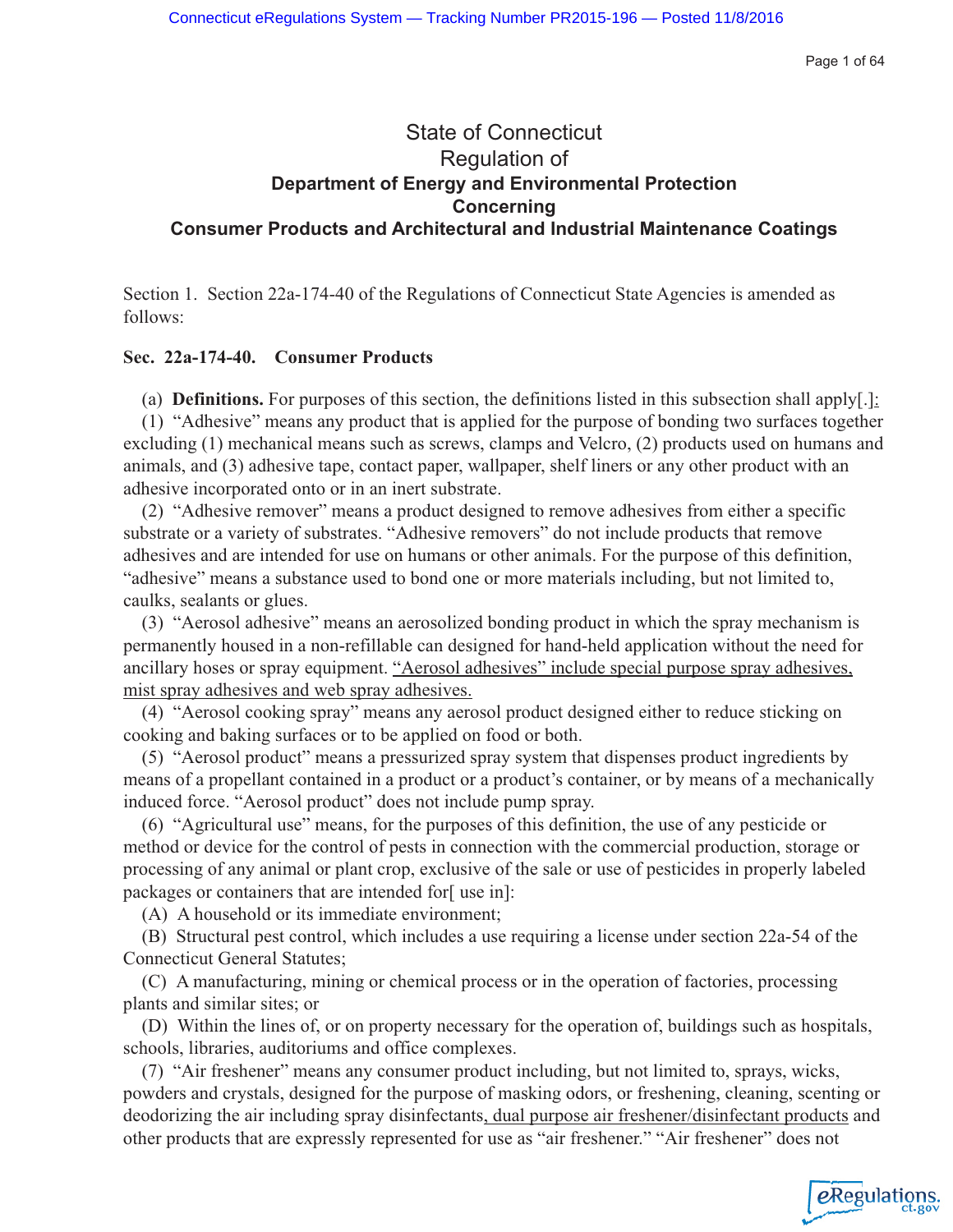Page 2 of 64

eRegulations

include products that are used on the human body, products that function primarily as cleaning products, disinfectant products claiming to deodorize by killing germs on surfaces, institutional and industrial disinfectants when offered for sale solely through institutional and industrial channels of distribution, odor remover/eliminator or toilet/urinal care products.

(8) "All other forms" means all consumer product forms for which no form-specific VOC standard is specified. Unless specified in a VOC standard, "all other forms" include, but are not limited to, solids, liquids, wicks, powders, crystals and cloth, paper wipes or towelettes.

(9) "Alternative control plan" or "ACP" means an emissions averaging program approved by CARB or the NYSDEC.

(10) "Anti-microbial hand or body cleaner or soap" means a cleaner or soap designed to reduce the level of microorganisms on the skin through germicidal activity, including, but not limited to, anti-microbial hand or body washes and cleaners, food-handler hand washes, healthcare personnel hand washes, pre-operative skin preparations and surgical scrubs. "Anti-microbial hand or body cleaner or soap" does not include prescription drug products; antiperspirants; astringent or toner; deodorant; facial cleaner or soap; general-use hand or body cleaner or soap; hand dishwashing detergent including anti-microbial, heavy-duty hand cleaner or soap; medicated astringent or medicated toner; or rubbing alcohol.

(11) "Antiperspirant" means any product including, but not limited to, an aerosol, roll-on, stick, pump, pad, cream or squeeze-bottle that is intended by the manufacturer to be used to reduce perspiration in the human axilla by at least 20 percent in at least 50 percent of a target population.

(12) "Anti-static product" means a product that is labeled to eliminate, prevent or inhibit the accumulation of static electricity, exclusive of electronic cleaners, floor polish or wax, floor coating, aerosol coating products or architectural coating.

(13) "Architectural coating" means, notwithstanding the definition in section 22a-174-1 of the Regulations of Connecticut State Agencies, a coating applied to stationary structures and their appurtenances, to mobile homes, to pavements or to curbs.

(14) "Aromatic compound" means a carbon containing compound that contains one or more benzene or equivalent heterocyclic rings and has an initial boiling point less than or equal to 280°C. "Aromatic compound" does not include compounds excluded from the definition of VOC listed in section 22a-174-1 of the Regulations of Connecticut State Agencies.

(15) "Artist's solvent /thinner" means any liquid product, labeled to meet ASTM D4236 – 94 (March 1, 2005) Standard Practice for Labeling Art Materials for Chronic Health Hazards, and packaged in a container equal to or less than 34 fluid ounces, labeled to reduce the viscosity of, or remove, art coating compositions or components.

[(14)](16) "ASTM" means the American Society for Testing and Materials.

 $[(15)](17)$  "Astringent" or "toner" means any product not regulated as a drug by the United States Food and Drug Administration that is applied to the skin for the purpose of cleaning or tightening pores, including clarifiers and substrate-impregnated products and excluding any hand, face or body cleaner or soap product, medicated astringent or medicated toner, cold cream, lotion or antiperspirant.

 $[(16)](18)$  "Automotive brake cleaner" means, for products manufactured prior to May 1, 2017, a cleaning product designed to remove oil, grease, brake fluid, brake pad material or dirt from motor vehicle brake mechanisms.

 $[(17)](19)$  "Automotive hard paste wax" means a motor vehicle wax or polish that is:

- (A) Designed to protect and improve the appearance of motor vehicle painted surfaces;
- (B) A solid at room temperature; and
- (C) Contains 0% water by formulation.

 $[(18)](20)$  "Automotive instant detailer" means a product designed for use in a pump spray that is applied to motor vehicle painted surfaces and wiped off prior to being allowed to dry.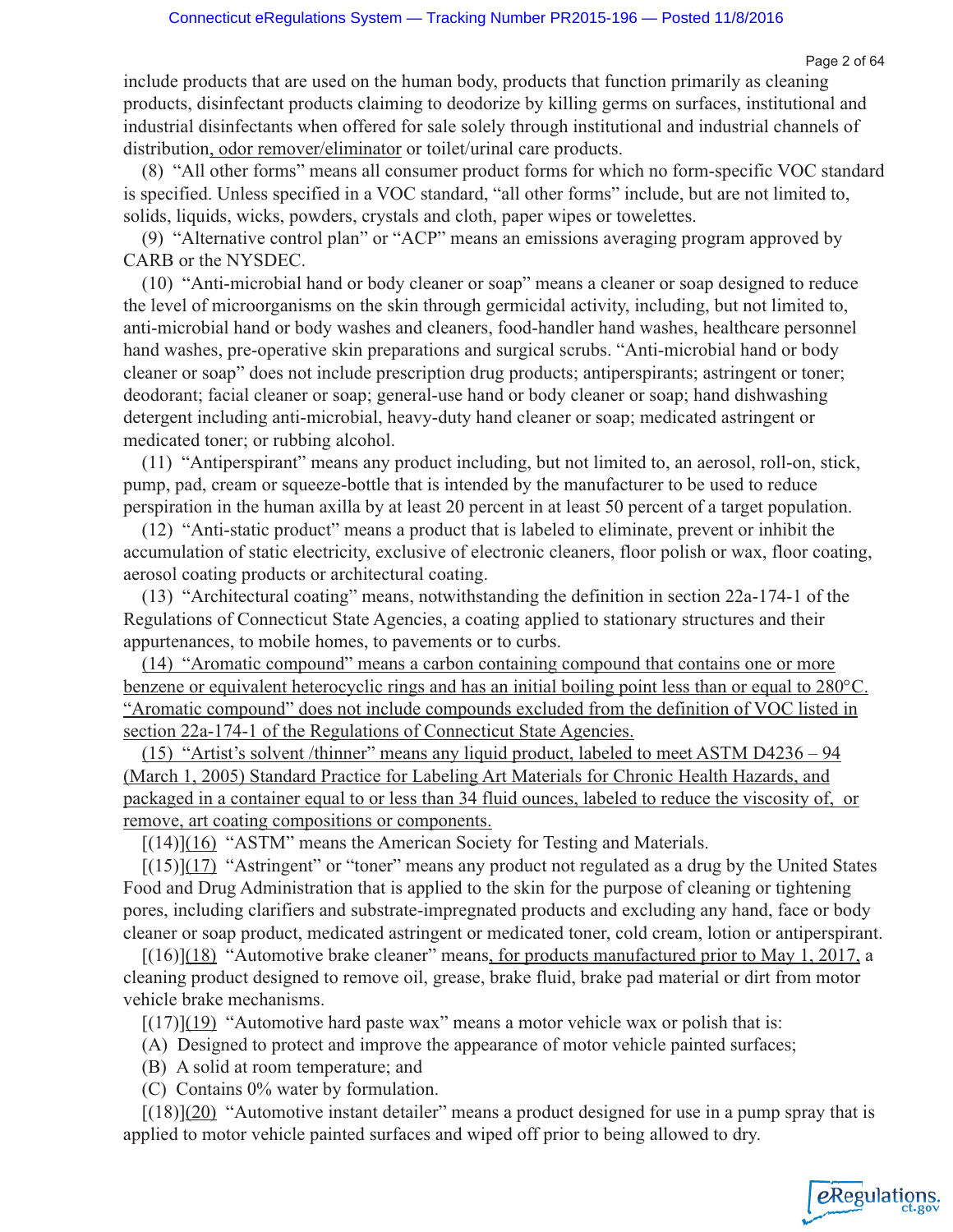Page 3 of 64

eRegulations

 $[(19)](21)$  "Automotive rubbing or polishing compound" means a product designed primarily to remove oxidation, old paint, scratches or swirl marks and other defects from motor vehicle painted surfaces without leaving a protective barrier.

 $[(20)](22)$  "Automotive wax, polish, sealant or glaze" means a product designed to seal out moisture, increase gloss or otherwise enhance motor vehicle painted surfaces including, but not limited to, products designed for use in auto body repair shops and drive-through car washes, as well as products designed for the general public and excluding automotive rubbing or polishing compounds, automotive wash and wax products, surfactant-containing car wash products and products designed for use on unpainted surfaces such as bare metal, chrome, glass or plastic.

(23) "Automotive windshield cleaner" means a product labeled and packaged as an "automotive windshield cleaner" in the form of a moistened towelette and is designed to be used on automotive windshields, automotive mirrors, and automotive headlights. The product must be labeled for "automotive use only." "Automotive windshield cleaner" does not include automotive windshield washer fluid.

 $[(21)](24)$  "Automotive windshield washer fluid" means any liquid designed for use in a motor vehicle windshield washer system either as antifreeze or for the purpose of cleaning, washing or wetting the windshield, excluding fluids placed by the manufacturer in a new vehicle and excluding wet towel products designed to be applied by hand to automotive windshields and windows to remove dirt].

[(22)](25) "Bait station insecticide" means an insecticidal bait weighing no more than 0.5 ounce and composed of solid material feeding stimulants with less than five percent active ingredients that is designed to be ingested by insects.

[(23)](26) "Bathroom and tile cleaner" means a product designed to clean tile or surfaces in bathrooms, exclusive of products [specifically] designed primarily to clean toilet bowls, toilet tanks or urinals.

(27) "Brake cleaner" means, for products manufactured on and after May 1, 2017, a cleaning product designed to remove oil, grease, brake fluid, brake pad material or dirt from motor vehicle brake mechanisms.

 $[(24)](28)$  "Bug and tar remover" means a product labeled to remove either or both of the following from painted motor vehicle surfaces without causing damage to the motor vehicle finish:

(A) Biological-type residues such as insect carcasses and tree sap; or

(B) Road grime, such as road tar, roadway paint markings and asphalt.

[(25)](29) "CARB" means the California Air Resources Board.

 $[(26)](30)$  "CCR" means the California Code of Regulations.

[(27)](31) "Carburetor or fuel-injection air intake cleaners" means a product designed to remove fuel deposits, dirt or other contaminants from a carburetor, choke, throttle body of a fuel-injection system or associated linkages, exclusive of a product designed [exclusively] to be introduced directly into the fuel lines or fuel storage tank prior to introduction into the carburetor or fuel injectors[.], or a product designed or labeled to be introduced during engine operation directly into air vacuum lines by using a pressurized sprayer wand.

[(28)](32) "Carpet and upholstery cleaner" means a cleaning product designed for the purpose of eliminating dirt and stains on rugs, carpeting, and the interior of motor vehicles or on household furniture or objects upholstered or covered with fabrics such as wool, cotton, nylon or other synthetic fabrics including, but not limited to, products that make fabric protectant claims and excluding general purpose cleaners, spot removers, vinyl or leather cleaners, dry cleaning fluids or products designed exclusively for use at industrial facilities engaged in furniture or carpet manufacturing.

[(29)](33) "CAS" means Chemical Abstract Service.

 $[(30)](34)$  "Charcoal lighter material" means any combustible material designed to be applied on,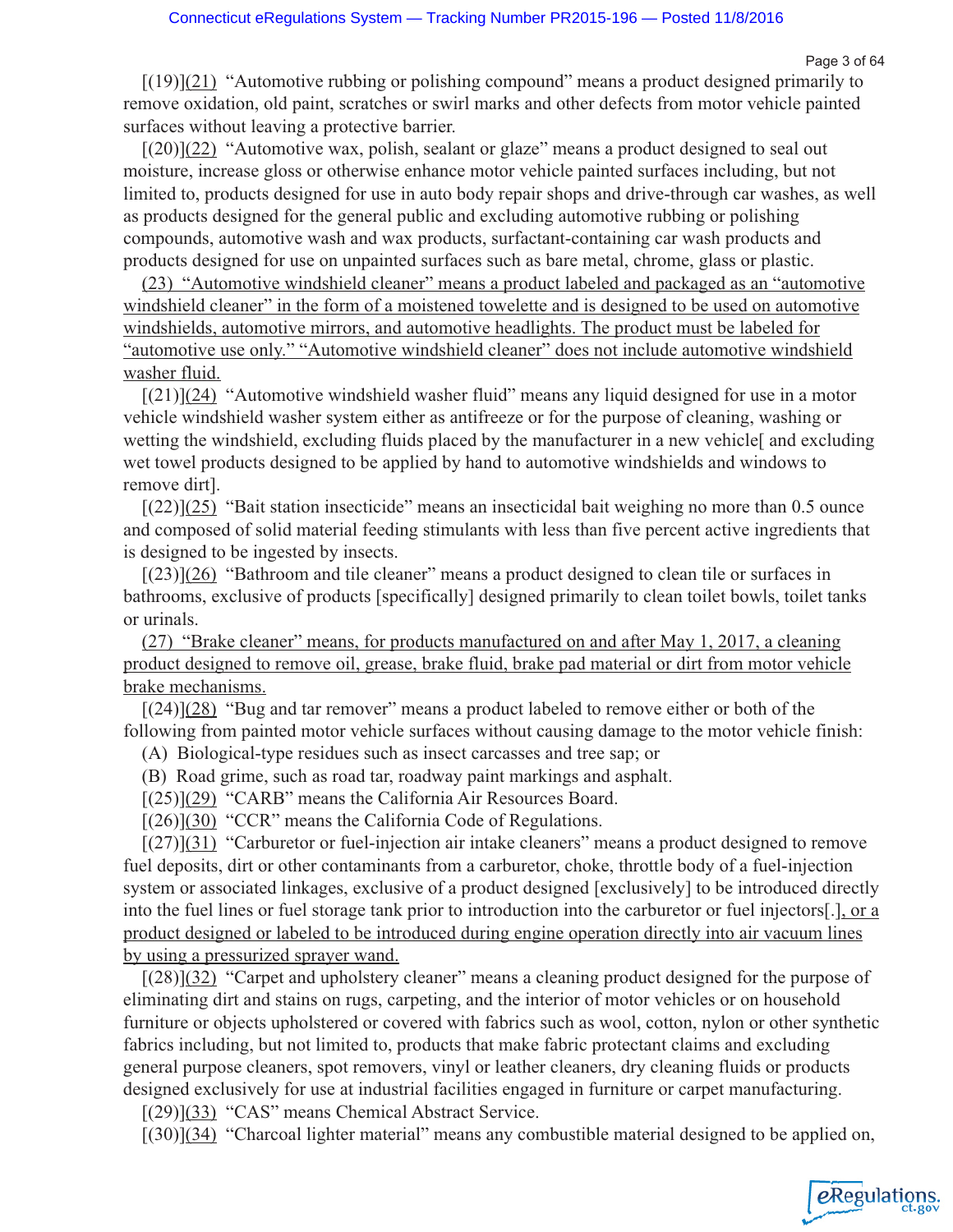Page 4 of 64

incorporated in, added to or used with charcoal to enhance ignition, excluding electrical starters and probes, metallic cylinders using paper tinder, natural gas, propane or fat wood.

[(31)](35) "Colorant" means any pigment or coloring material used in a consumer product for an aesthetic effect, or to highlight a component.

[(32)](36) "Connecticut sales" means the annual sales in Connecticut during a specified calendar year of a consumer product, expressed as net pounds of product less packaging and container.

[(33)](37) "Construction, panel and floor covering adhesive" means any non-aerosol singlecomponent adhesive that is not floor seam sealer and that is designed or labeled [exclusively] for the installation, remodeling, maintenance or repair of:

(A) Structural and building components that include, but are not limited to, beams, trusses, studs; paneling such as drywall or drywall laminates, fiberglass-reinforced plastic, plywood, particle board, insulation board, pre-decorated hardboard and tile board; ceiling and acoustical tile; molding; fixtures; countertops or countertop laminates; cove or wall bases; and flooring or subflooring; or

(B) Floor or wall coverings that include, but are not limited to, wood or simulated wood covering; carpet; carpet pad or cushion; vinyl-backed carpet; flexible flooring material; non-resilient flooring material; mirror tiles and other types of tiles; and artificial grass.

[(34)](38) "Consumer" means any person who purchases or acquires any consumer product for personal, family, household or institutional use. A person acquiring a consumer product for resale is not a "consumer" for that product.

[(35)](39) "Consumer product" means a chemically formulated product used by household and institutional consumers including, but not limited to, antiperspirants; detergents; deodorants; cleaning compounds; polishes; floor finishes; cosmetics; personal care products; home, lawn and garden products; disinfectants; sanitizers; aerosol paints; aerosol adhesives used for consumer, industrial or commercial uses; or automotive specialty products. Other paint products, furniture coatings or architectural coatings are not "consumer products."

 $[(36)](40)$  "Contact adhesive" means [an] a non-aerosol adhesive that:

(A) Is designed for application to two surfaces to be bonded together;

(B) Is designed to dry before the two surfaces are placed in contact with each other;

(C) Forms an immediate bond that is impossible, or difficult, to reposition after both adhesivecoated surfaces are placed in contact with each other;

(D) Does not need sustained pressure or clamping of surfaces after the adhesive-coated surfaces have been brought together using sufficient momentary pressure to establish full contact between both surfaces;

(E) Is not a rubber cement primarily intended for use on paper substrates; and

(F) Is not a vulcanizing fluid designed and labeled for tire repair.

 $[(37)](41)$  "Contact adhesive — general purpose" means any contact adhesive that is not a "contact adhesive — special purpose."

 $[(38)](42)$  "Contact adhesive — special purpose" means a contact adhesive that is either:

(A) Used to bond melamine-covered board, unprimed metal, unsupported vinyl, Teflon, ultra-high molecular weight polyethylene, rubber, high pressure laminate or wood veneer 1/16 inch or less in thickness to any porous or nonporous surface, and is sold in units of product, less packaging, that contain more than eight fluid ounces; or

(B) Used in automotive applications that are either automotive under-the-hood applications requiring heat, oil or gasoline resistance, or body-side molding, automotive weatherstrip or decorative trim.

[(39)](43) "Container" or "packaging" means the part or parts of a consumer or institutional product that serve only to contain, enclose, incorporate, deliver, dispense, wrap or store the chemically formulated substance or mixture of substances that accomplish the purpose or purposes

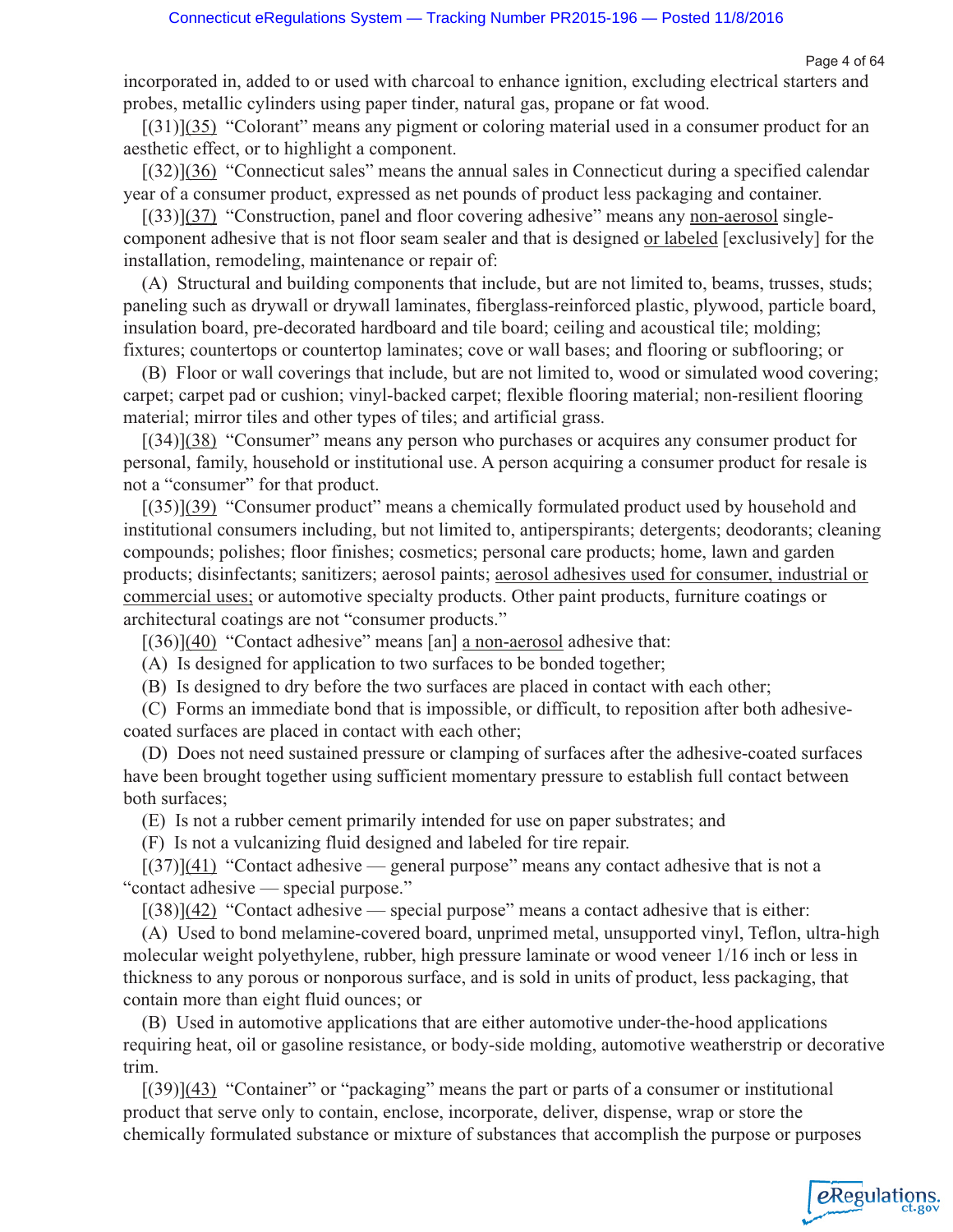for which the product is designed or intended, and includes any article onto or into which the principal display panel and other accompanying literature or graphics are incorporated, etched, printed or attached.

[(40)](44) "Crawling bug insecticide" means any insecticide product that is designed for use against ants, cockroaches or other household crawling arthropods including, but not limited to, mites, silverfish or spiders, and excluding any house dust mite product or any product designed to be used exclusively on humans or animals. For the purposes of this definition only:

(A) "House dust mite" means a Pyroglyphidaean mite that feeds primarily on skin cells shed in the home by humans and pets; and

(B) "House dust mite product" means a product whose label, packaging or accompanying literature states that the product is suitable for use against house dust mites but does not indicate that the product is suitable for use against ants, cockroaches or other household crawling arthropods.

 $[(41)](45)$  "Date-code" means the day, month and year on which a consumer product is manufactured, filled or packaged or a code indicating such a date.

[(42)](46) "Deodorant" means any product including, but not limited to, an aerosol, roll-on, stick, pump, pad, cream or squeeze-bottle, [that is intended by the manufacturer to be used to minimize odor in the human axilla by retarding the growth of bacteria that cause the decomposition of perspiration.] that indicates or depicts on the container or packaging, or on any sticker or label affixed thereto, that the product can be used on or applied to the human axilla to provide a scent and/or minimize odor.

 $[(43)](47)$  "Device" means any instrument or contrivance, other than a firearm, designed for trapping, destroying, repelling or mitigating any pest or any other form of plant or animal life other than humans and bacteria, viruses or other microorganisms on or in living humans or other living animals; but "device" does not include equipment used to apply pesticides if such pesticides are sold separately from the device.

 $[(44)]$  $(48)$  "Disinfectant" means any product intended to destroy or irreversibly inactivate infectious or other undesirable bacteria, pathogenic fungi or viruses on surfaces or inanimate objects and for which the label is registered under FIFRA. A product that is labeled both as a "sanitizer" and a "disinfectant," is considered a "disinfectant." "Disinfectant" does not include products:

(A) Designed solely for use on human or animals;

(B) Designed for agricultural use;

(C) Designed solely for use in swimming pools, therapeutic [tubs] or hot tubs; [or]

(D) Designed to be used on heat sensitive critical or semi-critical medical devices or medical equipment surfaces;

(E) That are pre-moistened wipes or towelettes sold exclusively to medical, convalescent, or veterinary establishments;

(F) Designed to be applied to food-contact surfaces and are not required to be rinsed prior to contact with food; or

 $[(D)]$ (G) As indicated on the principal display panel or label, designed primarily for use as bathroom and tile cleaners, glass cleaners, general purpose cleaners, toilet [bowl cleaners]/urinal care products, [or] metal polishes[.], carpet cleaners, or fabric refreshers that may also make disinfecting or anti-microbial claims on the label.

[(45)](49) "Distributor" means any person to whom a consumer product is sold or supplied for the purposes of resale or distribution in commerce, except that manufacturers, retailers and consumers are not "distributors."

[(46)](50) "Double-phase aerosol air freshener" means an aerosol air freshener with the liquid contents in two or more distinct phases that requires the product container be shaken before use to mix the phases, producing an emulsion.

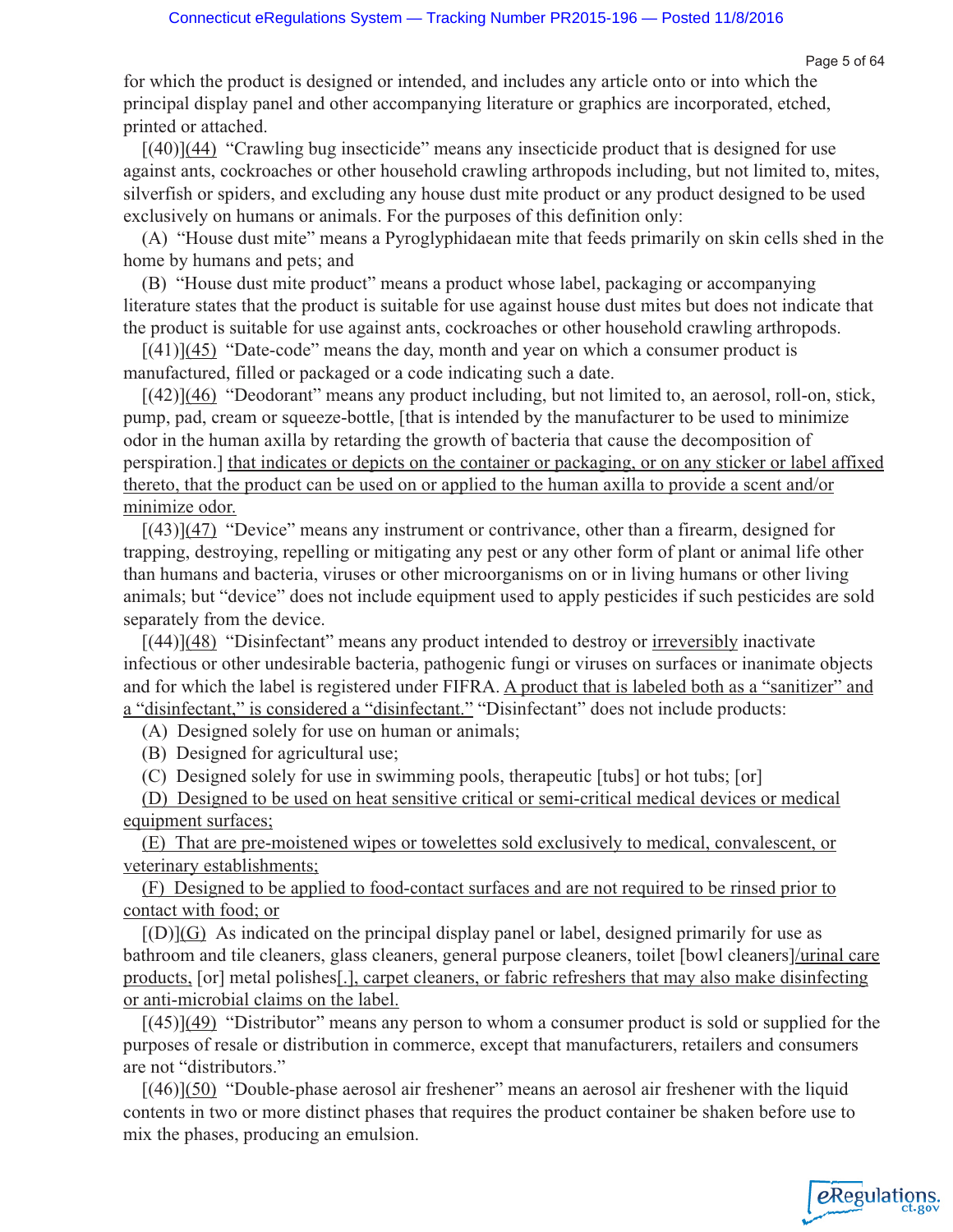Page 6 of 64

eRegulations

 $[(47)](51)$  "Dry cleaning fluid" means any non-aqueous liquid product designed and labeled exclusively for use on fabrics that are labeled "dry clean only" or that are S-coded fabrics and includes, but is not limited to, those products used by commercial dry cleaners and commercial businesses that clean fabrics such as draperies at [the customer's] a residence or work place. "Dry cleaning fluid" does not include spot remover or carpet and upholstery cleaner.

(52)

[(48)](53) "Dusting aid" means a product designed for use with a mop, rag or other dusting device to assist in removing dust and other soils from floors and other surfaces without leaving a wax or silicone based coating and does not include products, such as pressurized gas duster, that consist entirely of compressed gases for use in electronic or other specialty areas.

 $[(49)](54)$  "Electrical cleaner" means a product labeled to remove heavy soils such as grease, grime or oil from electrical equipment such as electric motors, armatures, relays, electric panels or generators. "Electrical cleaner" does not include general purpose cleaner, general purpose degreaser, dusting aid, electronic cleaner, energized electrical cleaner, pressurized gas duster, engine degreaser, anti-static product or products designed to clean the casings or housings of electrical equipment.

 $[(50)](55)$  "Electronic cleaner" means a product labeled for the removal of dirt, moisture, dust, flux or oxides from the internal components of electronic or precision equipment such as circuit boards, and the internal components of electronic devices such as radios, compact disc (CD) players, digital video disc (DVD) players and computers. "Electronic cleaner" does not include general purpose cleaner, general purpose degreaser, dusting aid, pressurized gas duster, engine degreaser, electrical cleaner, energized electrical cleaner, anti-static product or products designed to clean the casings or housings of electronic equipment.

[(51)](56) "Energized electrical cleaner" means a product that meets both of the following criteria: (1) the product is labeled to clean or degrease electrical equipment, where cleaning or degreasing is accomplished when electrical current exists, or when there is a residual electrical potential from a component, such as a capacitor; and (2) the product label clearly displays the statements: "Energized equipment use only. Not to be used for motorized vehicle maintenance or their parts". "Energized electrical cleaner" does not include electronic cleaner.

[(52)](57) "Engine degreaser" means a cleaning product designed to remove grease, grime, oil and other contaminants from the external surfaces of engines and other mechanical parts.

[(53)](58) "Fabric protectant" means [a product designed to be applied to fabric substrates to protect the surface from soiling or to reduce absorption of liquid into the fabric's fibers. "Fabric protectant" does not include a product labeled for use as a waterproofer, a product designed for use solely on leather or a product designed for use solely on fabrics that are labeled "dry clean only" and sold in containers of ten fluid ounces or less.]:

(A) For products manufactured prior to May 1, 2017: a product designed to be applied to fabric substrates to protect the surface from soiling or to reduce absorption of liquid into the fabric's fibers. "Fabric protectant" does not include a product labeled for use as a waterproofer, a product designed for use solely on leather or a product designed for use solely on fabrics that are labeled "dry clean only" and sold in containers of ten fluid ounces or less; and

(B) For products manufactured on and after May 1, 2017: a product designed to be applied to fabric substrates to protect the surface from soiling or to reduce absorption of liquid into the fabric's fibers. "Fabric protectant" does not include a waterproofing product labeled for use solely on leather, a pigmented product designed to be used primarily for coloring, a product used for construction, reconstruction, modification, structural maintenance or repair of a fabric substrate, or a product that renews or restores fabric and qualifies as either clear coating or vinyl/fabric/leather/polycarbonate coating.

[(54)](59) "Fabric refresher" means a product labeled to neutralize or eliminate odors on non-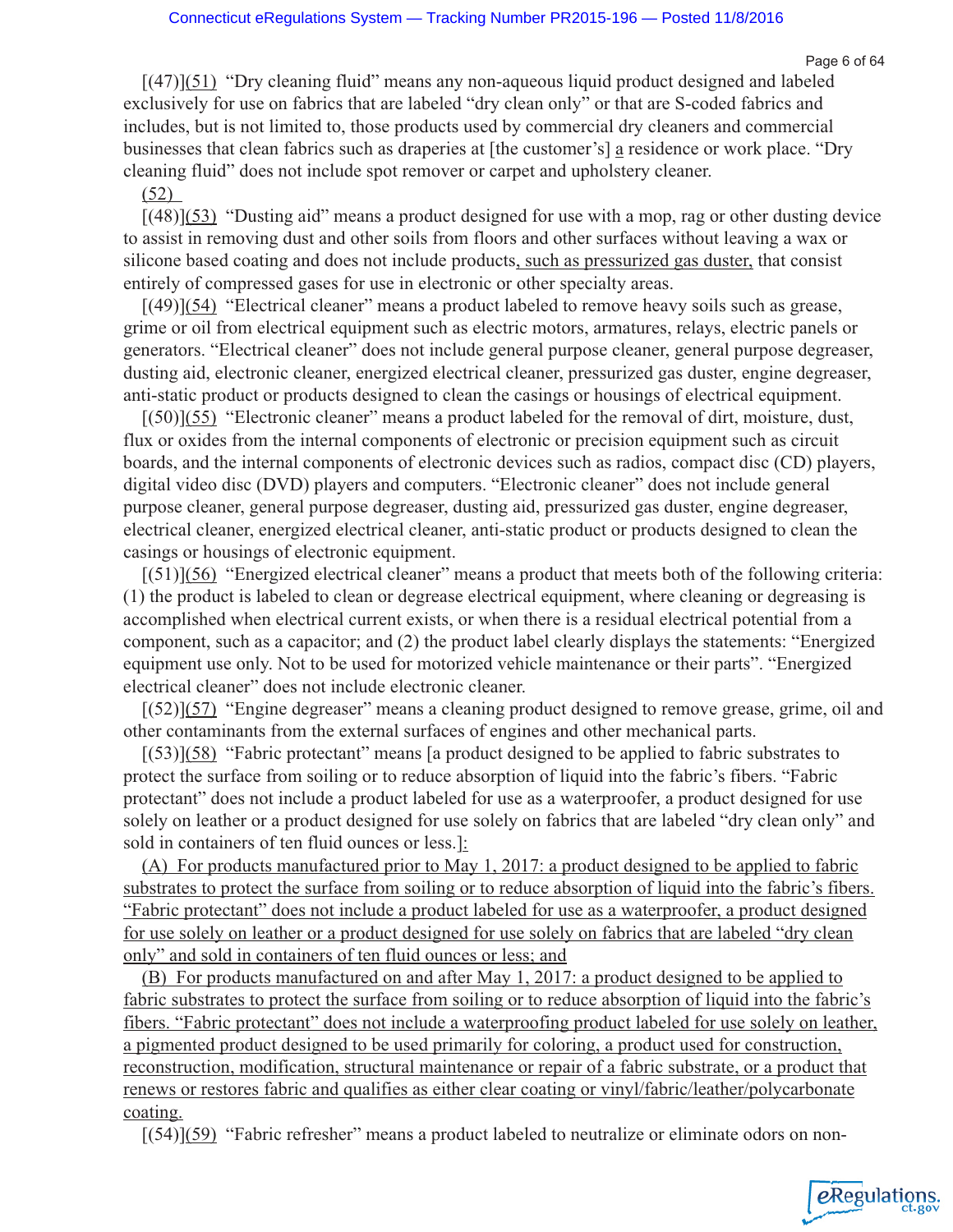Page 7 of 64

eRegulations

laundered fabric including, but not limited to, soft household surfaces, rugs, carpeting, draperies, bedding, automotive interiors, footwear, athletic equipment, clothing or on household furniture or objects upholstered or covered with fabrics such as, but not limited to, wool, cotton or nylon. "Fabric refresher" does not include anti-static product, carpet and upholstery cleaner, [soft household surface sanitizers,] footwear or leather care product, spot remover or disinfectant, sanitizer, or products labeled for application on both fabric and human skin. [For the purposes of this definition only, "soft household surface sanitizer" means a product labeled to neutralize or eliminate odors on the surfaces listed in this definition and for which the label is registered as a sanitizer under FIFRA.]

[(55)](60) "Facial cleaner or soap" means a cleaner or soap designed primarily to clean the face and includes, but is not limited to, facial cleansing creams, semi-solids, liquids, lotions and substrateimpregnated forms; and excludes prescription drug products, antimicrobial hand or body cleaner or soap, astringent, toner, general-use hand or body cleaner or soap, medicated astringent, medicated toner or rubbing alcohol.

 $[(56)](61)$  "Fat wood" means pieces of wood kindling with high levels of sap or resin that enhance ignition of the kindling, and excludes any kindling with substances added to enhance flammability, such as wax-covered or wax-impregnated wood-based products.

[(57)](62) "FDA" means the United States Food and Drug Administration.

[(58)](63) "FIFRA" means the Federal Insecticide, Fungicide and Rodenticide Act, 7 USC sections 136 et. seq.

[(59)](64) "Flea and tick insecticide" means any insecticide product that is designed for use against fleas, ticks, their larvae or their eggs, exclusive of products designed for use exclusively on humans or animals and their bedding.

[(60)](65) "Flexible flooring material" means asphalt, cork, linoleum, no-wax, rubber, seamless vinyl or vinyl composite flooring.

[(61)](66) "Floor coating" means an opaque coating that is labeled and designed for application to flooring, including but not limited to, decks, porches, steps or other horizontal surfaces subject to foot traffic.

[(62)](67) "Floor or wall covering adhesive remover" means a product designed or labeled to remove floor or wall coverings and associated adhesive from the underlying substrate.

 $[(63)](68)$  "Floor polish or wax" means [a wax, polish or any other product designed to polish, protect or enhance floor surfaces by leaving a protective coating that is designed to be periodically replenished, exclusive of spray buff products, products designed solely for the purpose of cleaning floors, floor finish strippers, products designed for unfinished wood floors and coatings subject to architectural coatings regulations.]:

(A) For products manufactured prior to May 1, 2017: a wax, polish or any other product designed to polish, protect or enhance floor surfaces by leaving a protective coating that is designed to be periodically replenished, exclusive of spray buff products, products designed solely for the purpose of cleaning floors, floor finish strippers, products designed for unfinished wood floors and coatings subject to architectural coatings regulations;

(B) For products manufactured on and after May 1, 2017: a product designed or labeled to polish, wax, condition, protect, temporarily seal, or otherwise enhance floor surfaces by leaving a protective finish that is designed or labeled to be periodically replenished. "Floor polish or wax" does not include spray buff products, floor wax strippers, products designed or labeled for unfinished wood floors, or coatings subject to architectural coatings regulations.

 $[(64)](69)$  "Floor seam sealer" means any product designed and labeled exclusively for bonding, fusing, sealing or coating seams between adjoining pieces of installed flexible sheet flooring.

[(65)](70) "Floor wax stripper" means a product designed to remove natural or synthetic floor polishes or waxes through breakdown of the polish or wax polymers, or by dissolving or emulsifying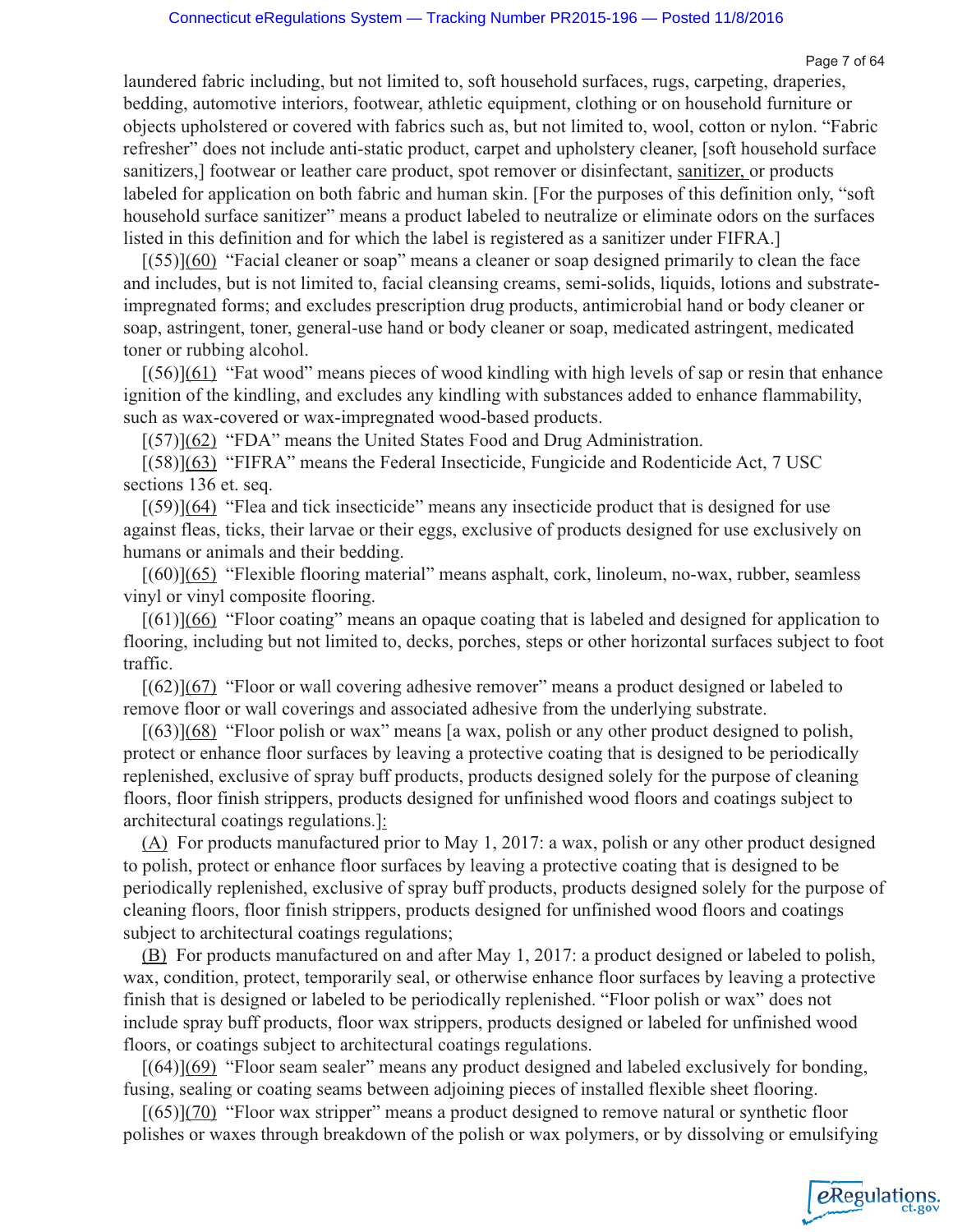eRegulations

the polish or wax, exclusive of aerosol floor wax strippers or products designed to remove floor wax solely through abrasion.

 $[(66)](71)$  "Flying bug insecticide" means any insecticide product that is designed for use against flying insects or other flying arthropods, including, but not limited to, flies, mosquitoes, moths or gnats, and excluding wasp and hornet insecticide, products that are designed to be used exclusively on humans or animals or any moth-proofing product. For the purposes of this definition only, "mothproofing product" means a product whose label, packaging or accompanying literature indicates that the product is designed to protect fabrics from damage by moths but does not indicate that the product is suitable for use against flying insects or other flying arthropods.

[(67)](72) "Footwear or leather care product" means any product designed or labeled to be applied to footwear or to other leather articles or components, to maintain, enhance, clean, protect or modify the appearance, durability, fit or flexibility of the footwear or leather article or component. Footwear includes both leather and non-leather foot apparel. "Footwear or leather care product" does not include fabric protectant, general purpose adhesive, contact adhesive,

vinyl/fabric/leather/polycarbonate coating, rubber and vinyl protectant, fabric refresher, products solely for deodorizing or sealant products with adhesive properties used to create external protective layers greater than two millimeters thick.

[(68)](73) "Fragrance" means a substance or complex mixture of aroma chemicals, natural essential oils and other functional components[,] with a combined vapor pressure not in excess of 2mm Hg at 20ºC, the sole purpose of which is to impart an odor or scent or to counteract a malodor.

 $[(69)](74)$  "Furniture coating" means any paint designed for application to room furnishings including, but not limited to, kitchen, bath and vanity cabinets; tables; chairs; beds and sofas.

[(70)](75) "Furniture maintenance product" means a wax, polish, conditioner or any other product designed for the purpose of polishing, protecting or enhancing finished wood surfaces other than floors and other furniture surfaces including but not limited to acrylics, ceramic, plastics, stone surfaces, metal surfaces and fiberglass. "Furniture maintenance product" [but] does not include a dusting [aids] aid, wood [cleaners] cleaner, [products] product designed [solely for the purpose of] exclusively for cleaning furniture [and products] or a product designed to leave a permanent finish such as [stains] stain, sanding [sealers] sealer [and lacquers] or lacquer.

 $[(71)](76)$  "Gasket or thread locking adhesive remover" means a product designed or labeled to remove gaskets or thread locking adhesives. "Gasket or thread locking adhesive remover" includes products labeled for dual use as a paint stripper and gasket remover or thread locking adhesive remover.

 $[(72)](77)$  "Gel" means a colloid in which the disperse phase has combined with the continuous phase to produce a semisolid material, such as jelly.

[(73)](78) "General purpose adhesive" means any non-aerosol adhesive designed for use on a variety of substrates, excluding the following:

(A) Contact adhesives;

(B) Construction, panel and floor covering adhesives;

(C) Adhesives designed exclusively for application to one specific category of substrate, such as metals, paper products, ceramics, plastics, rubbers or vinyls; or

(D) Adhesives designed exclusively for use on one specific category of articles that may be composed of different materials but perform a specific function, such as gaskets, automotive trim, weather-stripping or carpets.

 $[(74)](79)$  "General purpose adhesive remover" means a product designed or labeled to remove cyanoacrylate adhesives and non-reactive adhesives or residue from a variety of substrates. "General purpose adhesive remover" includes, but is not limited to, products that remove thermoplastic adhesives; pressure sensitive adhesives; dextrine or starchbased adhesives; casein glues; rubber or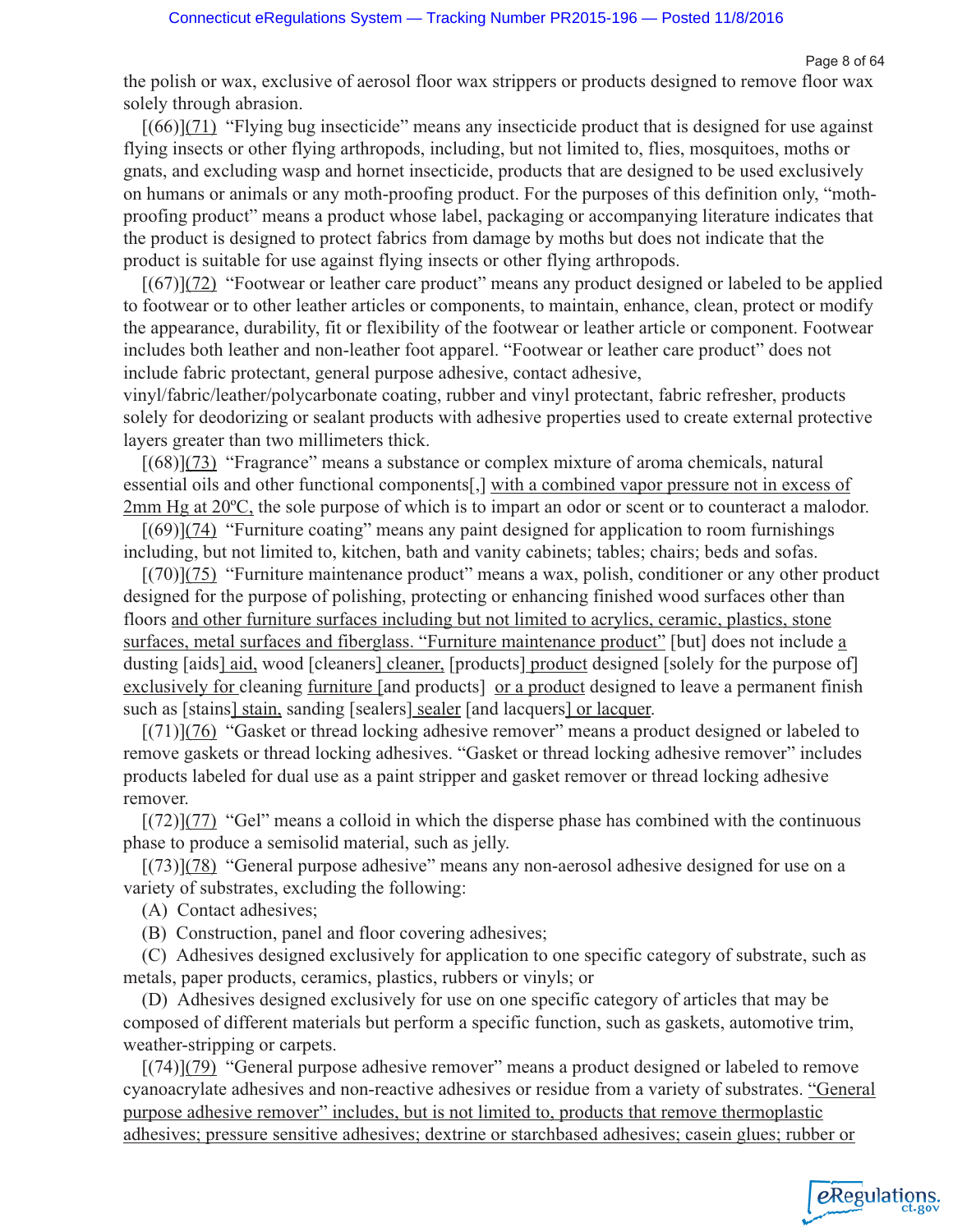Page 9 of 64

eRegulations

latex-based adhesives; and products that remove stickers, decals, stencils, or similar materials.

"General purpose adhesive remover" does not include floor or wall covering adhesive remover. [(75)](80) "General purpose cleaner" means a product designed for general all-purpose cleaning, in contrast to cleaning products designed to clean specific substrates in certain situations. "General purpose cleaner" includes, but is not limited to, products designed for general floor cleaning, kitchen [or], countertop, or sink cleaning[,]; and cleaners designed to be used on a variety of hard surfaces such as stovetops, cooktops, small appliances or microwaves, and does not include general purpose degreasers and electronic cleaners.

[(76)](81) "General purpose degreaser" means any product labeled to remove or dissolve grease, grime, oil and other oil-based contaminants from a variety of substrates, including automotive or miscellaneous metallic parts. "General purpose degreaser" does not include engine degreaser, general purpose cleaner, adhesive remover, electronic cleaner, electrical cleaner, energized electrical cleaner, metal polish, metal cleanser, oven or grill cleaner or products used exclusively in solvent cleaning tanks or related equipment, or products that are:

(A) Sold exclusively to establishments that manufacture or construct goods or commodities; and

(B) Labeled exclusively for "use in the manufacturing process only", or "not for retail sale."

[(77)](82) "General-use hand or body cleaner or soap" means a cleaner or soap designed to be used routinely on the skin to clean or remove typical or common dirt and soils. "General-use hand or body cleaner or soap" includes, but is not limited to, hand or body wash, dual-purpose shampoo-body cleaner, shower or bath gel and moisturizing cleaner or soap; and excludes prescription drug product, anti-microbial hand or body cleaner or soap, astringent, toner, facial cleaner or soap, hand dishwashing detergent, anti-microbial hand washing detergent, heavy-duty hand cleaner or soap, medicated astringent, medicated toner or rubbing alcohol.

[(78)](83) "Glass cleaner" means a cleaning product designed primarily for cleaning surfaces made of glass and does not include products designed solely for the purpose of cleaning optical materials used in eyeglasses, photographic equipment, scientific equipment or photocopying machines.

[(79)](84) "Graffiti remover" means a product labeled to remove spray paint, ink, marker, crayon, lipstick, nail polish or shoe polish from a variety of non-cloth or non-fabric substrates. "Graffiti remover" does not include paint remover or stripper, nail polish remover or spot remover. "Graffiti remover" includes products labeled for dual use as both a paint stripper and graffiti remover.

[(80)](85) "Hair mousse" means hairstyling foam designed to facilitate styling of a coiffure and provide holding power.

 $[(81)](86)$  "Hair shine" means any product designed for the primary purpose of creating a shine when applied to the hair, including, but not limited to, dual-use hair styling product, products designed primarily to impart a sheen to the hair, and excluding hair spray, hair mousse, hair styling gel or spray gel, or products whose primary purpose is to condition or hold the hair.

[(82)](87) "Hair spray" means a consumer product that is applied to styled hair and is designed or labeled to provide sufficient rigidity to hold, retain or finish the style of the hair for a period of time. "Hair spray" includes aerosol hair sprays, pump hair sprays, spray waxes; color, glitter or sparkle hairsprays that make finishing claims; and products that are both a styling and finishing product. "Hair spray" does not include spray products that are intended to aid in styling but do not provide finishing of a hairstyle. For the purposes of this definition, "finish" or "finishing" means the maintaining or holding of previously styled hair for a period of time. For the purposes of this definition, "styling" means the forming, sculpting or manipulation of the hair to alter temporarily the hair's shape.

[(83)](88) "Hair styling product" means a consumer product designed or labeled for the application to wet, damp or dry hair to aid in defining, shaping, lifting, styling or sculpting of the hair.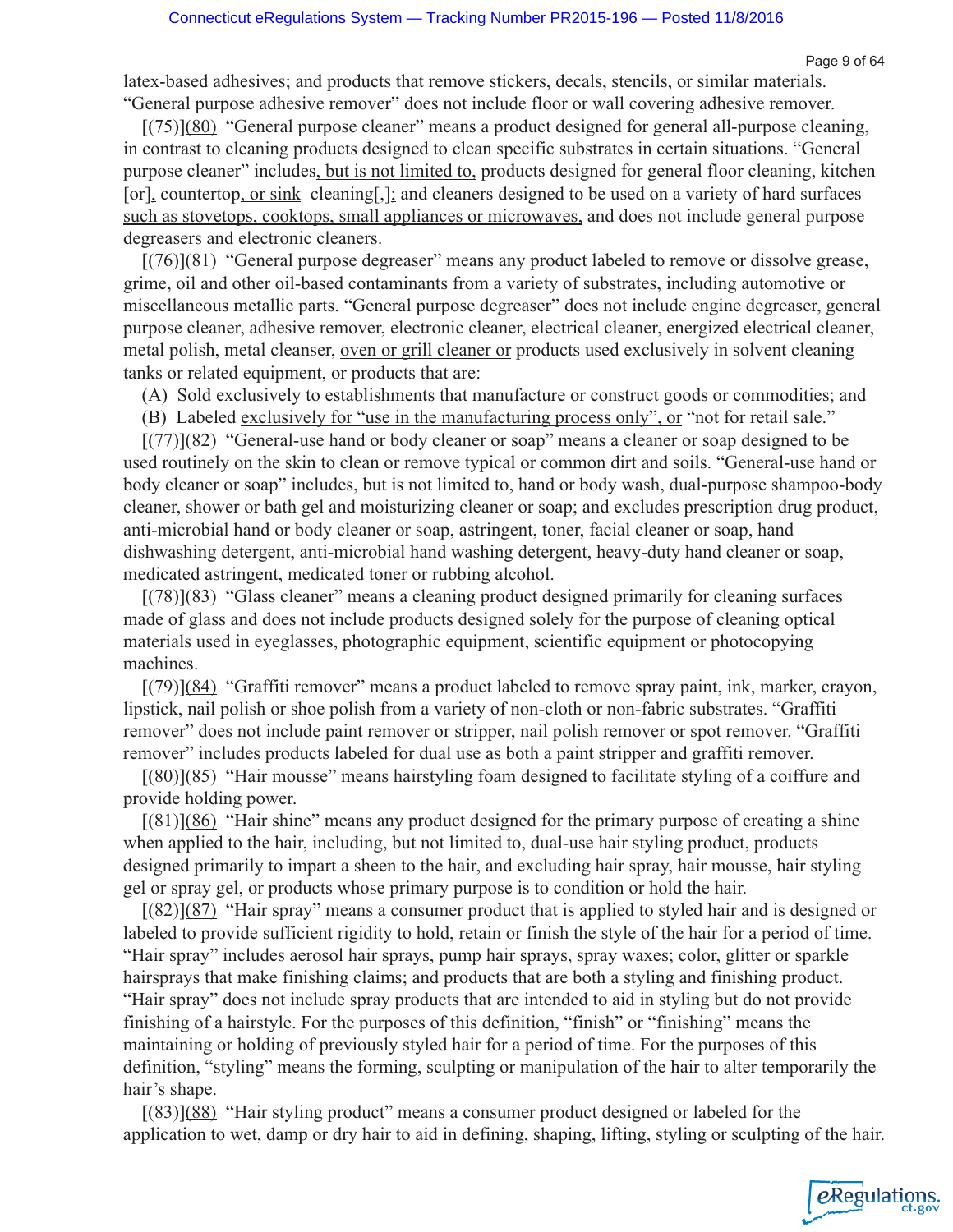"Hair styling product" includes, but is not limited to, hair balm, clay, cream, creme, curl straightener, gel, liquid, lotion, paste, pomade, putty, root lifter, serum, spray gel, stick, temporary hair straightener, wax, spray products that aid in styling but do not provide finishing of a hairstyle and leave-in volumizers, detanglers or conditioners that make styling claims. "Hair styling product" does not include hair mousse, hair shine, hair spray or shampoos or conditioners that are rinsed from the hair prior to styling. For the purposes of this definition, "finish" or "finishing" means the maintaining or holding of previously styled hair for a period of time; and "styling" means the forming, sculpting or manipulation of the hair to alter temporarily the hair's shape.

[(84)](89) "Heavy-duty hand cleaner or soap" means a product designed to clean or remove difficult dirt and soils such as oil, grease, grime, tar, shellac, putty, printer's ink, paint, graphite, cement, carbon, asphalt or adhesives from the hand with or without the use of water. "Heavy-duty hand cleaner or soap" does not include prescription drug product, anti-microbial hand or body cleaner or soap, astringent, toner, facial cleaner or soap, general-use hand or body cleaner or soap, medicated astringent, medicated toner or rubbing alcohol.

[(85)](90) "Herbicide" means a pesticide product designed to kill or retard a plant's growth, but excludes a product labeled for agricultural use and restricted material requiring a permit for use and possession.

(91) "High temperature coating" means a high performance coating labeled and formulated for application to substrates exposed continuously or intermittently to temperatures above 204ºC (400ºF).

[(86)](92) "High volatility organic compound" or "HVOC" means any VOC that exerts a vapor pressure greater than 80mm Hg at 20°C.

[(87)](93) "Household product" means any consumer product designed for use inside or outside living quarters or residences, inclusive of the immediate surroundings, which are occupied or intended for occupation by individuals.

(94) "Industrial maintenance coating" means a high performance architectural coating, including primers, sealers, undercoaters, intermediate coats, and topcoats formulated for application to substrates, including floors, exposed to one or more of the following extreme environmental conditions listed below and labeled "for industrial use only," "for professional use only," "not for residential use," or "not intended for residential use:"

(A) Immersion in water, wastewater, or chemical aqueous or non-aqueous solutions, or chronic exposure of interior surfaces to moisture condensation; or

(B) Acute or chronic exposure to corrosive, caustic, or acidic agents, or to chemicals, chemical fumes, or chemical mixtures or solutions; or

(C) Frequent exposure to temperatures above 121ºC (250ºF);

(D) Frequent heavy abrasion, including mechanical wear and frequent scrubbing with industrial solvents, cleansers, scouring agents; or

(E) Exterior exposure of metal structures and structural components.

[(88)](95) "Insecticide" means a pesticide product that is designed for use against insects or other arthropods, but excluding products that are:

(A) For agricultural use;

(B) For a use which requires a structural pest control license pursuant to section 22a-54 of the Connecticut General Statutes; or

(C) Restricted materials that require a permit for use and possession.

[(89)](96) "Insecticide fogger" means any insecticide product designed to release all or most of its content, in the form of a fog or mist, into indoor areas during a single application.

[(90)](97) "Institutional product" or "industrial and institutional product" means a consumer product that is designed for use in the maintenance or operation of an establishment, exclusive of a household product or a product that is incorporated into or used exclusively in the manufacture or

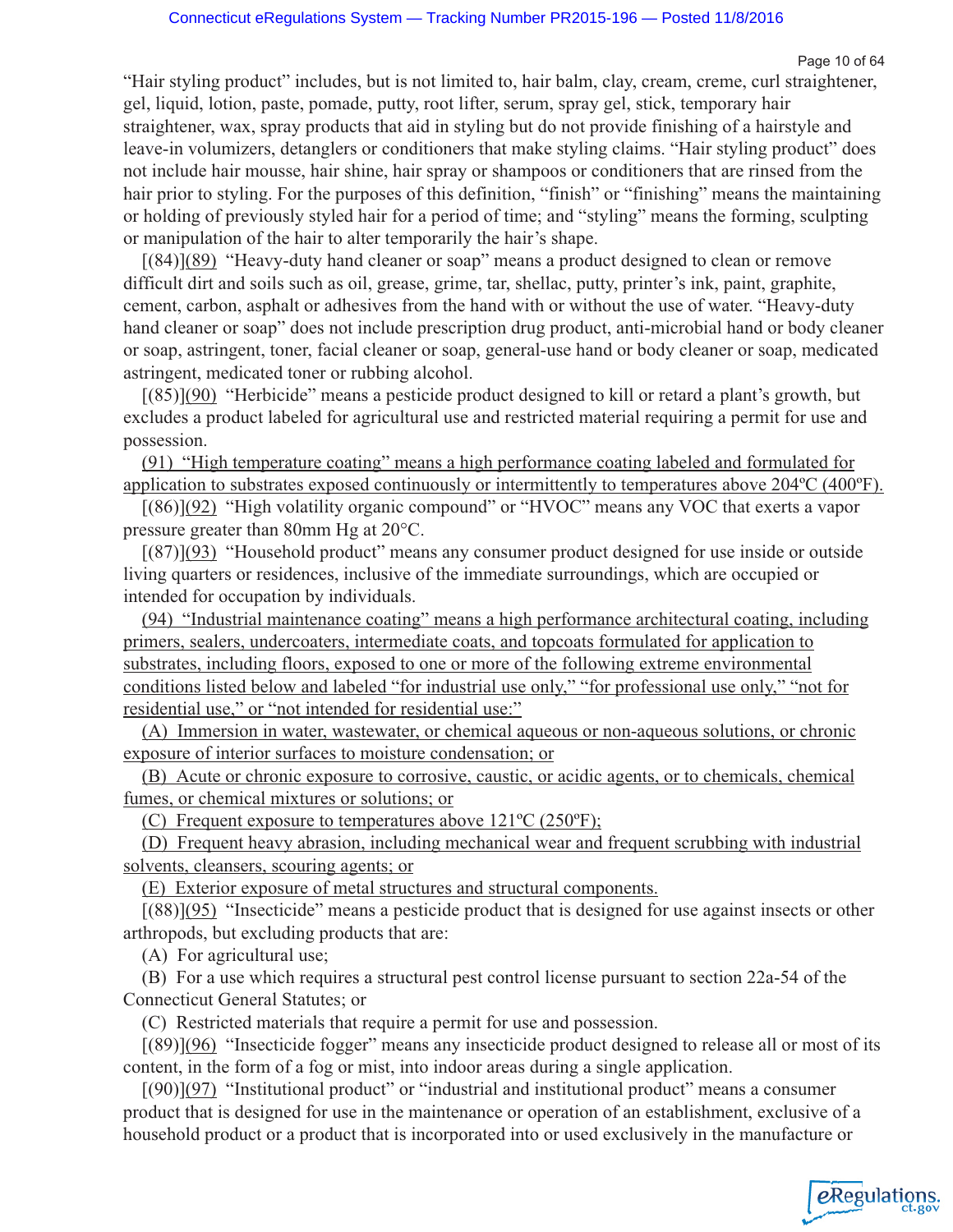Page 11 of 64

eRegulations

construction of the goods or commodities at the site of the establishment. For the purpose of this definition, an "establishment" includes, but is not limited to, a government agency, factory, school, hospital, sanitarium, prison, restaurant, hotel, store, automobile service and parts center, health club, theater or transportation company, that:

(A) Manufactures, transports, or sells goods or commodities or provides services for profit; or

(B) Is engaged in the nonprofit promotion of a particular public, educational or charitable cause.

[(91)](98) "Label" means any written, printed, or graphic matter affixed to, applied to, attached to, blown into, formed, molded into, embossed on, or appearing upon any consumer product or consumer product package, for purposes of branding, identifying or giving information with respect to the product or to the contents of the package.

 $[(92)](99)$  "Laundry prewash" means a product that is designed for application to a fabric prior to laundering and that supplements and contributes to the effectiveness of laundry detergents or provides specialized performance.

[(93)](100) "Laundry starch/sizing/fabric finish product" or "laundry starch product" means a product that is designed for application to a fabric, either during or after laundering, to impart and prolong a crisp look that may also act to help ease ironing of the fabric[. "Laundry starch product" includes], including, but [is] not limited to, fabric finish, sizing and starch.

[(94)](101) "Lawn and garden insecticide" means an insecticide product labeled primarily to be used in household lawn and garden areas to protect plants from insects or other arthropods.

 $[(95)](102)$  "Liquid" means a substance or mixture of substances that is capable of a visually detectable flow as determined under ASTM D-4359-90(2000)e1, including subsequent amendments, excluding powders or other materials composed entirely of solid particles.

[(96)](103) "Lubricant" means a product designed to reduce friction, heat, noise or wear between moving parts, or to loosen rusted or immovable parts or mechanisms and excludes the following products:

(A) Automotive power steering fluids;

(B) Products for use inside power generating motors, engines, and turbines and associated powertransfer gearboxes;

(C) Two cycle oils or other products designed to be added to fuels;

(D) Products for use on the human body or animals; or

(E) Products that are both:

(i) Sold exclusively to establishments that manufacture or construct goods or commodities, and

(ii) Labeled [**"not for retail sale."]** exclusively for **"use in the manufacturing process only"** or **"not for retail sale."**

 $[(97)](104)$  "LVP-VOC" means a low vapor pressure chemical compound or mixture that contains at least one carbon atom and meets at least one of the following criteria:

(A) Has a vapor pressure less than 0.1 mm Hg at  $20^{\circ}$ C;

(B) Is a chemical compound with more than 12 carbon atoms or a chemical mixture comprised solely of compounds with more than 12 carbon atoms, and the vapor pressure and boiling point are unknown;

(C) Is a chemical compound with a boiling point greater than 216°C; or

(D) Is the weight percent of a chemical mixture that boils above 216°C.

For the purposes of this definition, "chemical compound" means a molecule of definite chemical formula and isomeric structure, and "chemical mixture" means a substrate comprised of two or more chemical compounds.

[(98)](105) "Manufacturer" means any person who imports, manufactures, assembles, produces, packages, repackages or re-labels a consumer product.

 $[(99)](106)$  "Medicated astringent" or "medicated toner" means any product regulated as a drug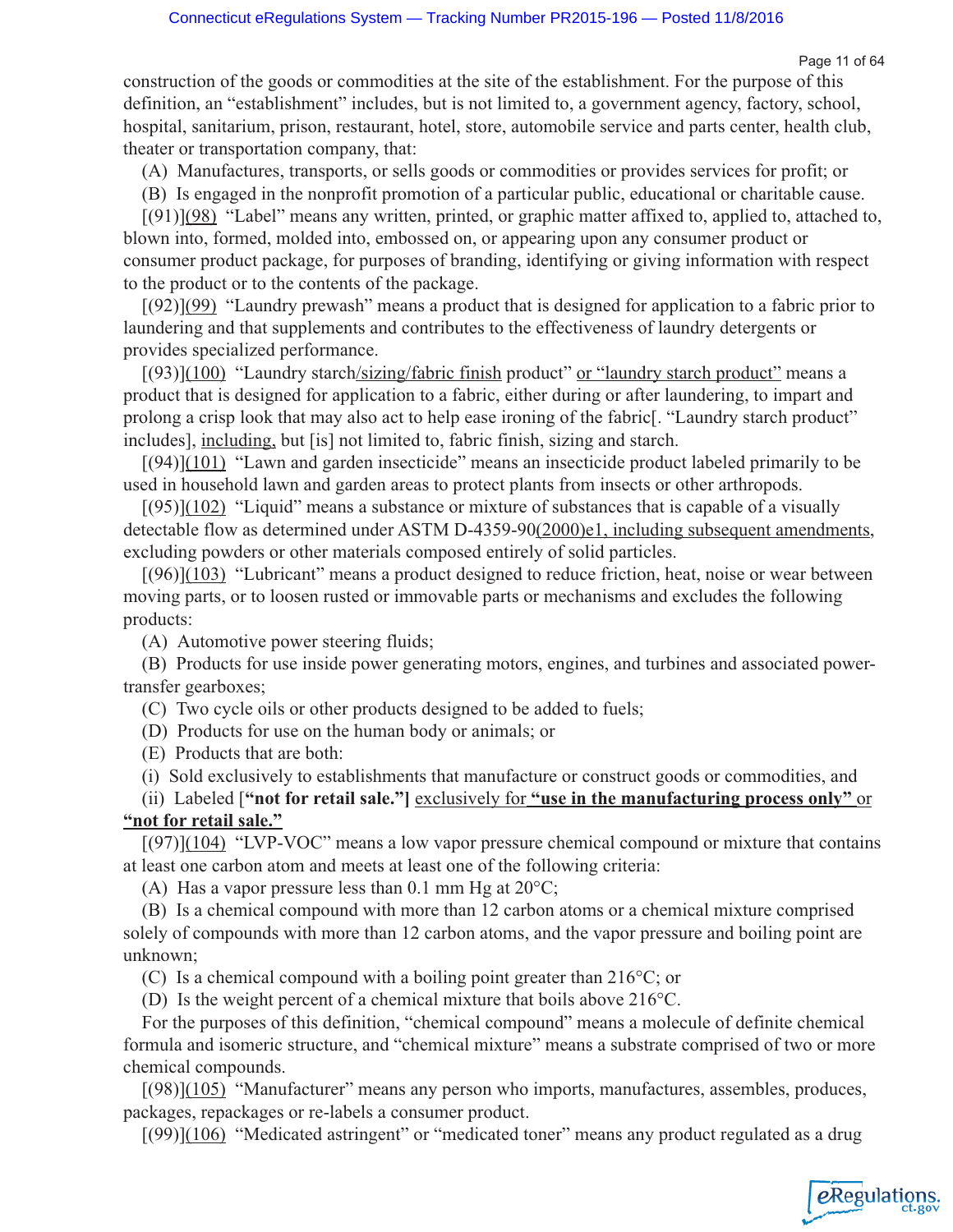Page 12 of 64

eRegulations

by the FDA that is applied to the skin for the purpose of cleaning or tightening pores, and includes, but is not limited to, clarifiers and substrate-impregnated products. "Medicated astringent" or "medicated toner" does not include hand, face, or body cleaner or soap products, personal fragrance products, astringent or toner, cold cream, lotion, antiperspirants or products that must be purchased with a doctor's prescription.

[(100)](107) "Medium volatility organic compound" or "MVOC" means any volatile organic compound that exerts a vapor pressure greater than 2 mm Hg and less than or equal to 80 mm Hg when measured at 20°C.

[(101)](108) "Metal polish/cleanser" means any product designed to use physical or chemical action to remove or reduce stains, impurities or oxidation from surfaces or to make surfaces smooth and shiny on finished metal, metallic or metallized surfaces. "Metal polish/cleanser" includes, but is not limited to, metal polishes used on brass, silver, chrome, copper, stainless steel and other ornamental metals and does not include: automotive wax, polish, sealant or glaze; wheel cleaner; paint remover or stripper; products designed and labeled exclusively for automotive and marine detailing; or products designed for use in degreasing tanks.

 $[(102)](109)$  "Mist spray adhesive" means any aerosol adhesive that is not a special purpose spray adhesive and that delivers a particle or mist spray, resulting in the formation of fine, discrete particles that yield a generally uniform and smooth application of adhesive to the substrate.

 $[(103)](110)$  "Multi-purpose dry lubricant" means any lubricant that is:

(A) Designed and labeled to provide lubricity by depositing a thin film of graphite, molybdenum disulfide ("moly"), or polytetrafluoroethylene or closely related fluo-ropolymer ("Teflon") on surfaces; and

(B) Designed for general purpose lubrication, or for use in a wide variety of applications.

[(104)](111) "Multi*-*purpose lubricant" means any lubricant designed for general purpose lubrication or for use in a wide variety of applications, exclusive of any multipurpose dry lubricant, penetrant or silicone-based multi-purpose lubricant.

[(105)](112) "Multi-purpose solvent" means [any organic liquid designed to be used for a variety of purposes, including cleaning or degreasing of a variety of substrates, or thinning, dispersing or dissolving other organic materials, including solvents used in institutional facilities, except for laboratory reagents used in analytical, educational, research, scientific or other laboratories. "Multipurpose solvents" do not include solvents used in cold cleaners, vapor degreasers, conveyorized degreasers or film cleaning machines, or solvents that are incorporated into, or used exclusively in the manufacture or construction of, the goods or commodities at the site of the establishment.]:

(A) For products manufactured prior to May 1, 2017, any organic liquid designed to be used for a variety of purposes, including cleaning or degreasing of a variety of substrates, or thinning, dispersing or dissolving other organic materials, including solvents used in institutional facilities, except for laboratory reagents used in analytical, educational, research, scientific or other laboratories. "Multi-purpose solvents" do not include solvents used in cold cleaners, vapor degreasers, conveyorized degreasers or film cleaning machines, or solvents that are incorporated into, or used exclusively in the manufacture or construction of, the goods or commodities at the site of the establishment; and

(B) For products manufactured on and after May 1, 2017, any liquid product designed or labeled for use in dispersing, dissolving, or removing contaminants or other organic materials. "Multipurpose solvent" also includes:

(i) a product that does not display specific use instructions on the product container or packaging,

(ii) a product that does not specify an end-use function or application on the product container or packaging,

(iii) a solvent used in institutional facilities, except for laboratory reagents used in analytical,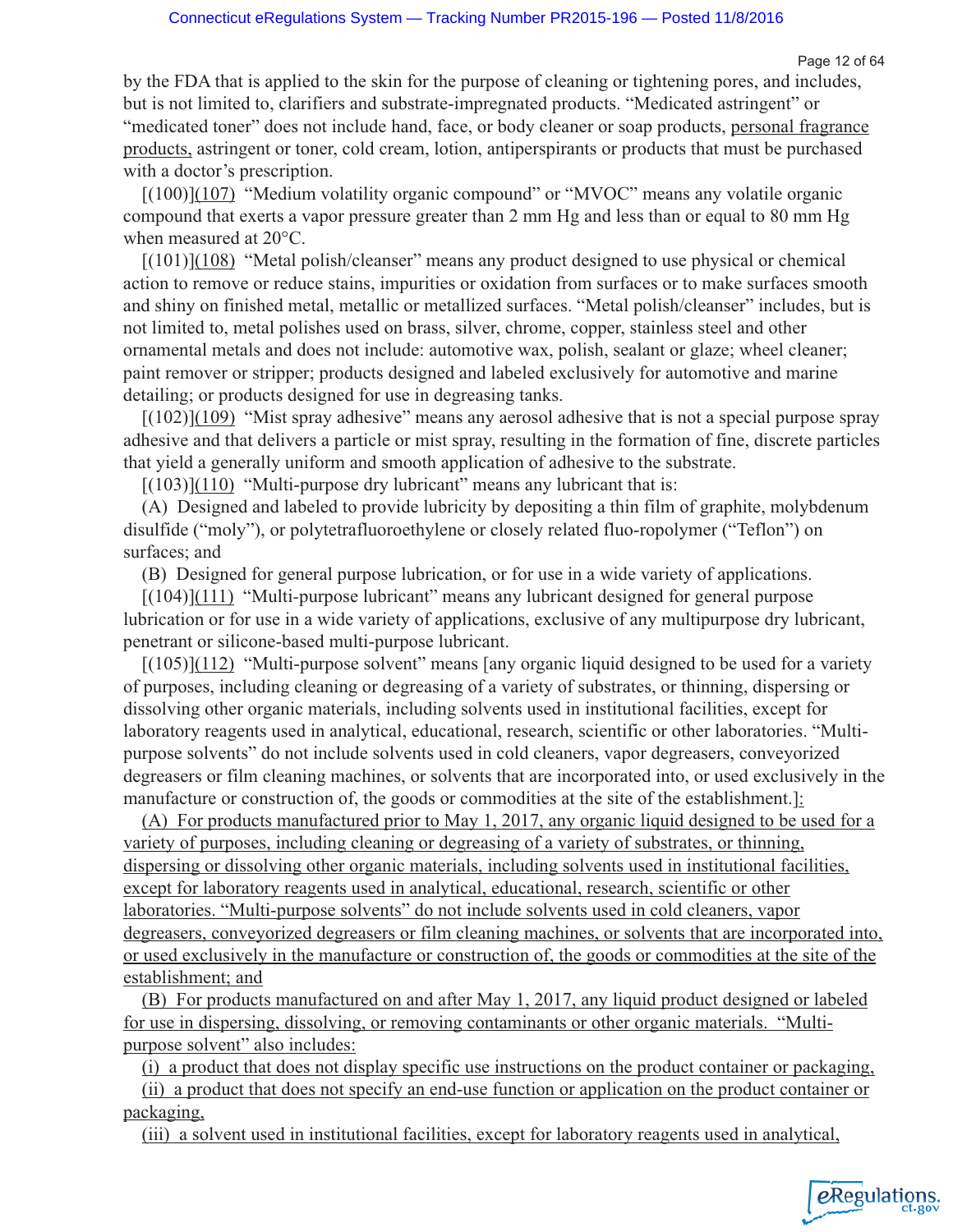Page 13 of 64

*e*Regulations

educational, research, scientific or other laboratories,

(iv) a "paint clean-up" product, or

(v) a product labeled to prepare surfaces for painting.

For the purpose of this definition only, "paint clean-up" means any liquid product labeled for cleaning oil-based or water-based paint, lacquer, varnish, or related coatings from painting equipment or tools, plastics, metals or other substrates.

"Multi-purpose solvent" does not include a solvent used in a cold cleaner, a vapor degreaser, a conveyorized degreaser or film cleaning machine; a solvent labeled exclusively for the clean-up of application equipment used for polyaspartic and polyurea coatings; a solvent that is incorporated into, or used exclusively in the manufacture or construction of, the goods or commodities at the site of the establishment; a product that is labeled exclusively to clean a specific contaminant, on a single substrate, in specific situations; or any product making any representation that the product may be used as, or is suitable for use as any other consumer product listed in Table 40-3 of this section.

[(106)](113) "Nail polish" means any clear or colored coating designed for application to the fingernails or toenails and including, but not limited to, lacquers, enamels, acrylics, base coats and top coats.

 $[(107)](114)$  "Nail polish remover" means a product designed to remove nail polish and coatings from fingernails or toenails.

 $[(108)](115)$  "Non-aerosol product" means any consumer product that is not dispensed by a pressurized spray system.

 $[(109)](116)$  "Non-carbon containing compound" means any compound that does not contain carbon atoms.

 $[(110)](117)$  "Non-resilient flooring" means flooring of a mineral content that is not flexible, including terrazzo, marble, slate, granite, brick, stone, ceramic tile and concrete.

 $[(111)](118)$  "Non-selective terrestrial herbicide" means a herbicide product that is intended for use on land and is toxic to plants without regard to species.

[(112)](119) "NYCRR" means the Official Compilation of Codes, Rules and Regulations of the State of New York.

[(113)](120) "NYSDEC" means the New York State Department of Environmental Conservation.

 $[(114)](121)$  "Oven cleaner" means any cleaning product designed to clean by removing dried food and other deposits from oven interiors.

(122) "Oven or grill cleaner" means a product labeled exclusively to remove baked on greases or deposits from food preparation or food cooking surfaces. A product that is labeled as an "oven or grill cleaner" that makes claims that it is suitable for degreasing other hard surfaces is a general purpose degreaser. A product that is labeled as an "oven or grill cleaner" that makes claims that it is suitable for cleaning other hard surfaces is a general purpose cleaner.

[(115)](123) "Paint" means any pigmented liquid, liquefiable or mastic composition designed for application to a substrate in a thin layer, which is converted to an opaque solid film after application and is used for protection, decoration or identification, or to serve some functional purpose such as the filling or concealing of surface irregularities or the modification of light and heat radiation characteristics.

[(116)](124) "Paint remover or stripper" means any product designed to strip or remove paints or other related coatings, by chemical action, from a substrate without markedly affecting the substrate. "Paint remover or stripper" does not include:

- (A) Multi-purpose solvents;
- (B) Paint brush cleaners;
- (C) Products designed and labeled exclusively to remove graffiti; or
- (D) Hand cleaner products that claim to remove paints and other related coating from skin.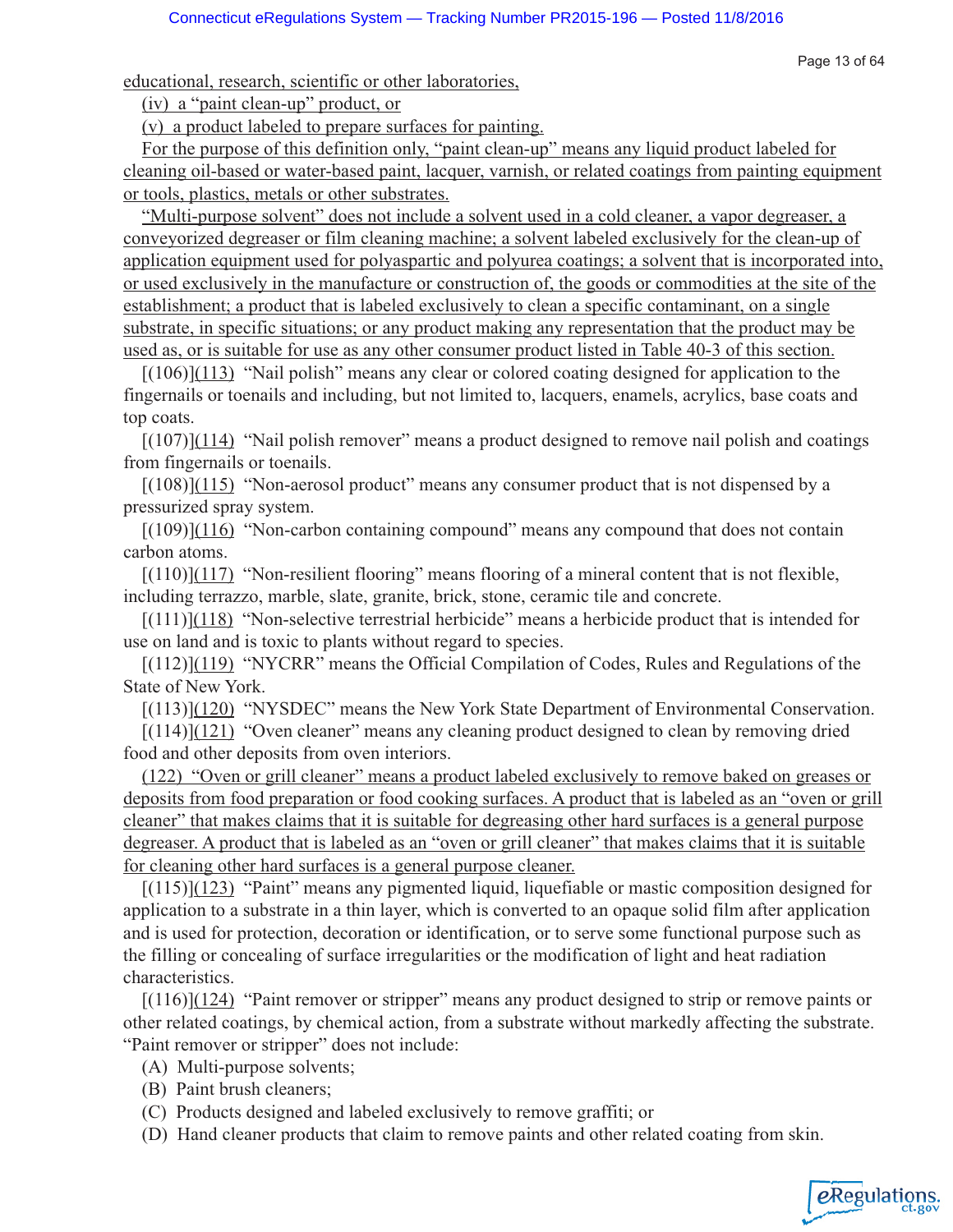eRegulations

(125) "Paint thinner" means, for products manufactured on and after May 1, 2017, any liquid product used for reducing the viscosity of coating compositions or components, that prominently displays the term "paint thinner," "lacquer thinner," "thinner," or "reducer" on the front panel of its packaging. "Paint thinner" does not include any of the following products:

(A) Artist's solvent/thinner;

(B) A product that is sold in containers with a capacity of five gallons or more and labeled exclusively for the thinning of industrial maintenance coatings, zinc-rich primers, or high temperature coatings;

(C) A product labeled and used exclusively as an ingredient in a specific coating or coating brand line, whereby the coating would not be complete or useable without the specific ingredient; or

(D) A product that meets both of the following criteria:

(i) The principle display panel of the product indicates, in a font size as large as or larger than the font size of all other words on the panel, not including the font size used for the company name, brand name, or logo, that the product is used exclusively for the thinning of industrial maintenance coatings, zinc-rich primers, or high temperature coatings, and

(ii) No representation is made anywhere on the product container or packaging, or any label or sticker attached thereto, that the product is suitable for use or may be used for any other purpose except the thinning of industrial maintenance coatings, zinc-rich primers, or high temperature coatings.

[(117)](126) "Penetrant" means a lubricant designed and labeled primarily to loosen metal parts that have bonded together due to rusting, oxidation or other causes. "Penetrant" does not include multi-purpose lubricants that claim to have penetrating qualities, but are not labeled primarily to loosen bonded parts.

[(118)](127) "Pesticide" means any substance or mixture of substances labeled, designed or intended for use in preventing, destroying, repelling or mitigating any pest; or any substance or mixture of substances labeled, designed or intended for use as a defoliant, desiccant or plant regulator; and excluding any substance, mixture of substances or device that the United States Environmental Protection Agency does not consider a pesticide.

(128) "Plasticizer" means a material, such as a high boiling point organic solvent, that is incorporated into a plastic to increase its flexibility, workability, or distensibility. "Plasticizer" content of a product may be determined using ASTM Method E260-91 or 96, including any subsequent amendments or from product formulation data.

[(119)](129) "Pressurized gas duster" means a pressurized product labeled to remove dust from a surface solely by means of mass air or gas flow, including surfaces such as photographs, photographic film negatives, computer keyboards and other types of surfaces that cannot be cleaned with solvents. "Pressurized gas duster" does not include dusting aids.

 $[(120)](130)$  "Principal display panel" means that part, or those parts, of a product label appearing once or more on a container or packaging that is designed for display to, examination by or presentation to a potential consumer under normal and customary conditions of display or purchase.

 $[(121)](131)$  "Product brand name" means the name of the product exactly as it appears on the principal display panel of the product.

 $[(122)](132)$  "Product form", for the purpose of complying with section (h) only, means the applicable form that most accurately describes a products' dispensing form, including aerosols (A), solids (S), semi-solids (SS), liquids (L), [and] pump sprays[.] (P), or other (O).

 $[(123)](133)$  "Propellant" means a liquefied or compressed gas that is used in whole or in part, such as a co-solvent, to expel a liquid or any other material from the same self-pressurized container or from a separate container.

[(124)](134) "Pump spray" means a packaging system in which the product ingredients within the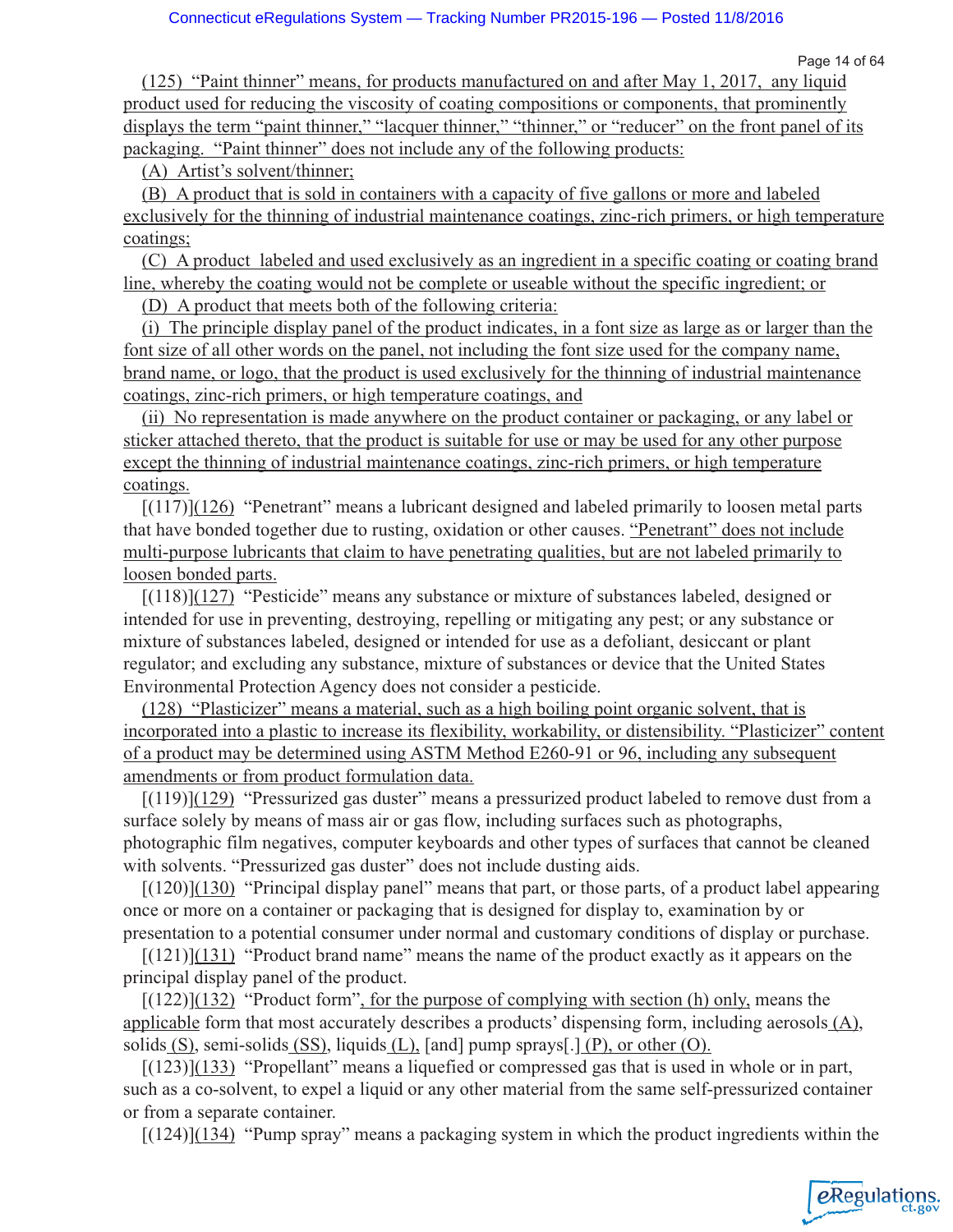Page 15 of 64

container are not under pressure and in which the product is expelled only while a pumping action is applied to a button, trigger or other actuator.

(135) "Resilient flooring" means flexible flooring of a material that may include but is not limited to asphalt, cork, linoleum, no-wax, rubber, seemless vinyl, or vinyl composite.

 $[(125)](136)$  "Responsible party" means the company, firm or establishment that is listed on a product's label. If the label lists more than one company, firm or establishment, the responsible party is the party that the product was "manufactured for" or "distributed by," as noted on the label.

[(126)](137) "Restricted materials" means pesticides classified for "restricted use" pursuant to FIFRA.

[(127)](138) "Retailer" means any person who sells, supplies or offers consumer products for sale directly to consumers.

[(128)](139) "Retail outlet" means any establishment at which consumer products are sold, supplied or offered for sale directly to consumers.

[(129)](140) "Roll-on product" means any antiperspirant or deodorant dispensed by rolling a wetted ball or wetted cylinder on the affected area.

 $[(130)](141)$  "Rubber and vinyl protectant" means: [any product designed to protect, preserve or renew vinyl, rubber and plastic on motor vehicles, tires, luggage, furniture or household products such as vinyl covers, clothing and accessories. "Rubber and vinyl protectant" does not include products primarily designed to clean a motor vehicle wheel rim, such as aluminum or magnesium wheel cleaners, or tire cleaners that do not leave an appearance-enhancing or protective substance on the tire.]

(A) For products manufactured prior to May 1, 2017, any product designed to protect, preserve or renew vinyl, rubber and plastic on motor vehicles, tires, luggage, furniture or household products such as vinyl covers, clothing and accessories. "Rubber and vinyl protectant" does not include a product primarily designed to clean a motor vehicle wheel rim, such as aluminum or magnesium wheel cleaner, or a tire cleaner that does not leave an appearance-enhancing or protective substance on the tire;

(B) For products manufactured on and after May 1, 2017, any product labeled to protect, preserve or renew vinyl, or rubber on motor vehicles, tires, luggage, furniture or household products such as vinyl covers, clothing, or accessories. "Rubber and vinyl protectant" does not include a product labeled to clean the wheel rim, such as aluminum or magnesium wheel cleaner, or a tire cleaner that does not leave an appearance-enhancing or protective substance on the tire, a pigmented product designed or labeled to be used primarily for coloring, a product used for construction, reconstruction, modification, structural maintenance or repair of rubber or vinyl substrates, or a product, other than a product labeled to be used on vehicle tires, qualifying as either clear coating or vinyl/fabric/leather/polycarbonate coating.

[(131)](142) "Rubbing alcohol" means any product containing isopropyl alcohol or denatured ethanol and labeled for topical use, usually to decrease germs in minor cuts and scrapes, to relieve minor muscle aches, as a rubefacient or for massage.

(143) "Sanitizer" means, for products manufactured on and after May 1, 2017, a product that is labeled as a "sanitizer", or labeled to reduce, but not necessary eliminate, microorganisms in the air, on surfaces, or on inanimate objects, and whose label is registered as a "sanitizer" under FIFRA. Products that are labeled both as a "sanitizer" and a disinfectant are considered disinfectants. "Sanitizer" does not include:

(A) Disinfectant;

(B) A product labeled solely for use on humans or animals;

(C) A product labeled solely for agricultural use;

(D) A product labeled solely for use in swimming, therapeutic tubs, or hot tubs;

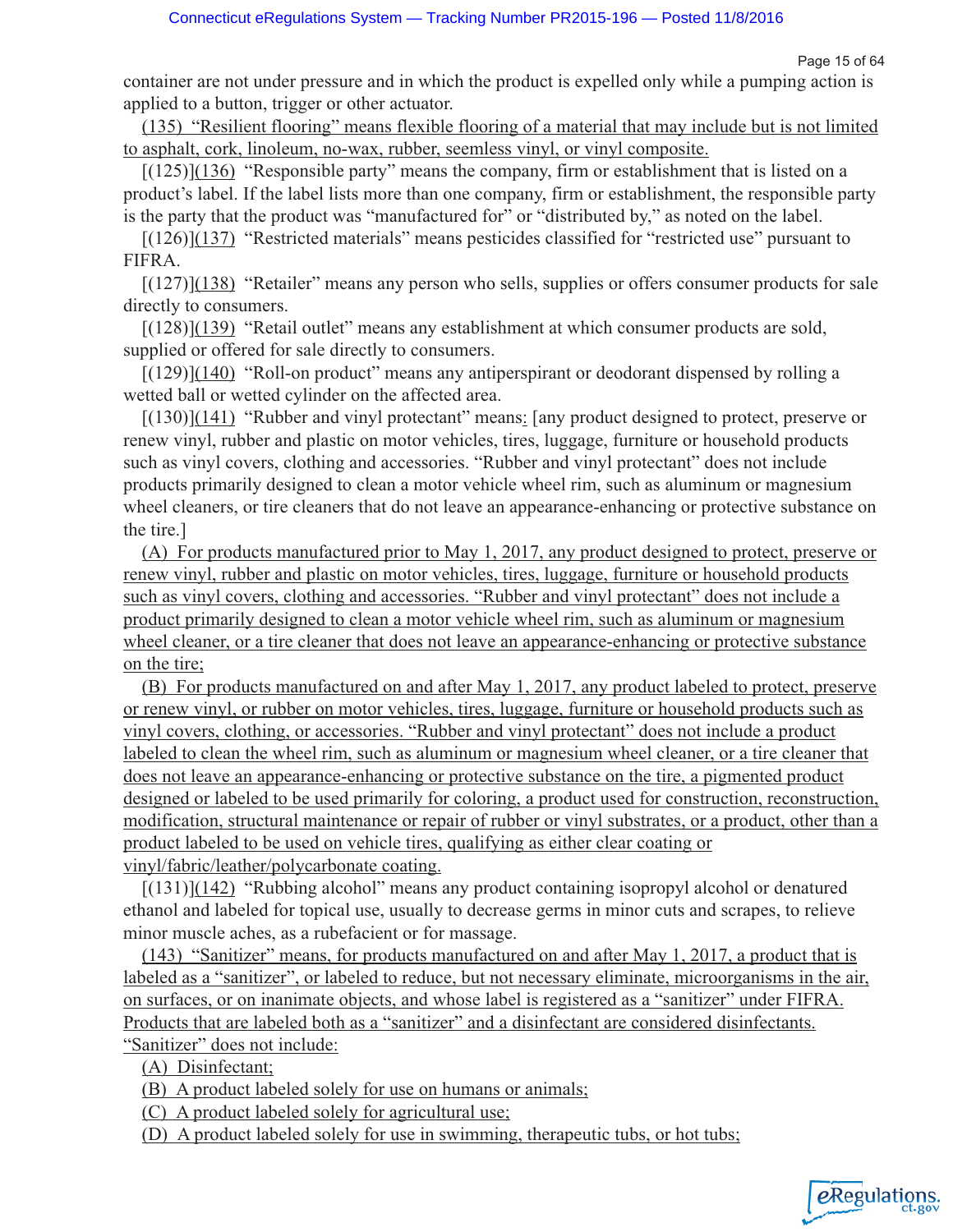Page 16 of 64

(E) A product labeled for use on heat sensitive critical or semi-critical medical devices or medical equipment surfaces;

(F) A product that is a pre-moistened wipe or towelette sold exclusively to medical, convalescent or veterinary establishments;

(G) A product that is labeled to be applied to food-contact surfaces and is not required to be rinsed prior to contact with food; or

(H) A product that is labeled as bathroom and tile cleaner, glass cleaner, general purpose cleaner, toilet/urinal care product, metal polisher, carpet cleaner, or fabric refresher that may also make sanitizing or anti-microbial claims on the label.

[(132)](144) "S-coded fabric" means an upholstery fabric designed to be cleaned only with waterfree spot cleaning products as specified by the Joint Industry Fabric Standards and Guidelines Committee.

 $[(133)](145)$  "Sealant and caulking compound" means any product with adhesive properties that is designed to fill, seal, waterproof or weatherproof gaps or joints between two surfaces, and excluding the following products:

(A) Roof cements and roof sealants;

(B) Insulating foams;

(C) Removable caulking compounds, which, for the purposes of this subdivision, means a compound that temporarily seals windows or doors for three to six month time intervals;

(D) Clear/paintable/water resistant caulking compound, which, for the purposes of this subdivision, means a compound that contains no appreciable level of opaque fillers or pigments; transmits most or all visible light through the caulk when cured; is paintable; and is immediately resistant to precipitation upon application;

(E) Floor seam sealers;

(F) Products designed exclusively for automotive uses;

(G) Sealers that are applied as continuous coatings; or

(H) Products sold in units that weigh more than one pound and consist of more than sixteen fluid ounces.

 $[(134)](146)$  "Semisolid" means a product that, at room temperature, will not pour but will spread or deform easily, such as gels, pastes and greases.

 $[(135)](147)$  "Shaving cream" means an aerosol product that dispenses foam lather intended for use with a blade or cartridge razor, or other wet-shaving system, in the removal of facial or other bodily hair. "Shaving cream" does not include shaving gel.

 $[(136)](148)$  "Shaving gel" means an aerosol product that dispenses a post-foaming semi-solid designed to be used with a blade, cartridge razor or other wet-shaving system in the removal of facial or other body hair. "Shaving gel" does not include shaving cream.

 $[(137)](149)$  "Silicone-based multi-purpose lubricant" means any lubricant that is not a product designed and labeled exclusively to release manufactured products from molds and that is designed and labeled as follows:

(A) To provide lubricity primarily through the use of silicone compounds including, but not limited to, polydimethylsiloxane; and

(B) For general purpose lubrication, or for use in a wide variety of applications.

[(138)](150) "Single-phase aerosol air freshener" means an aerosol air freshener with the liquid contents in a single homogeneous phase that does not require that the product container be shaken before use.

[(139)](151) "Solid" means a substance or mixture of substances that, either whole or subdivided as in the case of particles comprising a powder, is not capable of visually detectable flow as determined under ASTM D-4359-90[.](2000)e1, including any subsequent amendments.

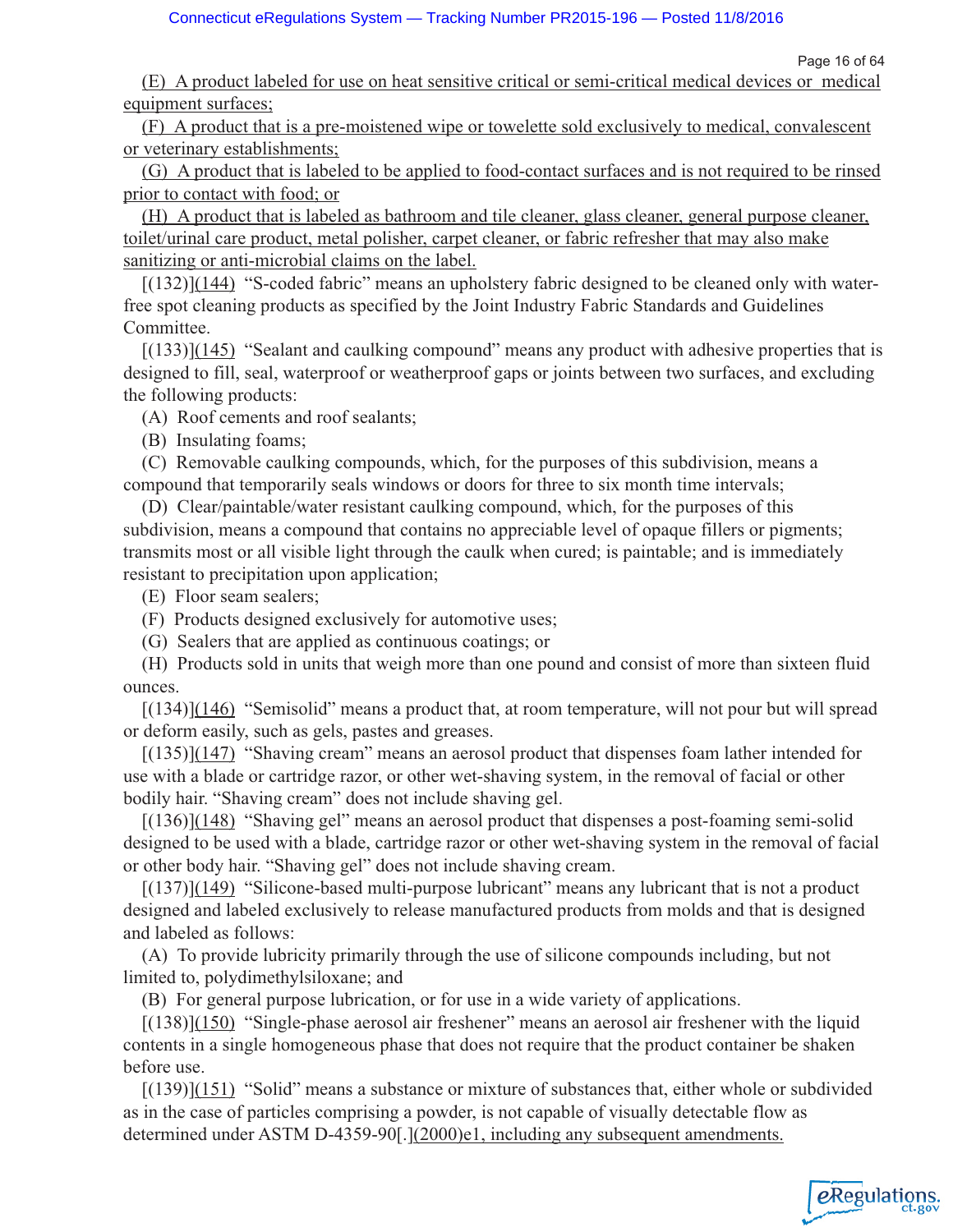Page 17 of 64

eRegulations

[(140)](152) "Solvent cleaning tanks or related equipment" means, but is not limited to, cold cleaners, vapor degreasers, conveyorized degreasers, film cleaning machines or products designed to clean miscellaneous metallic parts by immersion in a container.

[(141)](153) "Special purpose spray adhesive" means any of the aerosol adhesives identified in subparagraphs (A) through (G) of this subdivision:

Mounting adhesive, an aerosol adhesive designed to mount photographs, artwork and any other drawn or printed media permanently to a backing without causing discoloration to the artwork;

Automotive engine compartment adhesive, an aerosol adhesive designed for use in motor vehicle under-the-hood applications that require oil and plasticizer resistance as well as high shear strength at temperatures of 200ºF to 275º[ degrees ]F;

Flexible vinyl adhesive, an aerosol adhesive designed to bond a nonrigid polyvinyl chloride plastic with at least five percent, by weight, of plasticizer content to substrates;

Polystyrene foam adhesive, an aerosol adhesive designed to bond polystyrene foam to substrates; Automotive headliner adhesive, an aerosol adhesive designed to bond together layers in motor vehicle headliners;

Polyolefin adhesive, an aerosol adhesive designed to bond polyolefins to substrates; and

Laminate repair or edgebanding adhesive, an aerosol adhesive designed for:

(i) Touch-up or repair of items laminated with sheet materials consisting of a core material that has been laminated at temperatures exceeding 265[ degrees]<sup>o</sup>F, and at pressures between 1,000 and 1,400 psi, or

(ii) Touch-up, repair or attachment of edgebanding materials, including but not limited to, other laminates, synthetic marble, veneers, wood molding and decorative metals.

[(142)](154) "Specialty adhesive remover" means a product designed to remove reactive adhesives from a variety of substrates. For the purposes of this definition, "reactive adhesives" include adhesives that require a hardener or catalyst for the bond to be formed, epoxies, urethanes and silicones. "Specialty adhesive remover" does not include gasket or thread locking adhesive remover.

[(143)](155) "Spot remover" means any product labeled to clean localized areas, or remove localized spots or stains on cloth or fabric that does not require subsequent laundering to achieve stain removal. "Spot remover" does not include dry cleaning fluid, laundry pre-wash or multi-purpose solvent.

 $[(144)](156)$  "Spray buff product" means a product designed to restore a worn floor finish in conjunction with a floor buffing machine and special pad.

 $[(145)](157)$  "Stick product" means for products manufactured prior to May 1, 2017, any antiperspirant or deodorant that contains active ingredients in a solid matrix form and that dispenses the active ingredients by frictional action on the affected area.

 $[(146)](158)$  "Structural waterproof adhesive" means for products manufactured prior to May 1, 2017, an adhesive with bond lines that are resistant to conditions of continuous immersion in fresh or salt water and that conforms with Federal Specification MMM-A-181D (Type 1, Grade A).

(159) "Temporary hair color" means, for products manufactured on and after May 1, 2017, any product that applies color, glitter, or UV-active pigments to hair, wigs, or fur and is removable when washed. "Temporary hair color" includes hair color mousses and products labeled to add texture or thickness to cover thinning/balding areas, and excludes hair spray, hair styling product, or hair mousse.

 $[(147)](160)$  "Tire sealant and inflator" means any pressurized product that is designed to inflate and seal a leaking tire for a short period of time.

[(148)](161) "Toilet/urinal care product" means any product designed or labeled to clean or deodorize toilet bowls, toilet tanks or urinals. For the purpose of this definition, "toilet bowls, toilet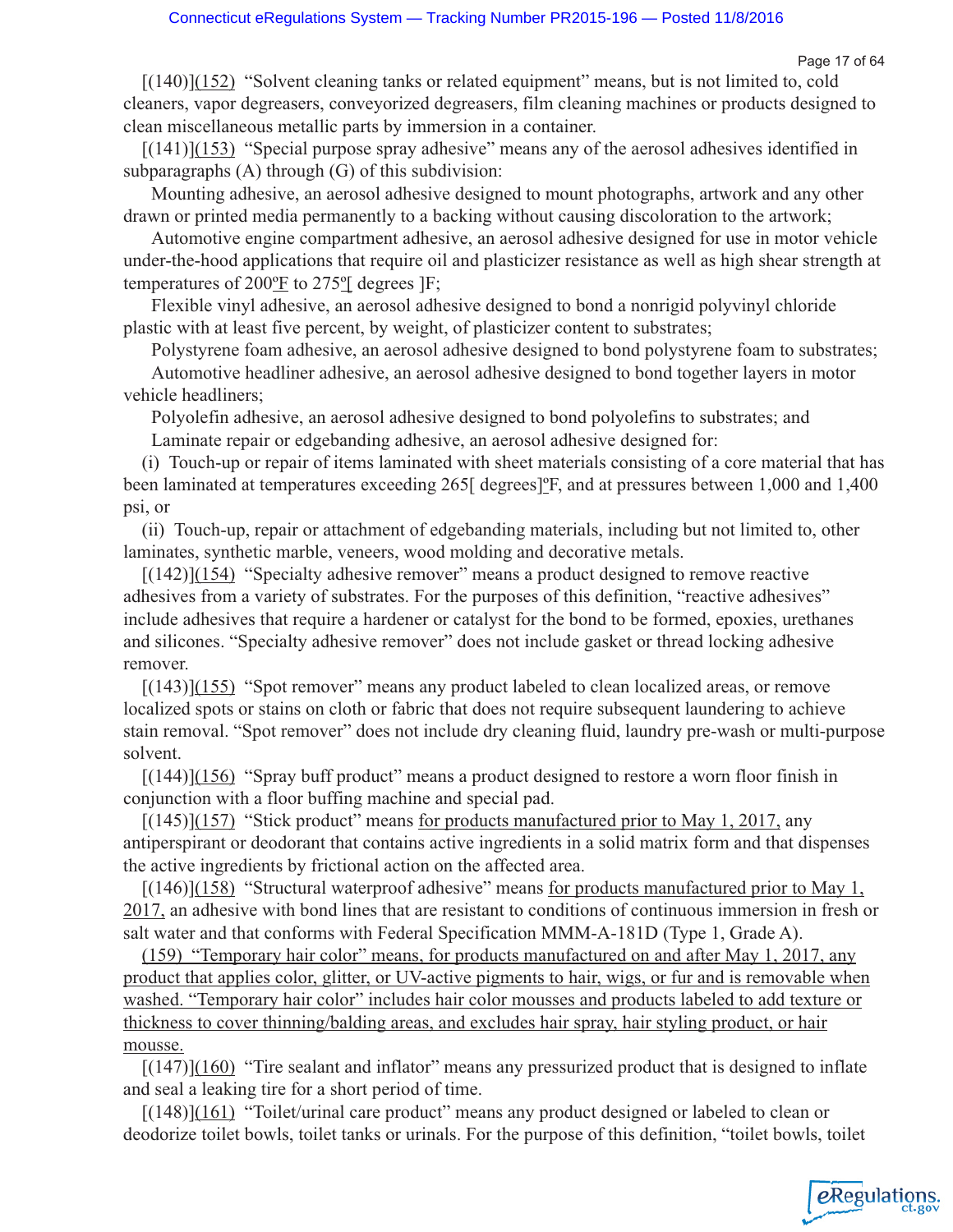Page 18 of 64

*e*Regulations

tanks and urinals" include, but are not limited to, toilets or urinals connected to permanent plumbing in buildings and other structures, portable toilets or urinals placed at temporary or remote locations and toilets or urinals in vehicles such as buses, recreational motor homes, boats, ships and aircraft. Bathroom and tile cleaner and general purpose cleaner are not considered "toilet/urinal care products."

[(149)](162) "Undercoating" means any aerosol product including, but not limited to, a rubberized, mastic or asphaltic product designed to impart a protective, non-paint layer to the undercarriage, trunk interior or the firewall of motor vehicles to prevent the formation of rust or to deaden sound.

[(150)](163) "Vinyl/fabric/leather/polycarbonate coating" means a coating designed and labeled exclusively to coat vinyl, fabric, leather or polycarbonate substrates.

 $[(151)](164)$  "VOC content" means, except for charcoal lighter products, the total weight of volatile organic components in a product expressed as a percentage of the product weight exclusive of the container or packaging.

[(152)](165) "Wasp and hornet insecticide" means any insecticide product that is designed for use against wasps, hornets, yellow jackets or bees and that allows the user to spray from a distance a directed stream or burst at the intended insects or their hiding place.

[(153)](166) "Waterproofer" means a product that is not a fabric protectant and that is designed and labeled exclusively to repel water from fabric or leather substrates.

[(154)](167) "Wax" means a material or synthetic thermoplastic substance generally composed of high molecular weight hydrocarbons or high molecular weight esters of fatty acids or alcohols, except glycerol, high polymers or plastics, including, but not limited to, substances derived from the secretions of plants and animals such as carnuba wax and beeswax, substances of a mineral origin such as ozocerite and paraffin and synthetic polymers such as polyethylene.

[(155)](168) "Web spray adhesive" means any aerosol adhesive that is not a mist spray or special purpose spray adhesive.

[(156)](169) "Wood cleaner" means a product labeled to clean wooden materials including but not limited to decking, fences, flooring, logs, cabinetry and furniture. "Wood cleaner" does not include dusting aid, general purpose cleaner, furniture maintenance product, floor wax stripper, floor polish or wax or products designed and labeled exclusively to preserve or color wood.

 $[(157)](170)$  "Wood floor wax" means a wax-based product for use solely on wood floors.

### (b) **Applicability.**

Except as provided in subsection (c) of this section, this section applies to any person who[, on or after January 1, 2009,] sells, supplies, offers for sale or manufactures for sale in the state of Connecticut any consumer product for use in the state of Connecticut.

### (c) **Exemptions.**

(1) This section shall not apply to any consumer product manufactured in Connecticut for shipment, sale and use outside of Connecticut.

(2) This section shall not apply to a manufacturer or distributor who sells, supplies or offers for sale in Connecticut a consumer product that does not comply with the VOC content limits specified in Table 40-1 or Table 40-3 of this section provided that such manufacturer or distributor makes and keeps records demonstrating:

(A) The consumer product is intended for shipment and use outside of Connecticut; and

(B) The manufacturer or distributor has taken reasonable precautions to assure that the consumer product is not distributed to or within Connecticut.

(3) Subdivision (2) of this subsection shall not apply to a consumer product that is sold, supplied or offered for sale by any person to a retail outlet in Connecticut.

(4) This section shall not apply to any product for which the manufacturer obtains one of the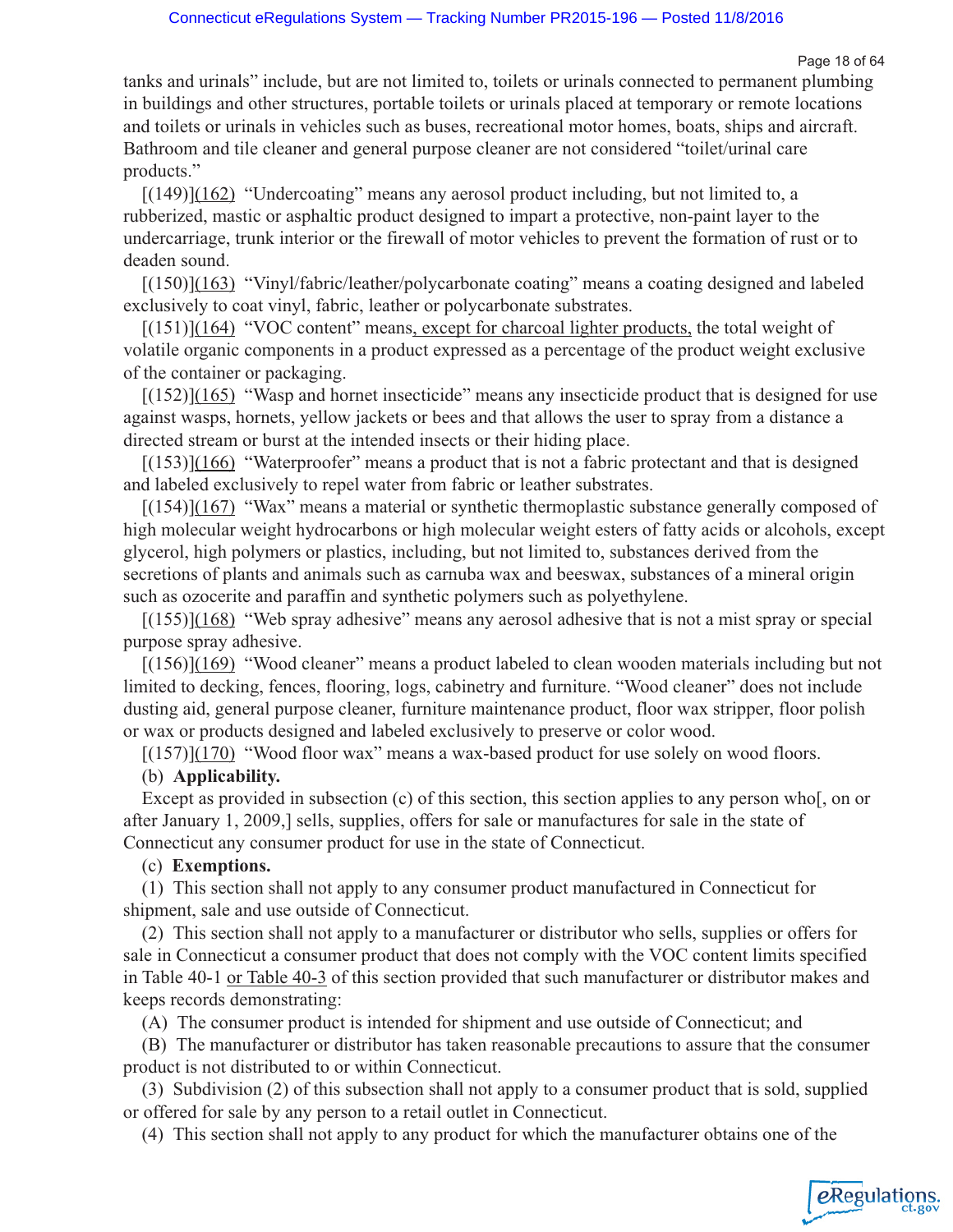following variances, provided that any manufacturer who claims exemption pursuant to this subdivision shall possess and submit to the commissioner, upon request therefor, a copy of the applicable underlying variance decision:

(A) A variance issued by the NYSDEC pursuant to 6 NYCRR 235-8.1, for the period of time such variance is in effect; or

(B) A variance issued by CARB pursuant to 17 CCR 94514, for the period of time such variance is in effect.

(5) This section shall not apply to any product for which the manufacturer is granted one of the following exemptions, provided the consumer product sold in Connecticut meets all product conditions attached to the grant of the exemption:

(A) An exemption by CARB pursuant to the Innovative Products provisions of 17 CCR 94511 or 17 CCR 94503.5 for the period of time the CARB Innovative Products exemption remains in effect; or

(B) An exemption by the NYSDEC pursuant to the Innovative Products provisions of 6 NYCRR 235-5.1 for the period of time the NYSDEC Innovative Products exemption remains in effect.

(6) Any manufacturer who claims an exemption pursuant to subdivision (5) of this subsection shall submit to the commissioner, upon request therefor, a copy of the applicable CARB or NYSDEC exemption decision.

(7) This section shall not apply to any manufacturer for any product that is subject to one of the ACP agreements identified below, provided that the manufacturer complies with all conditions applicable to the underlying ACP agreement:

(A) Exempt by NYSDEC pursuant to the ACP requirements of 6 NYCRR 235-11.1 for the period of time the underlying ACP agreement remains in effect. Any manufacturer who claims exemption pursuant to this subparagraph shall submit to the [commissioner] Commissioner and the Administrator, upon request therefor, a copy of the applicable ACP agreement; or

(B) Exempt by CARB pursuant to the ACP requirements of 17 CCR 94511 for the period of time the underlying ACP agreement remains in effect. Any manufacturer who claims exemption pursuant to this subparagraph shall submit to the [commissioner] Commissioner and the Administrator, upon request therefor, a copy of the applicable ACP agreement.

(8) The VOC content limits specified for antiperspirants or deodorants in Table 40-1 or Table 40-3 of this section shall not apply to the following:

(A) Colorants up to a combined level of two percent by weight contained in any antiperspirant or deodorant,

(B) Those VOCs that contain more than ten carbon atoms per molecule and for which the vapor pressure is unknown, or that have a vapor pressure of 2 mm Hg or less at 20°C, and

(C) The MVOC content limits shall not apply to ethanol.

(9) The VOC content limits specified in Table 40-1 or Table 40-3 of this section shall not apply to fragrances up to a combined level of two percent by weight contained in any consumer product.

(10) The VOC content limits specified in Table 40-1 or Table 40-3 of this section shall not apply to any LVP-VOC.

(11) For consumer products registered under FIFRA[:],

 $[(A)]$  [The] the requirements of subsection (e) of this section shall not apply[; and].

[(B)] [Prior to January 1, 2010, the VOC content limits of this section and additional requirements in subsection (d) shall not apply.]

(12) The VOC content limits specified in Table 40-1 or Table 40-3 of this section shall not apply to air fresheners that are comprised entirely of fragrance, less compounds not defined as VOCs or exempted under subdivision (10) of this subsection.

(13) The VOC content limits specified in Table 40-1 or Table 40-3 of this section shall not apply

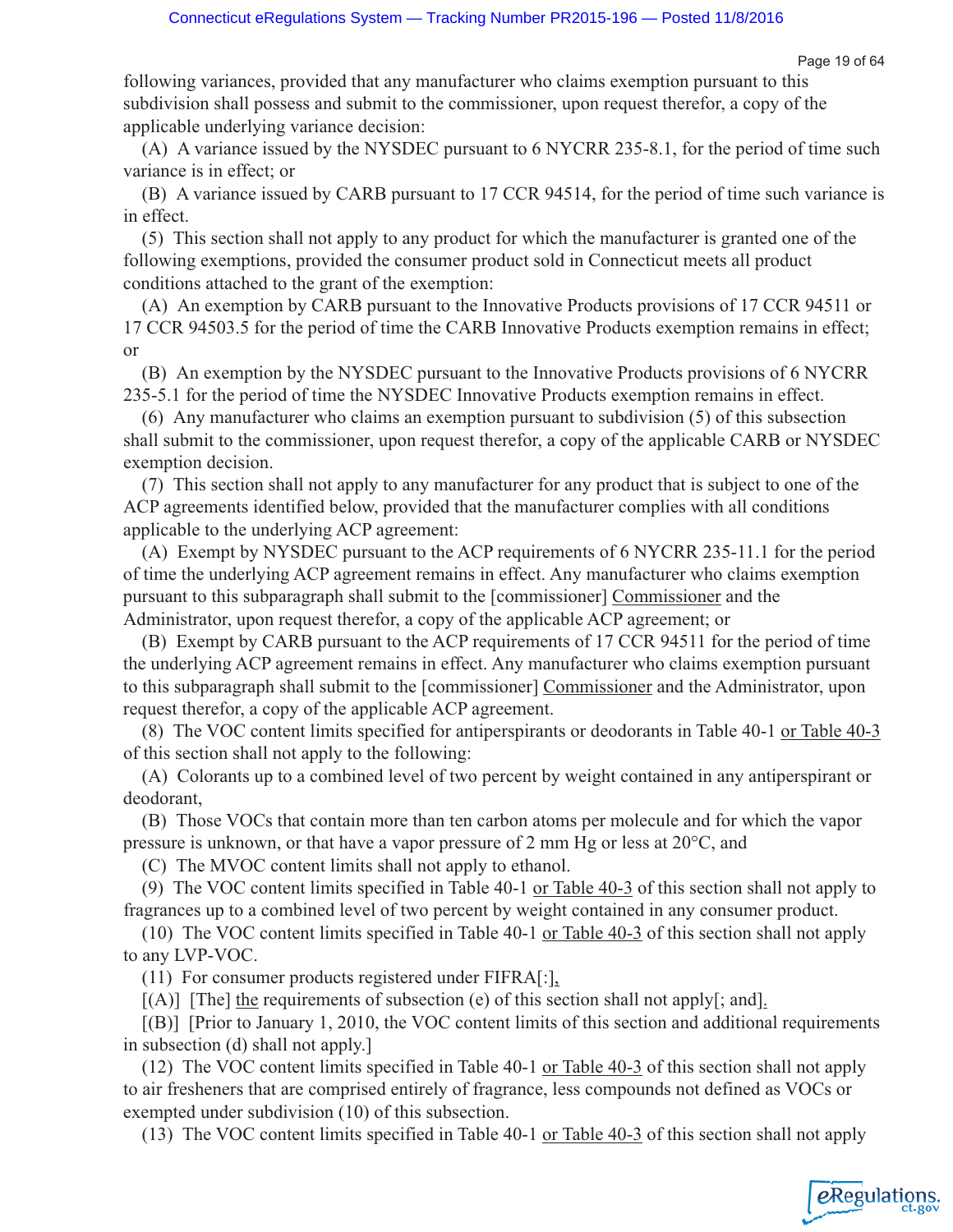Page 20 of 64

eRegulations

to air fresheners and insecticides containing at least 98 percent paradichlorobenzene.

(14) The VOC content limits specified in Table 40-1 or Table 40-3 of this section shall not apply to adhesives sold in containers of one fluid ounce or less.

(15) The VOC content limits specified in Table 40-1 or Table 40-3 of this section shall not apply to bait station insecticides.

(16) The requirements of this section shall not apply to:

(A) Contact adhesives sold in units of product, less packaging, of more than one gallon; or

(B) Construction, panel and floor covering adhesives and general purpose adhesives sold in units of product, less packaging, of more than one pound or sixteen (16) fluid ounces.

(C) The exemptions provided in subparagraphs (A) and (B) of this subdivision shall not apply to aerosol adhesives.

(17) The requirements of this section shall not apply to a consumer product that is distributed or transferred by a branch of the United States military to, from or within a premises operated by that branch of the United States military.

### (d) **Standards.**

(1) Except as provided in subsection (c) of this section  $[$ ,  $]$ :

 $(A)$  [no] $No$  person shall sell, supply or offer for sale in the state of Connecticut any consumer product manufactured [on or after January 1, 2009 or, on or after January 1, 2009, manufacture for sale in the state of Connecticut any consumer product] prior to May 1, 2017, unless such consumer product complies with the applicable VOC content limits specified in Table 40-1 of this section and the requirements of this subsection[.]; and

(B) No person shall sell, supply or offer for sale in the state of Connecticut any consumer product manufactured on and after May 1, 2017 or, on and after May 1, 2017, manufacture for sale in the state of Connecticut any consumer product, unless such consumer product complies with the applicable VOC content limits specified in Table 40-3 of this section and the requirements of this subsection.

(2) For consumer products that are diluted prior to use, the VOC content limits in Table 40-1 or Table 40-3 shall apply as follows:

(A) If the label, packaging or accompanying literature specify that the product should be diluted with water or non-VOC solvent prior to use, the VOC content limits specified in Table 40-1 or Table 40-3 shall apply to the product only after the minimum recommended dilution has taken place;

(B) If the label, packaging or accompanying literature specify that the product should be diluted with any VOC solvent prior to use, the VOC content limits specified in Table 40-1 or Table 40-3 shall apply to the product only after the maximum recommended dilution has taken place; and

(C) For the purposes of this subdivision, "minimum recommended dilution" shall not include recommendations for incidental use of a concentrated product for limited special applications such as hard-to-remove soils or stains.

(3) No person shall sell, supply or offer for sale in Connecticut after January 1, 2009 any charcoal lighter material product unless at the time of the transaction, such person possesses documentation showing that such product has been issued a currently effective certification by the CARB pursuant to 17 CCR 94509(h).

(4) No person shall sell, supply, offer for sale or manufacture for use in Connecticut [after January 1, 2009] prior to May 1, 2017 any aerosol adhesive that exceeds the VOC content limits in Table 40-1 or, on and after May 1, 2017 any aerosol adhesive that exceeds the VOC content limits in Table 40-3, of this section for consumer, industrial and commercial uses or that contains methylene chloride, perchloroethylene or trichloroethylene. If an aerosol adhesive:

(A) Is sold as a special purpose spray adhesive, the product label shall indicate that the adhesive is suitable only for substrates and applications identified in the definition of special purpose spray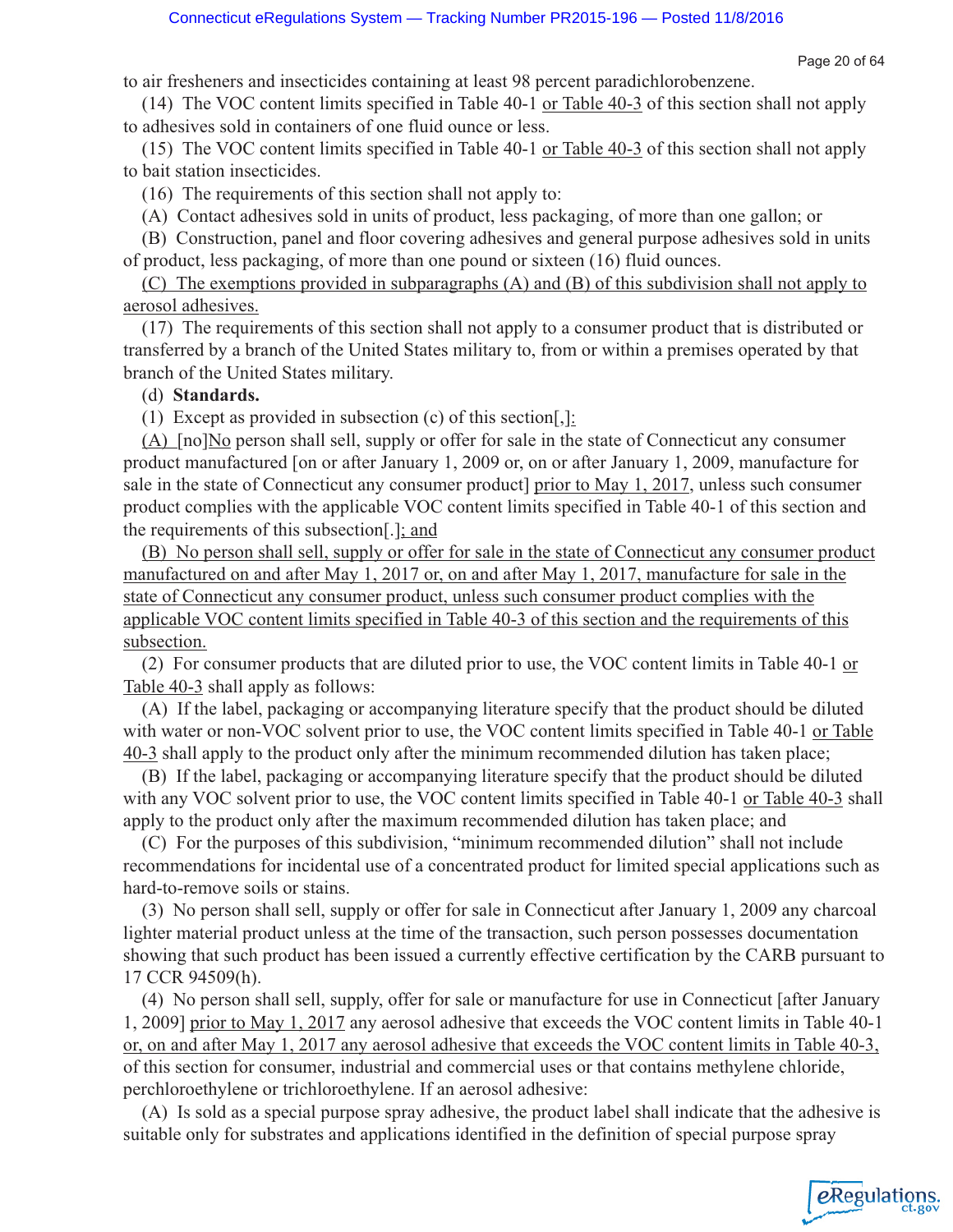Page 21 of 64

eRegulations

adhesive in subsection (a) of this section. If the product label indicates that the adhesive is suitable for use on any substrate or application that is not identified in definition of special purpose spray adhesive in subsection (a) of this section, then the product shall be classified as either a web spray adhesive or a mist spray adhesive; and

(B) Meets more than one of the classifications for a special purpose spray adhesive as defined in subsection (a) of this section, and the product is not classified as a web spray adhesive or a mist spray adhesive pursuant to subparagraph (A) of this subdivision, then the VOC content limit for the product shall be the lowest applicable VOC content limit specified in Table 40-1 or Table 40-3, as applicable.

(5) On and after January 1, 2009, no person shall:

(A) Sell, supply or offer for sale in the [State] state of Connecticut any contact adhesive, electronic cleaner, footwear or leather care product, general purpose degreaser, adhesive remover, electrical cleaner or graffiti remover manufactured on or after January 1, 2009, if such product contains methylene chloride, perchloroethylene or trichloroethylene, except to the extent such compounds are present as impurities in a combined amount less than or equal to 0.01% by weight; or

(B) Manufacture for sale in the [State] state of Connecticut any contact adhesive, electronic cleaner, footwear or leather care product, general purpose degreaser, adhesive remover, electrical cleaner or graffiti remover, if such product contains methylene chloride, perchloroethylene or trichloroethylene, except to the extent such compounds are present as impurities in a combined amount less than or equal to 0.01% by weight.

(6) No person shall:

(A) Sell, supply or offer for sale in the state of Connecticut any bathroom and tile cleaner, carpet and upholstery cleaner, construction panel and floor covering adhesive, electronic cleaner labeled as "energized electronic equipment use only", general purpose cleaner, metal polish/cleanser, oven or grill cleaner, sealant and caulking compound, or spot remover manufactured prior to May 1, 2017, if such product contains methylene chloride, perchloroethylene or trichloroethylene, except to the extent such compounds are present as impurities in a combined amount less than or equal to  $0.01\%$ by weight; or

(B) Manufacture for sale in the state of Connecticut any bathroom and tile cleaner, carpet and upholstery cleaner, construction, panel, and floor covering adhesive, electronic cleaner labeled as "energized electronic equipment use only", general purpose cleaner, metal polish/cleanser, oven or grill cleaner, sealant and caulking compound, or spot remover if such product contains methylene chloride, perchloroethylene or trichloroethylene, except to the extent such compounds are present as impurities in a combined amount less than or equal to 0.01% by weight.

[(6)](7) No person shall sell, supply, offer for sale or manufacture for use in Connecticut any consumer product for which a standard is specified in subdivision (1) of this subsection if such consumer product contains any of the ozone depleting compounds listed in Table 40-2 of this section, except as follows:

(A) [An existing]A product formulation that complies with the applicable VOC content limits in Table 40-1 or Table 40-3 of this section as of the effective date of this amendment or [an] a [existing] product formulation that is reformulated after the effective date of this amendment to meet the applicable VOC content limits in Table 40-1 or Table 40-3, provided the ozone depleting compound content of the reformulated product does not increase; or

(B) A consumer product in which ozone depleting compounds are present as impurities in an amount equal to or less than 0.01% by weight of the product.

 $[(7)](8)$  No person shall sell, supply, offer for sale or manufacture for sale in Connecticut any antiperspirant or deodorant that contains any compound that has been identified by CARB in 17 CCR 93000 as a toxic air contaminant.

[(8)](9) No person shall sell, supply, offer for sale or manufacture for use in Connecticut any solid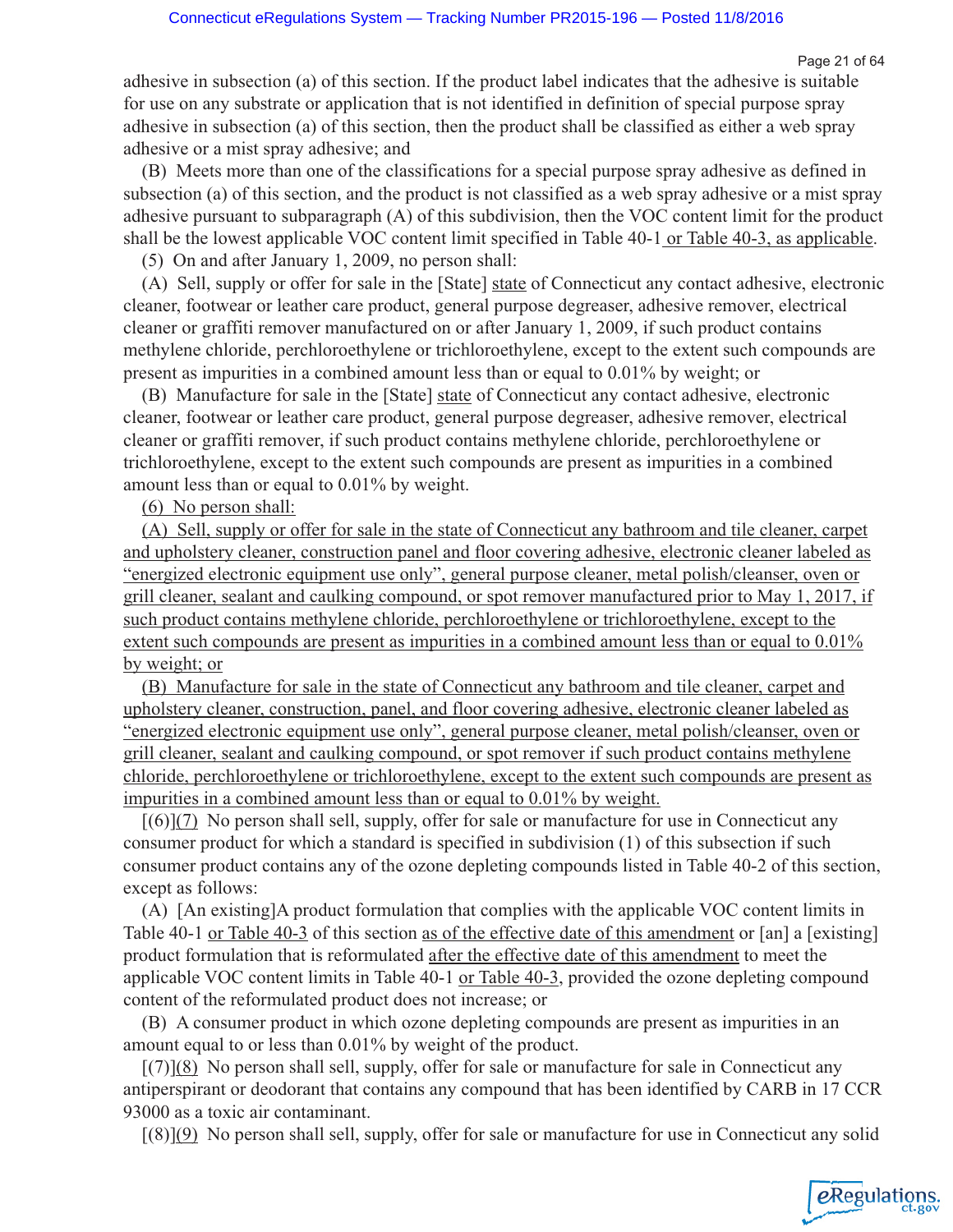Page 22 of 64

air freshener or toilet/urinal care product that contains para-dichloro-benzene.

 $[(9)](10)$  If a representation is made on the display panel of any consumer product, except a general purpose cleaner, an antiperspirant or a deodorant product, that the product may be used as, or, is suitable for use as, a consumer product for which a lower VOC standard is specified in Table 40-1 or Table 40-3 of this section, as applicable, then the lowest VOC standard shall apply.then the lowest VOC standard shall apply.

 $[(10)](11)$  To determine whether a product is an air freshener, all verbal and visual representations regarding product use on the label or packaging and in the product's literature and advertising may be considered. The presence of, and representations about, a product's fragrance and ability to deodorize resulting from surface application shall not constitute a claim of air freshening.

(12) Notwithstanding the provisions of subsection  $(d)(1)$  of this section, a consumer product manufactured prior to May 1, 2017 may be sold, supplied or offered for sale as long as the consumer product complies with any VOC content limit in effect at the time the product is manufactured. The exception offered in this subdivision shall only apply to a product that displays a date or a date code as required by subsection  $(e)(1)$  of this section.

(13) For those consumer products that are registered under the FIFRA, the effective date of the VOC standards listed is May 1, 2018.

(14) No person shall sell, supply, offer for sale, or manufacture for use in Connecticut any pressurized gas duster that contains methylene chloride, or perchloroethylene.

(15) Effective May 1, 2017, no person shall sell, supply, offer for sale, or manufacture for use in Connecticut any lubricant that contains methylene chloride, perchloroethylene or trichloroethylene. A lubricant that is not a multi-purpose lubricant, penetrant or silicone-based multi-purpose lubricant and that is manufactured prior to January 1, 2014 may be sold, supplied, or offered for sale until April 30, 2017, as long as that product complies with the product dating requirements.

(16) Effective May 1, 2017, no person shall sell, supply, offer for sale, or manufacture for use in Connecticut any wasp or hornet insecticide that contains methylene chloride, perchloroethylene or trichloroethylene. A wasp or hornet insecticide manufactured prior to January 1, 2014 may be sold, supplied, or offered for sale until April 30, 2017, as long as that product complies with the product dating requirements.

(17) Except as provided below, effective May 1, 2017, no person shall sell, supply, offer for sale, or manufacture for use in Connecticut any multi-purpose solvent or paint thinner that contains methylene chloride, perchloroethylene, or trichloroethylene, or greater than 1% aromatic compound content by weight, except as follows:

(A) Multi-purpose solvent aerosols and paint thinner aerosols that contain methylene chloride; perchloroethylene, or trichloroethylene, or greater than 1% aromatic compound content by weight and were manufactured prior to May 1, 2017 may be sold, supplied, or offered for sale through April 30, 2020, if that product complies with the product dating requirements;

(B) Any person who sells or supplies a consumer product identified in subparagraph (A) of this section must notify the purchaser of the product in writing that the sell-through period for that product will end on May 1, 2020, however, this notification must be given only if both of the following conditions are met:

(i) The product is sold or supplied to a distributor or retailer; and

(ii) The product is sold or supplied on or after November 30, 2019; and

(C) The requirements of subparagraph (B) of this subdivision shall not apply to any multi-purpose solvent or paint thinner that contains any methylene chloride; perchloroethylene, or trichloroethylene that is present as an impurity in a combined amount equal to or less than 0.01 percent by weight.

(18) After May 1, 2017, no person shall sell, supply, offer for sale, or manufacture for use in Connecticut any "flammable" or "extremely flammable" multi-purpose solvent or paint thinner

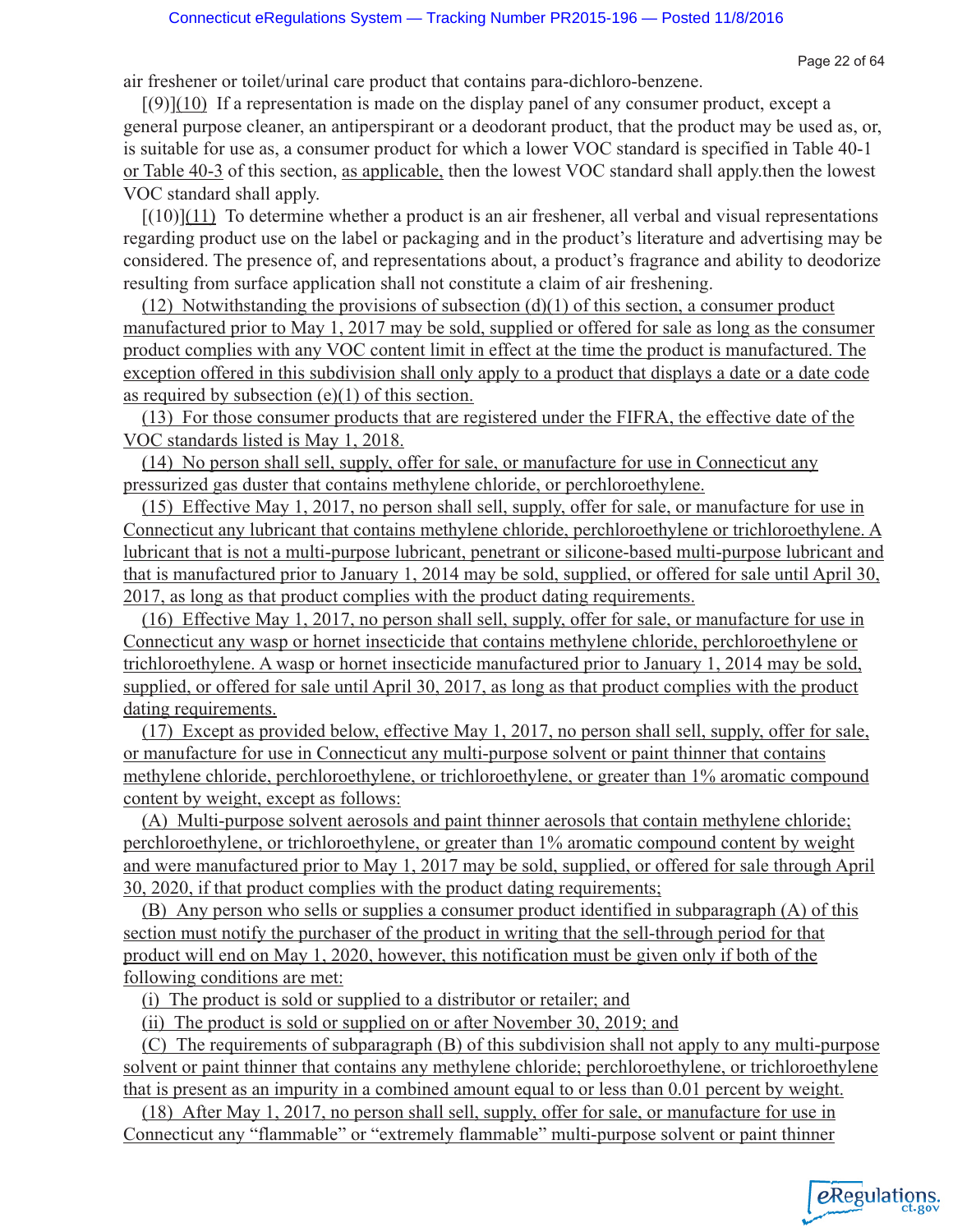eRegulations

named, on the principle display panel as paint thinner, multi-purpose solvent, clean-up solvent, or paint clean-up;

(A) This subdivision does not apply to a product that meets either of the following criteria:

(i) A product that includes an attached hang tag, sticker, or contrasting square or rectangular area on the principle display panel that displays, at a minimum, the following statements in a font size as large as, or larger than, the "signal word" (i.e., "DANGER," "WARNING," or "CAUTION") not including the font size used for the company name, brand name, or logo, as specified in 16 CFR section 1500.121: "Formulated to meet California VOC limits; see warnings on label," or

(ii) A product where the principle display panel displays, in a font size as large as, or larger than, the font size of all other words on the panel not including the font size used for the company name, brand name, or logo, the common name of the chemical compound (e.g., "acetone," "methyl acetate," etc.) that results in the product meeting the criteria for "flammable" or "extremely flammable;" and

(B) For the purposes of this subdivision, a product is "flammable" or "extremely flammable" if it is labeled as "flammable" or "extremely flammable" on the product container, or if the product meets the criteria for these terms specified 16 CFR 1500.3(c)(6).

## (e) **Container labeling.**

(1) Each manufacturer of a consumer product subject to subsection (d) of this section shall clearly display on each consumer product container or package, the date on which the product was manufactured or a code indicating such date[, as follows:]. The date or date-code information shall be readily observable on the container without disassembling the container or packaging.

[(A)] [The date or date-code information shall be readily observable on the container without disassembling the container or packaging; and]

[(B)] [The date or date-code shall be displayed on each consumer product container or package no later than January 1, 2008.]

(2) No person shall erase, alter, deface or otherwise remove or make illegible any date or datecode from any regulated product container prior to final sale of the product without the express authorization of the manufacturer. The requirements of this subdivision shall not apply to products containing no VOCs or containing VOCs at 0.10% by weight or less.

(3) If a manufacturer uses a code indicating the date of manufacture for any consumer product subject to subsection (d) of this section, an explanation of the code must be available to the commissioner upon request [no later than January 1, 2008]. Such explanations are public information and may not be claimed as confidential.

(4) For any consumer product and FIFRA registered insecticide, the most restrictive limits apply. Notwithstanding the definition of "product category" in section (a), if anywhere on the container or packaging, or on any sticker or label affixed thereto, any representation is made that the product may be used as, or is suitable for use as a consumer product for which a lower VOC limit is specified in the applicable Table 40-1 or Table 40-3, then the lowest VOC limit shall apply. This requirement does not apply to general purpose cleaners, antiperspirant/deodorant products and insecticide foggers.

 $[(4)](5)$  [On and after January 1, 2009, the] The product container for any aerosol adhesive product subject to this section shall display the following information:

(A) The aerosol adhesive category as specified in Table 40-1 or an abbreviation of the category;

(B) The applicable VOC standard for the product that is specified in Table 40-1, expressed as a percent by weight; and

(C) If the product is classified as a special purpose spray adhesive, the applicable substrate, the application or an abbreviation of the substrate or application that qualifies the product as special purpose.

[(5)](6) [On and after January 1, 2009, no] No person shall sell, supply, offer for sale or manufacture for sale in Connecticut any non-aerosol floor wax stripper subject to this section unless

Page 23 of 64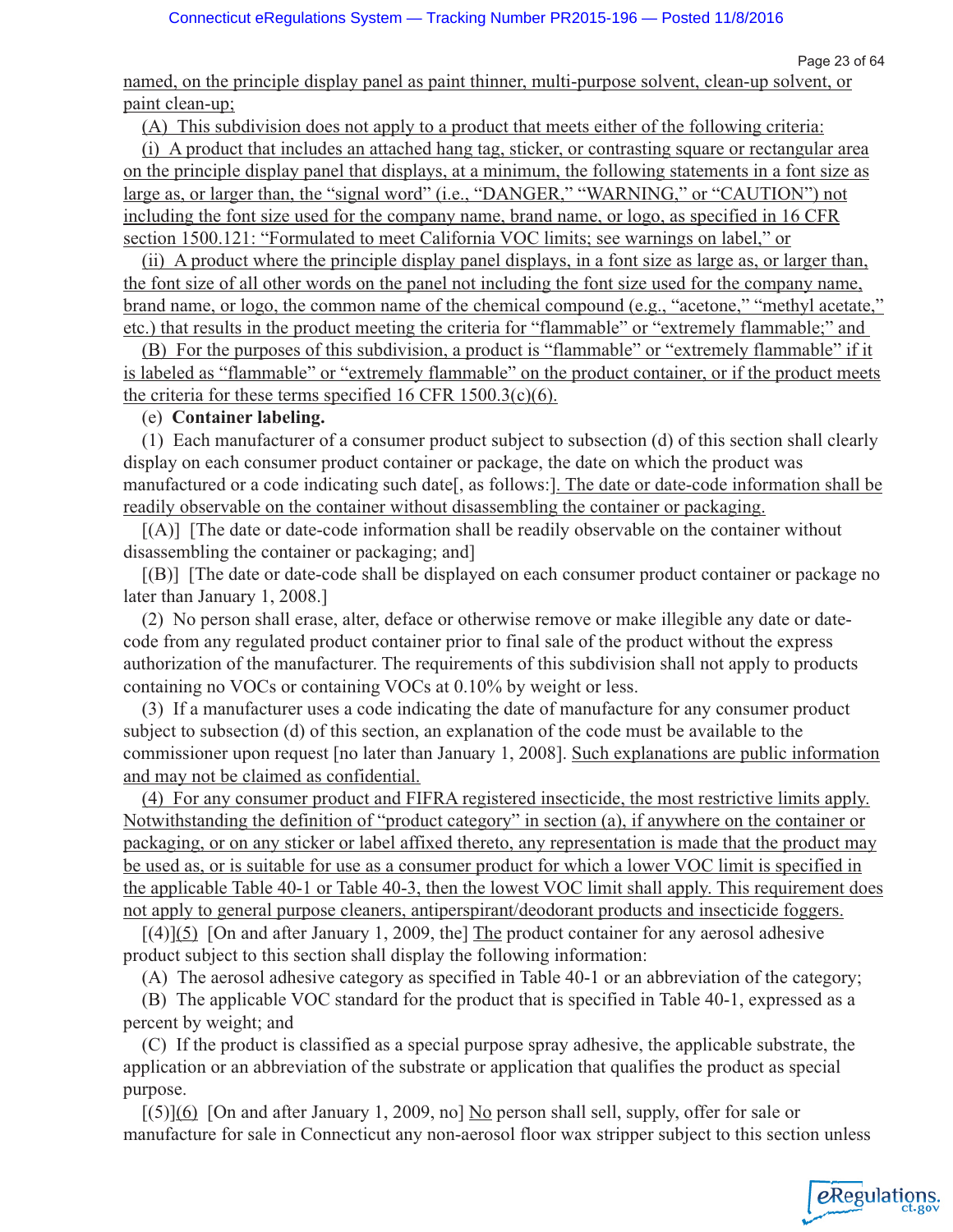Page 24 of 64

the following requirements are met:

(A) The label shall specify a dilution ratio for light or medium build-up of polish that results in an as-used VOC concentration of three percent (3%) by weight or less, but the terms "light build-up" and "medium build-up" may or may not appear on the label; and

(B) If intended for removal of heavy build-up of polish, the label shall specify a dilution ratio for heavy build-up of polish that results in an as-used VOC concentration of twelve percent (12%) by weight or less, but the term "heavy build-up" may or may not appear on the label.

 $[(6)](7)$  [On and after January 1, 2009, the] The product container for any adhesive remover, electronic cleaner, electrical cleaner, energized electrical cleaner or contact adhesive product subject to this section shall display the following information:

(A) The product category as specified in Table 40-1 or Table 40-3, or an abbreviation of the category; and

(B) With the exception of an energized electrical cleaner, [The]the applicable VOC standard for the product that is specified in Table 40-1 or Table 40-3, expressed as a percent by weight.

## (f) **Compliance procedures and testing.**

(1) Any person who sells, supplies, offers for sale or manufactures a consumer product [on or after January 1, 2009] for sale in Connecticut shall possess documentation that such consumer product was tested to determine compliance with the applicable VOC content limits in Table 40- 1 or Table 40-3, of this section prior to being offered for sale in Connecticut.

(2) Testing as required by subdivision (1) of this subsection shall use one of the following test methods:

(A) CARB Method 310, Determination of Volatile Organic Compound (VOC) in Consumer Products, as adopted by CARB on September 25, 1997, and as in effect on the effective date of this section;

(B) Product formulation and records pursuant to subdivision (3) of this subsection;

(C) An alternative method approved by the NYSDEC pursuant to 6 NYCRR 235-9.1 as in effect on the effective date of this section; or

(D) An alternative method approved by the commissioner that accurately determines the concentration of VOCs in a consumer product or its emissions.

(3) VOC content calculated from product formulation and records shall use the following equation:

### Where:

 $A =$  total weight of unit (excluding container and packaging).

 $B =$  total weight of all VOCs per unit.

 $C =$  total weight of VOCs exempted by this section, per unit.

(4) If a compliance determination made using product records pursuant to subdivision (2)(B) of this subsection appears to demonstrate compliance with the VOC content limits, but such determination is contradicted by product testing performed pursuant to subdivision (2)(A) of this subsection, the results of the demonstration made pursuant to subdivision  $(2)(A)$  shall take precedence over the demonstration made pursuant to subdivision (2)(B) and may be used to establish a violation of the requirements of this section.

(5) If any consumer product testing in accordance with this subsection requires determination of whether a product is a liquid or a solid, the determination shall be made using ASTM D4359-90, May 25, 1990.

(6) Any flexible vinyl adhesive determination of plasticizer shall be made using ASTM [E260-96] E260-91 or 96 "Standard Practice for Packed Column Gas Chromotography," including any subsequent amendments.[as re-approved in 2001].

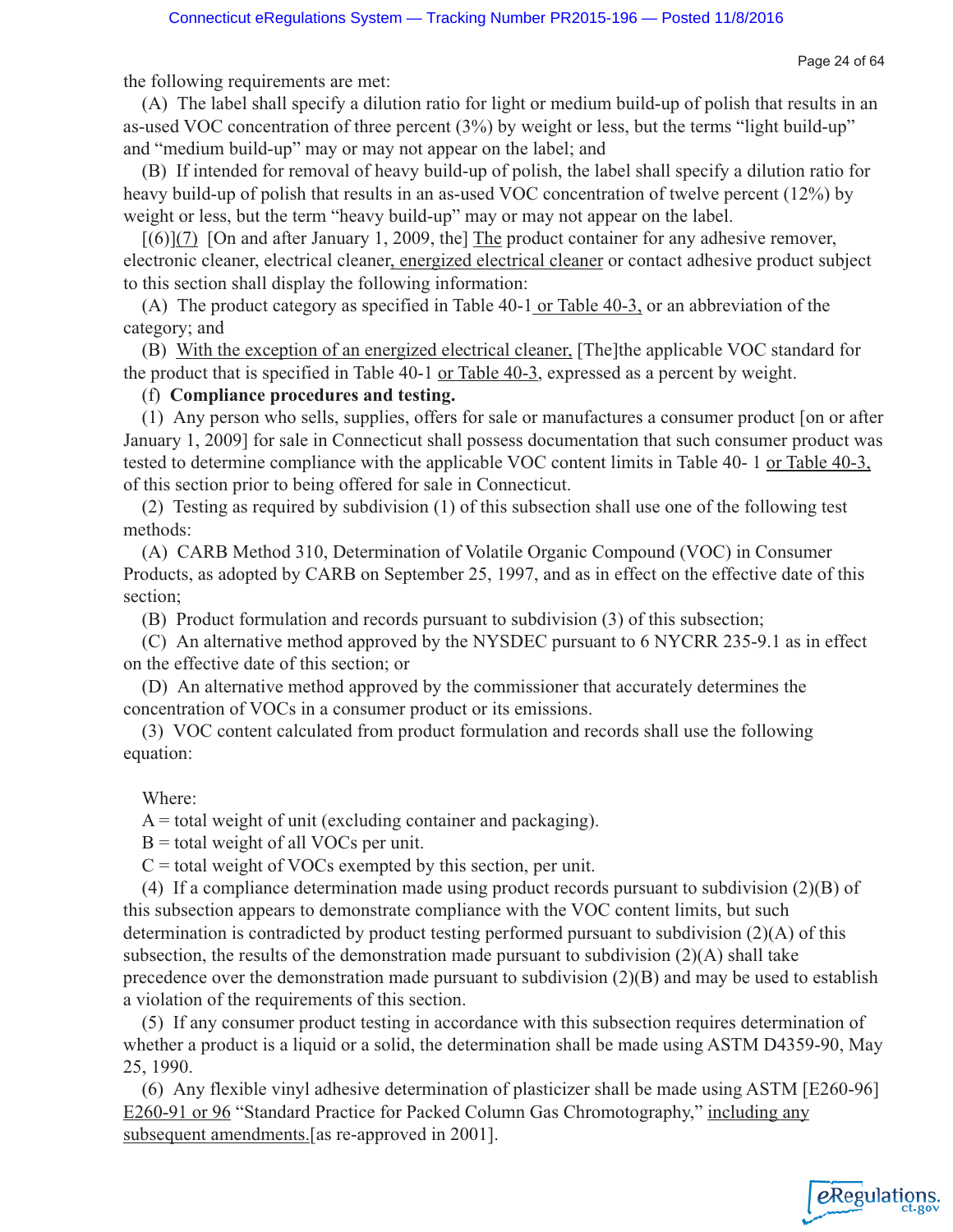eRegulations

(7) Testing to determine compliance with the certification requirements for charcoal lighter material shall be performed using the procedures specified in the South Coast Air Quality Management District Rule 1174 Ignition Method Compliance Certification Protocol.

(8) Testing to determine distillation points of petroleum distillate-based charcoal lighter materials shall be performed using ASTM D 86-90, September 28, 1990.

(9) The following methods shall be used, as necessary, to determine if a chemical compound or mixture satisfies one of the criteria as a "LVP-VOC" as defined in subsection (a) of this section:

(A) CARB Method 310, as adopted by CARB on September 25, 1997 and as in effect on the effective date of this section, shall be used to determine the vapor pressure or boiling point; and

(B) The number of carbon atoms shall be verifiable by formulation data.

(g) **Record keeping.**

(1) Any person who [on or after January 1, 2009] sells, supplies, offers for sale or manufactures for sale in Connecticut any consumer product shall maintain records of the information necessary for the commissioner to determine compliance with the requirements of this section.

(2) [The commissioner may make a compliance determination for a product pursuant to subsection  $(f)(2)(B)$  of this section only if the A manufacturer of [that] a product subject to this section shall [maintains] maintain accurate records for each day of production of the amount and chemical composition of the individual product constituents so that the commissioner may make a compliance determination concerning such product.

(3) All records made to demonstrate compliance with the requirements of this section shall be:

(A) Made available to the [commissioner] Commissioner and the Administrator to inspect and copy upon request; and

(B) Maintained for five (5) years from the date such record is created.

(4) No person shall create, alter, falsify or otherwise modify records in such a way that the records do not accurately reflect the constituents used to manufacture a product, the chemical composition of a product or any other test, processes or records created in connection with product manufacture.

## (h) **Reporting.**

(1) Upon 30 days written notice, the commissioner may require any responsible party to report information for any consumer product. If the responsible party does not have or does not provide the information requested by the commissioner, the commissioner may require the reporting of this information by the person that has the information, including but not limited to, any formulator, manufacturer, supplier, parent company, private labeler, distributor or repackager. The required consumer product report shall [including] include, but not be limited to, the following information:

(A) The name, address, telephone number and designated contact person of the responsible party;

(B) Any claim of confidentiality;

 $[(B)](C)$  The product brand name and label;

 $[(C)](D)$  The category to which the consumer product belongs;

 $[(D)](E)$  The applicable product form or forms listed separately;

 $[(E)](F)$  An identification of each product brand name and form as a household product, industrial and institutional product, or both;

 $[(F)](G)$  For each product form and for the previous three years, Connecticut sales in pounds per year, to the nearest pound, and the method used to calculate sales for each product form;

 $[(G)](H)$  For registrations submitted by two or more companies, an identification of [the] each company that is submitting relevant data separate from that submitted by the responsible party;

[(H)](I) For each product brand name and form, the net percent by weight of the total product, less container and packaging, comprised of the following, rounded to the nearest one-tenth of a percent  $(0.1\%)$ [;]:

(i) Total exempt compounds,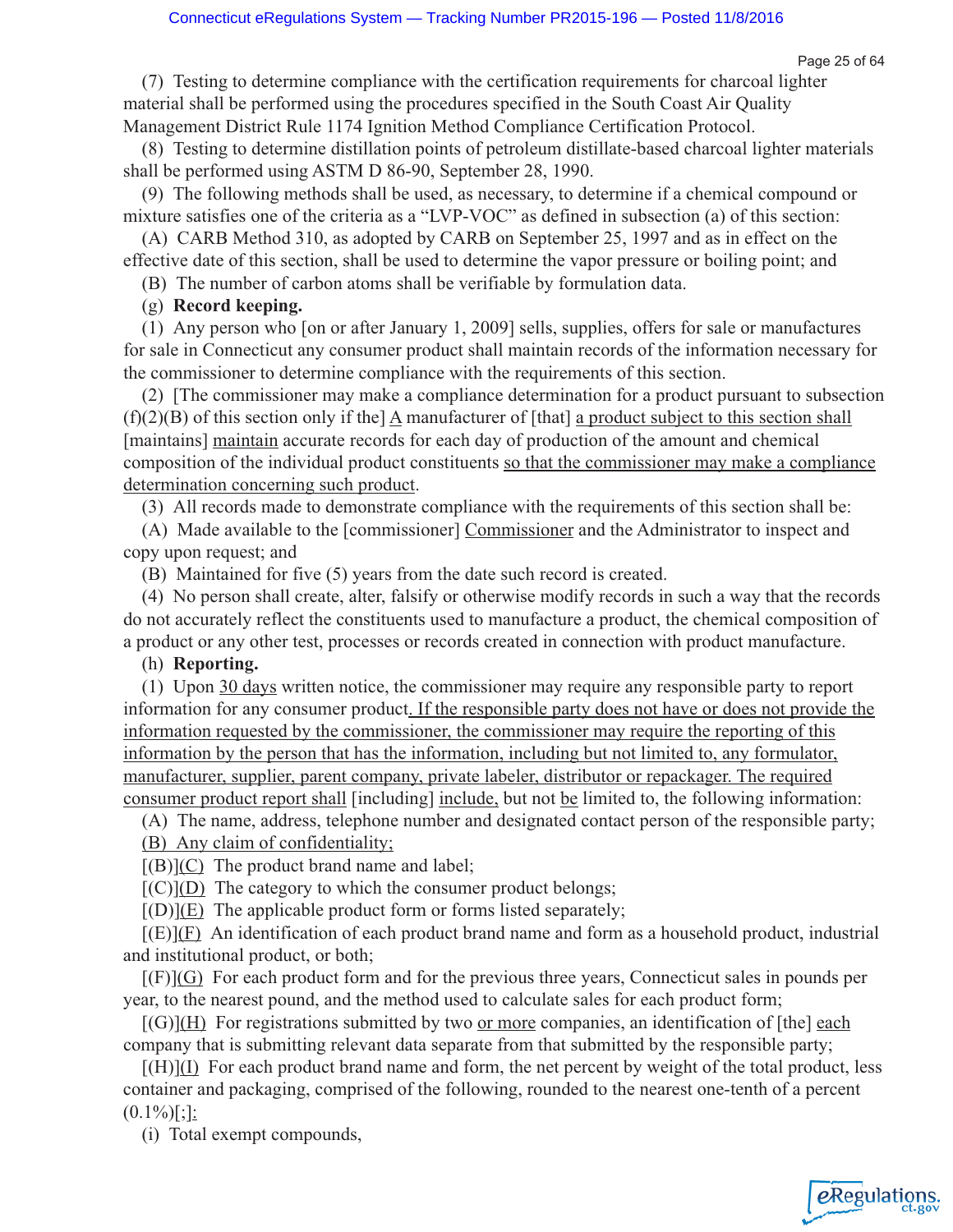Page 26 of 64

eRegulations

(ii) Total LVP-VOCs that are not fragrances,

(iii) Total of all other compounds that contain at least one carbon atom, that are not exempt compounds or LVP-VOCs and that are not fragrances,

(iv) Total of all non-carbon containing compounds,

(v) Total fragrance,

(vi) For products containing greater than two percent (2%) by weight fragrance, the percent of fragrance that is LVP-VOCs and the percent of fragrance that is all other compounds that contain at least one carbon atom and are not exempt compounds or LVP-VOCs, and

(vii) Total paradichlorobenzene;

 $[(1)](J)$  The name, CAS number and percent weight of each VOC constituent in the product;

 $[(J)](K)$  The name and CAS number of any exempt compounds in the product, including each compound that contains at least one carbon atom and each LVP-VOC that is not a fragrance;

 $[(K)](L)$  If applicable, the weight percent comprised of propellant for each product and the type of propellant; and

 $[(L)](M)$  The net percent by weight of each ozone-depleting compound that is:

(i) Listed in Table 40-2, and

(ii) Contained in a product subject to this section in any amount greater than one-tenth percent  $(0.1\%)$  by weight.

(2) For consumer products that are subject to subsection  $(d)(1)$  of this section and contain perchloroethylene or methylene chloride, the commissioner may require, upon 90 days written notice, the responsible party to report the following information for products sold in Connecticut during [each of the 2009 through 2010 calendar years]a specific time period :

(A) The product brand name and a copy of the product label with legible usage instructions;

(B) The product category to which the consumer product belongs;

(C) The applicable product form or forms, separately listed;

(D) For each product form listed under subparagraph (C) of this subdivision, the total sales in Connecticut during the reported year, to the nearest pound, exclusive of the container or packaging, and the method used for calculating the Connecticut sales; and

(E) The weight percent, to the nearest one-tenth percent (0.10 percent), of perchloroethylene or methylene chloride.

(3) For the purposes of subdivision (2) of this subsection, a product contains perchloroethylene or methylene chloride if the product contains one percent (1.0%) or more by weight, exclusive of the container or packaging, of either perchloroethylene or methylene chloride.

(4) Any document submitted to the commissioner pursuant to this section shall include a certification signed by an individual identified in section 22a-174-2a(a)(1) of the Regulations of Connecticut State Agencies, and by the individual or individuals responsible for actually preparing such document, each of whom shall examine and be familiar with the information submitted in the document and all attachments thereto, and shall inquire of those individuals responsible for obtaining the information to determine that the information is true, accurate, and complete, and each of whom shall certify in writing as follows:

"I have personally examined and am familiar with the information submitted in this document and all attachments thereto, and I certify that based on reasonable investigation, including my inquiry of those individuals responsible for obtaining the information, the submitted information is true, accurate and complete to the best of my knowledge and belief. I understand that any false statement made in the submitted information may be punishable as a criminal offense under section 22a-175 of the Connecticut General Statutes, under section 53a-157b of the Connecticut General Statutes, and in accordance with any applicable statute."

(5) Any document required to be submitted to the commissioner pursuant to this subsection shall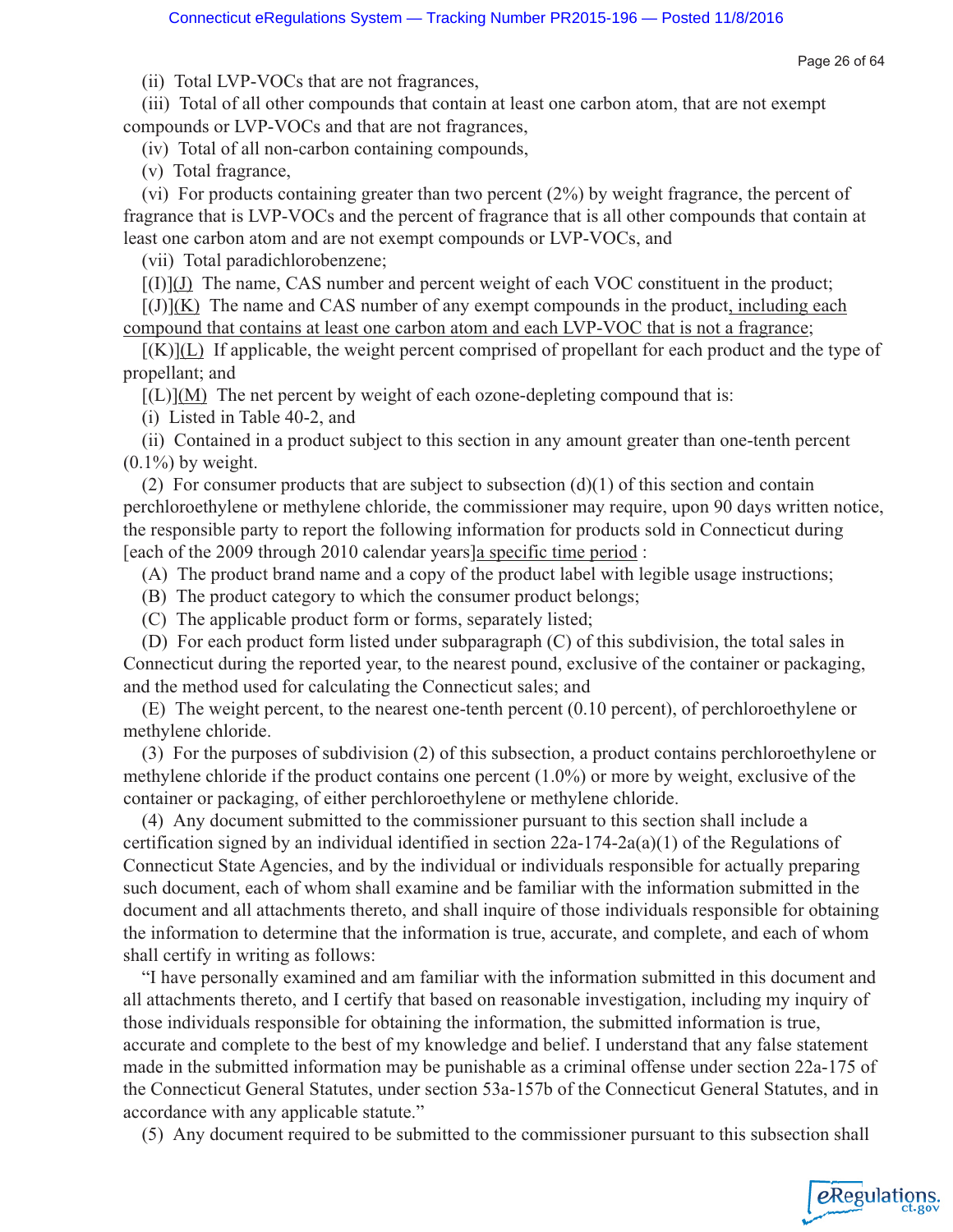be submitted as a paper copy, with supporting data in either paper or electronic format, and the submitter shall maintain such a report at the premises as a paper copy with any supporting data in the format submitted for a period of five (5) years from the date of submission to the commissioner.

(6) To determine Connecticut sales pursuant to this section, if direct sales data for Connecticut are not available, sales may be estimated by prorating national or regional sales data by population.

[(i)] [Severability. Each provision of this section is deemed severable, and, in the event that any provision of this section is held to be invalid, the remainder of this section shall continue in full force and effect.]

| <b>PRODUCT CATEGORY</b>                                                                             | <b>VOC CONTENT LIMIT (PERCENT</b>    |
|-----------------------------------------------------------------------------------------------------|--------------------------------------|
|                                                                                                     | <b>VOLATILE ORGANIC COMPOUNDS BY</b> |
|                                                                                                     | <b>WEIGHT</b> )                      |
| <b>Adhesives</b>                                                                                    |                                      |
| Aerosol – Mist Spray                                                                                | 65                                   |
| Aerosol – Web Spray                                                                                 | 55                                   |
| Contact – General Purpose                                                                           | 55                                   |
| Contact – Special Purpose                                                                           | 80                                   |
| Special Purpose Spray Adhesives: Mounting,<br>Auto-motive Engine Compartment, and Flexible<br>Vinyl | 70                                   |
| Special Purpose Spray Adhesives: Polystyrene<br>foam and automotive headliner                       | 65                                   |
| Special Purpose Spray Adhesives: Polyolefin; and<br>Laminate Repair or Edgebanding                  | 60                                   |
| Construction, Panel and Floor Covering                                                              | 15                                   |
| General Purpose                                                                                     | 10                                   |
| <b>Structural Waterproof</b>                                                                        | 15                                   |
| <b>Adhesive Removers</b>                                                                            |                                      |
| Floor or Wall Covering                                                                              | 5                                    |
| Gasket or Thread Locking                                                                            | 50                                   |
| <b>General Purpose</b>                                                                              | 20                                   |
| Specialty                                                                                           | 70                                   |
| <b>Aerosol Cooking Spray</b>                                                                        | 18                                   |
| <b>Air Freshener</b>                                                                                |                                      |
| Single-Phase Aerosols                                                                               | 30                                   |
| Double-Phase Aerosols                                                                               | 25                                   |
| Liquids or Pump Sprays                                                                              | 18                                   |
| Solids and Semi-solids                                                                              | $\overline{3}$                       |
| <b>Antiperspirants</b>                                                                              |                                      |
| Aerosol                                                                                             | 40 HVOC                              |
|                                                                                                     | 10 MVOC                              |

**Table 40-1. VOC Content Limits for Listed Product Categories, prior to May 1, 2017**

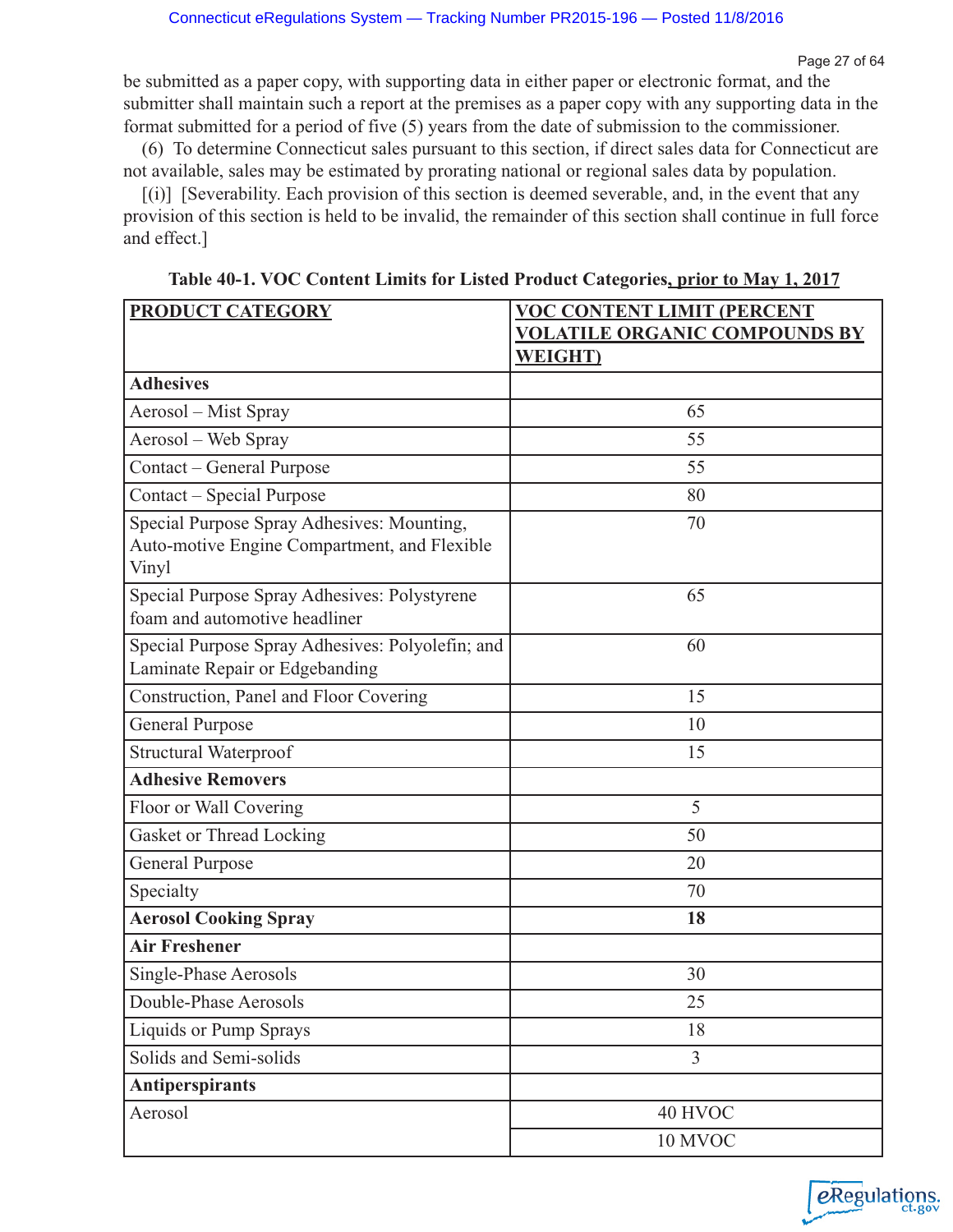| <b>PRODUCT CATEGORY</b>                                         | <b>VOC CONTENT LIMIT (PERCENT</b>       |
|-----------------------------------------------------------------|-----------------------------------------|
|                                                                 | <b>VOLATILE ORGANIC COMPOUNDS BY</b>    |
|                                                                 | <b>WEIGHT</b> )                         |
| Non-Aerosol                                                     | 0 HVOC                                  |
|                                                                 | 0 MVOC                                  |
| <b>Anti-Static Products - Non-aerosol</b>                       | 11                                      |
| <b>Automotive Brake Cleaners</b>                                | 45                                      |
| <b>Automotive Rubbing or Polishing Compounds</b>                | 17                                      |
| <b>Automotive Waxes, Polishes, Sealants or</b><br><b>Glazes</b> |                                         |
| <b>Hard Paste Wax</b>                                           | 45                                      |
| <b>Instant Detailer</b>                                         | 3                                       |
| [All other forms                                                | 15]                                     |
| <b>Automotive Windshield Washer Fluid</b>                       | 35                                      |
| <b>Bathroom and Tile Cleaners</b>                               |                                         |
| Aerosols                                                        | $\overline{7}$                          |
| All Other Forms                                                 | 5                                       |
| <b>Bug and Tar Remover</b>                                      | 40                                      |
| <b>Carburetor or Fuel-Injection Air Intake</b>                  | 45                                      |
| <b>Cleaners</b>                                                 |                                         |
| <b>Carpet and Upholstery Cleaners</b>                           |                                         |
| Aerosols                                                        | $\overline{7}$                          |
| Non-Aerosols (Dilutables)                                       | 0.1                                     |
| Non-Aerosols (Ready-to-Use)                                     | 3                                       |
| <b>Charcoal Lighter Material</b>                                | See subsection $(d)(3)$ of this section |
| <b>Deodorants</b>                                               |                                         |
| Aerosol                                                         | 0 HVOC                                  |
|                                                                 | 10 MVOC                                 |
| Non-Aerosol                                                     | 0 HVOC                                  |
|                                                                 | 0 MVOC                                  |
| <b>Dusting aids</b>                                             |                                         |
| Aerosol                                                         | 25                                      |
| All Other Forms                                                 | $\overline{7}$                          |
| <b>Electrical Cleaner</b>                                       | 45                                      |
| <b>Electronic Cleaner</b>                                       | 75                                      |
| <b>Engine Degreasers</b>                                        |                                         |
| Aerosol                                                         | 35                                      |
| Non-Aerosol                                                     | 5                                       |
| <b>Fabric Protectants</b>                                       | 60                                      |
| <b>Fabric Refresher</b>                                         |                                         |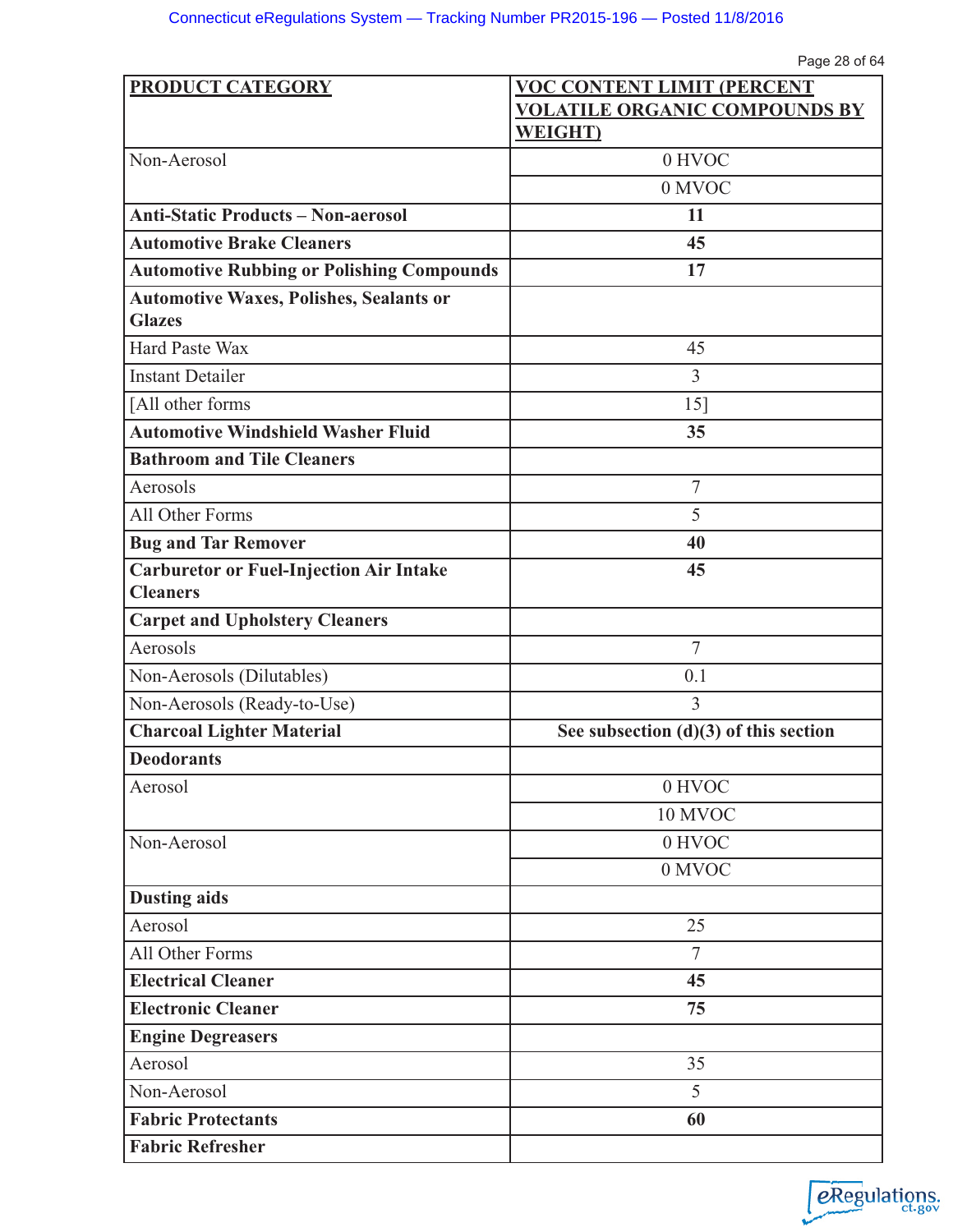| PRODUCT CATEGORY                         | <b>VOC CONTENT LIMIT (PERCENT</b>       |
|------------------------------------------|-----------------------------------------|
|                                          | <b>VOLATILE ORGANIC COMPOUNDS BY</b>    |
|                                          | <b>WEIGHT</b> )                         |
| Aerosol                                  | 15                                      |
| Non-Aerosol                              | 6                                       |
| <b>Floor Polish or Wax</b>               |                                         |
| For Flexible Flooring Material           | $\overline{7}$                          |
| For Nonresilient Flooring                | 10                                      |
| Wood Floor Wax                           | 90                                      |
| <b>Floor Wax Strippers (Non-Aerosol)</b> | See subsection $(e)(6)$ of this section |
| <b>Footwear or Leather Care</b>          |                                         |
| Aerosol                                  | 75                                      |
| Solid                                    | 55                                      |
| All Other Forms                          | 15                                      |
| <b>Furniture Maintenance Products</b>    |                                         |
| Aerosols                                 | 17                                      |
| All Other Forms Except Solid and Paste   | $\overline{7}$                          |
| <b>General Purpose Cleaners</b>          |                                         |
| Aerosols                                 | 10                                      |
| Non-Aerosols                             | $\overline{4}$                          |
| <b>General Purpose Degreasers</b>        |                                         |
| Aerosols                                 | 50                                      |
| Non-Aerosols                             | $\overline{4}$                          |
| <b>Glass Cleaners</b>                    |                                         |
| Aerosols                                 | 12                                      |
| Non-Aerosols                             | $\overline{4}$                          |
| <b>Graffiti Remover</b>                  |                                         |
| Aerosol                                  | 50                                      |
| Non-Aerosol                              | 30                                      |
| <b>Hair Mousses</b>                      | 6                                       |
| <b>Hairshines</b>                        | 55                                      |
| <b>Hairsprays</b>                        | 55                                      |
| <b>Hair Styling Product</b>              |                                         |
| <b>Aerosol and Pump Spray</b>            | 6                                       |
| All Other Forms                          | $\overline{2}$                          |
| <b>Heavy-Duty Hand Cleaner or Soap</b>   | 8                                       |
| <b>Insecticides</b>                      |                                         |
| Crawling Bug (aerosol)                   | 15                                      |
| Crawling Bug (all other forms)           | 20                                      |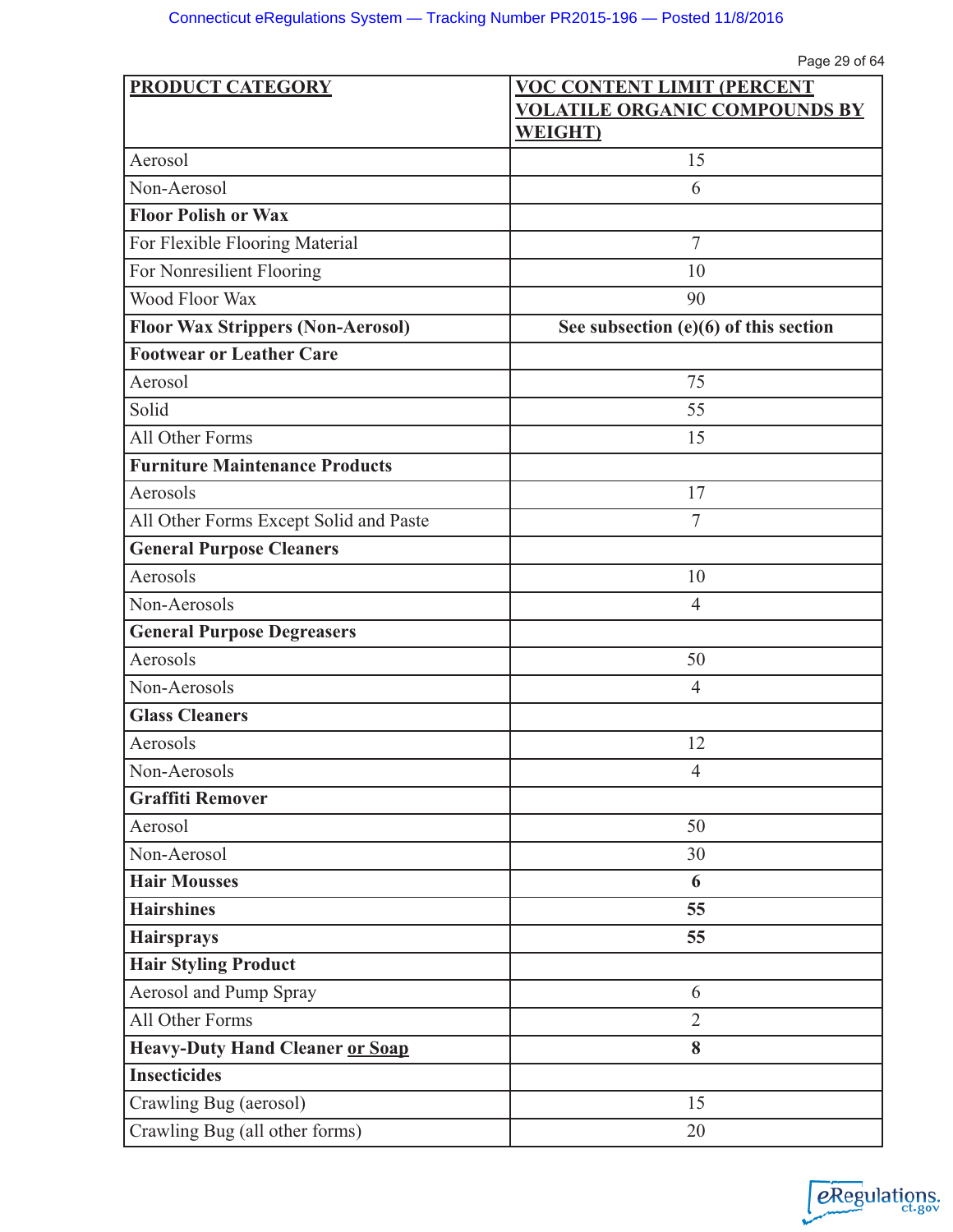| <b>PRODUCT CATEGORY</b>                            | <b>VOC CONTENT LIMIT (PERCENT</b>    |
|----------------------------------------------------|--------------------------------------|
|                                                    | <b>VOLATILE ORGANIC COMPOUNDS BY</b> |
|                                                    | <b>WEIGHT</b> )                      |
| Flea and Tick                                      | 25                                   |
| Flying Bug (aerosol)                               | 25                                   |
| Flying Bug (all other forms)                       | 35                                   |
| Foggers                                            | 45                                   |
| Lawn and Garden (non-aerosol)                      | 3                                    |
| Lawn and Garden (all other forms)                  | 20                                   |
| Wasp and Hornet                                    | 40                                   |
| <b>Laundry Prewash</b>                             |                                      |
| <b>Aerosols or Solids</b>                          | 22                                   |
| All Other Forms                                    | 5                                    |
| <b>Laundry Starch Products</b>                     | 5                                    |
| <b>Metal Polishes/Cleansers</b>                    | 30                                   |
| <b>Multi-Purpose Lubricant (Excluding Solid or</b> | 50                                   |
| <b>Semi-Solid Products)</b>                        |                                      |
| <b>Nail Polish Remover</b>                         | 75                                   |
| <b>Non-Selective Terrestrial Herbicide Non-</b>    | 3                                    |
| <b>Aerosols</b>                                    |                                      |
| <b>Oven Cleaners</b>                               |                                      |
| Aerosols or Pump Sprays                            | 8                                    |
| Liquids                                            | 5                                    |
| <b>Paint Remover or Strippers</b>                  | 50                                   |
| <b>Penetrants</b>                                  | 50                                   |
| <b>Rubber and Vinyl Protectants</b>                |                                      |
| Non-Aerosols                                       | $\overline{3}$                       |
| Aerosols                                           | 10                                   |
| <b>Sealants and Caulking Compounds</b>             | $\overline{\mathbf{4}}$              |
| <b>Shaving Creams</b>                              | 5                                    |
| <b>Shaving Gel</b>                                 | $\overline{7}$                       |
| <b>Silicone-Based Multi-Purpose Lubricants</b>     | 60                                   |
| (Excluding Solid or Semi-Solid Products)           |                                      |
| <b>Spot Removers</b>                               |                                      |
| Aerosols                                           | 25                                   |
| Non-Aerosols                                       | 8                                    |
| <b>Tire Sealants and Inflators</b>                 | 20                                   |
| <b>Toilet/Urinal Care Product</b>                  |                                      |
| Aerosol                                            | 10                                   |
| Non-Aerosol                                        | 3                                    |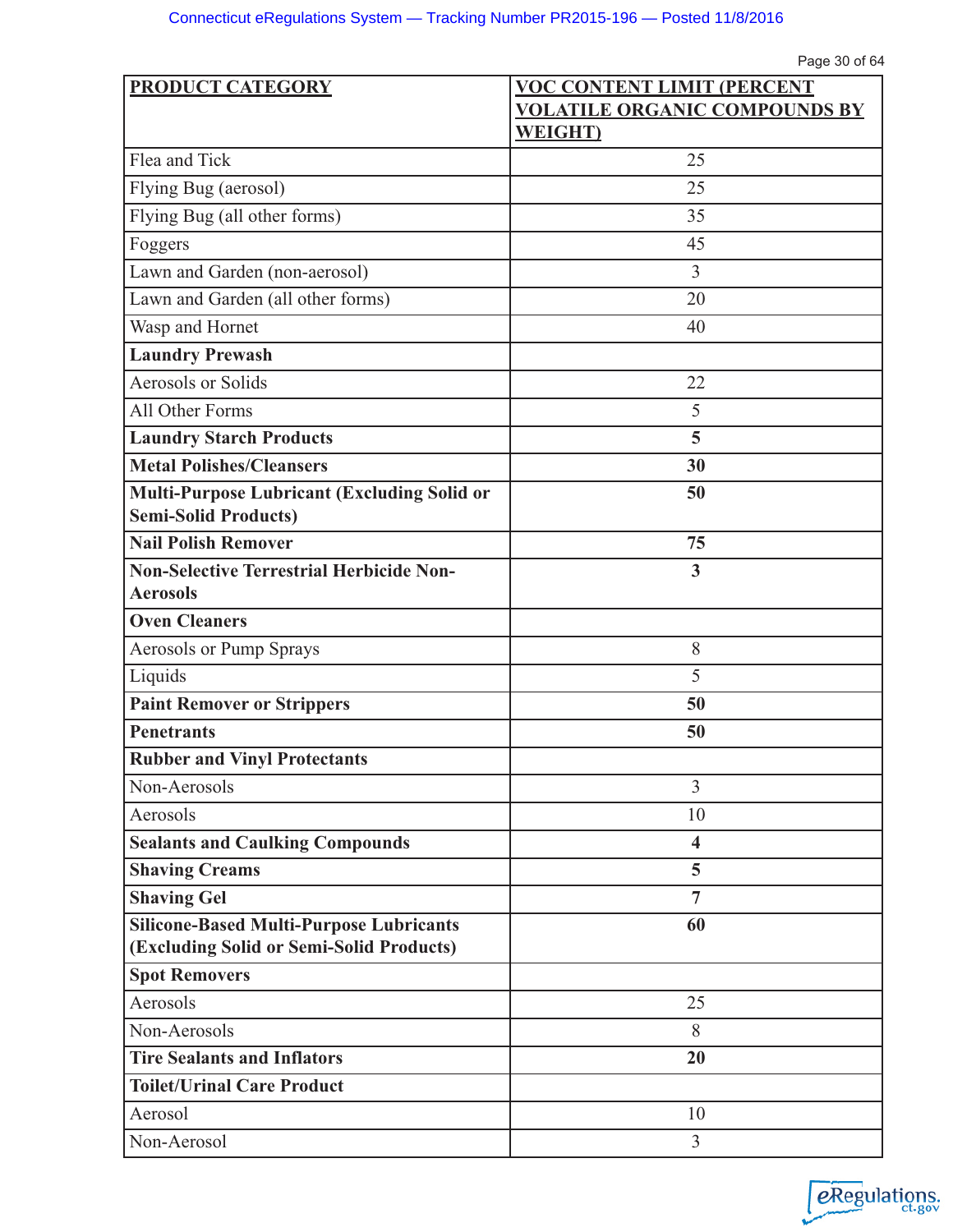| <b>PRODUCT CATEGORY</b>         | <b>VOC CONTENT LIMIT (PERCENT)</b><br><b>VOLATILE ORGANIC COMPOUNDS BY</b><br><b>WEIGHT</b> ) |
|---------------------------------|-----------------------------------------------------------------------------------------------|
| <b>Undercoatings - Aerosols</b> | 40                                                                                            |
| <b>Wood Cleaner</b>             |                                                                                               |
| Aerosol                         | 17                                                                                            |
| Non-Aerosol                     |                                                                                               |

| Table 40-2. Prohibited Ozone-Depleting Compounds. |  |  |
|---------------------------------------------------|--|--|
|---------------------------------------------------|--|--|

| CFC-11 (trichloroflouromethane)                 | CFC-12 (dichlorodiflouromethane)                                |
|-------------------------------------------------|-----------------------------------------------------------------|
| CFC-113 (1,1,1-trichloro-2,2,2-trifluoroethane) | CFC-114 (1-chloro-1,1-difluoro-2-chloro-2,2-<br>difluoroethane) |
| CFC-115 (chloropentafluoroethane)               | halon 1211 (bromochlorodifluoromethane)                         |
| halon 1301 (bromotrifluoromethane)              | halon 2402 (dibromotetraflouroethane)                           |
| HCFC-22 (chlorodifluoromethane)                 |                                                                 |
| HCFC-123 (2,2-dichloro-1,1,1-trifluoroethane)   | HCFC-124 (2-chloro-1,1,1,2- tetrafluoroethane)                  |
| HCFC-141b (1,1-dichloro-1-fluoroethane)         | HCFC-142b (1-chloro-1,1-difluoroethane)                         |
| $ 1,1,1$ -trichloroethane                       | carbon tetrachloride                                            |

# **Table 40-3. VOC Content Limits for Listed Product Categories, On and After May 1, 2017**

| <b>PRODUCT CATEGORY</b>                                                                           | <b>VOC CONTENT LIMIT (PERCENT</b><br><b>VOLATILE ORGANIC COMPOUNDS BY</b><br><b>WEIGHT</b> |
|---------------------------------------------------------------------------------------------------|--------------------------------------------------------------------------------------------|
| <b>Adhesives</b>                                                                                  |                                                                                            |
| <u> Aerosol – Mist spray</u>                                                                      | 65                                                                                         |
| <u>Aerosol – Web spray</u>                                                                        | 55                                                                                         |
| <u>Contact – General purpose</u>                                                                  | 55                                                                                         |
| <u>Contact – Special purpose</u>                                                                  | 80                                                                                         |
| Special purpose spray adhesives: Mounting, auto-<br>motive engine compartment, and flexible vinyl | 70                                                                                         |
| Special purpose spray adhesives: Polystyrene<br>foam and automotive headliner                     | 65                                                                                         |
| Special Purpose Spray Adhesives: Polyolefin; and<br>laminate repair or edgebanding                | 60                                                                                         |
| Construction, panel and floor covering                                                            | $\overline{1}$                                                                             |
| General purpose                                                                                   | 10                                                                                         |
| Structural waterproof                                                                             | 15                                                                                         |
| <b>Adhesive removers</b>                                                                          |                                                                                            |
| Floor or wall covering                                                                            | $\overline{5}$                                                                             |
| Gasket or thread locking                                                                          | 50                                                                                         |

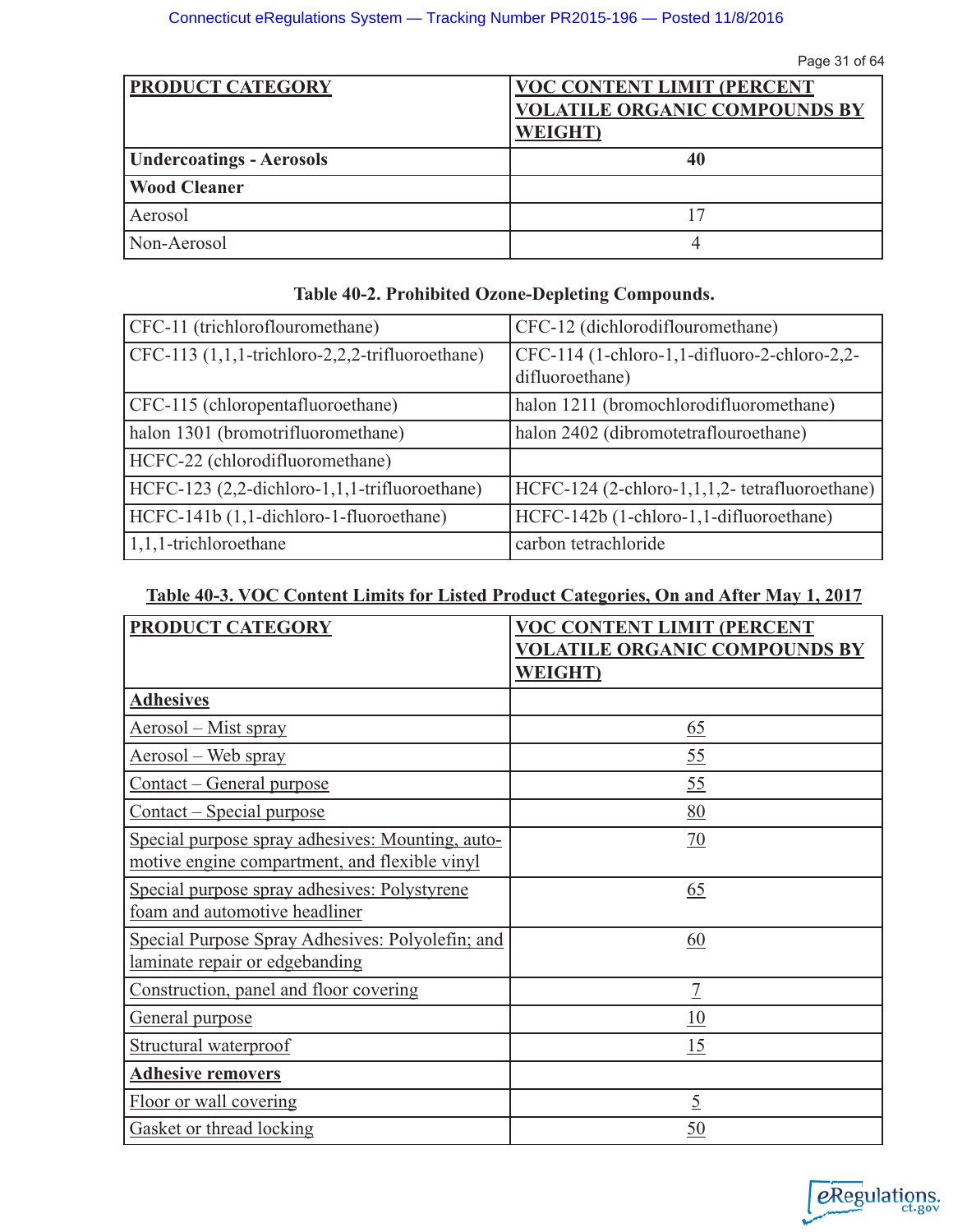Page 32 of 64

| PRODUCT CATEGORY                                 | <b>VOC CONTENT LIMIT (PERCENT</b>       |
|--------------------------------------------------|-----------------------------------------|
|                                                  | <b>VOLATILE ORGANIC COMPOUNDS BY</b>    |
|                                                  | <b>WEIGHT</b> )                         |
| General purpose                                  | 20                                      |
| Specialty                                        | 70                                      |
| <b>Aerosol cooking spray</b>                     | <u>18</u>                               |
| <b>Air freshener</b>                             |                                         |
| Single-phase aerosols                            | 30                                      |
| Double-phase aerosols                            | 25                                      |
| Dual purpose air freshener/disinfectant aerosols | 60                                      |
| Liquids or pump sprays                           | 18                                      |
| Solids and semi-solids                           | $\overline{3}$                          |
| <b>Antiperspirants</b>                           |                                         |
| Aerosol                                          | 40 HVOC                                 |
|                                                  | 10 MVOC                                 |
| Non-aerosol                                      | 0 HVOC                                  |
|                                                  | 0 MVOC                                  |
| <b>Anti-static products</b>                      | 11                                      |
| Aerosol                                          | 80                                      |
| Non-aerosol                                      | 11                                      |
| <b>Automotive rubbing or polishing compounds</b> | 17                                      |
| Automotive waxes, polishes, sealants or glazes   |                                         |
| Hard paste wax                                   | 45                                      |
| Instant detailer                                 | $\overline{3}$                          |
| All other forms                                  | 15                                      |
| <b>Automotive windshield cleaner</b>             | <u>35</u>                               |
| <b>Automotive windshield washer fluid</b>        | 35                                      |
| <b>Bathroom and tile cleaners</b>                |                                         |
| Aerosols                                         | $\overline{1}$                          |
| Non-aerosol                                      | $\overline{1}$                          |
| <b>Brake cleaner</b>                             | <b>10</b>                               |
| <b>Bug and tar remover</b>                       | 40                                      |
| Carburetor or fuel-injection air intake          | <b>10</b>                               |
| cleaners                                         |                                         |
| <b>Carpet and upholstery cleaners</b>            |                                         |
| Aerosols                                         | $\overline{1}$                          |
| Non-aerosols (dilutables)                        | 0.1                                     |
| Non-aerosols (ready-to-use)                      | $\overline{3}$                          |
| <b>Charcoal lighter material</b>                 | See subsection $(d)(3)$ of this section |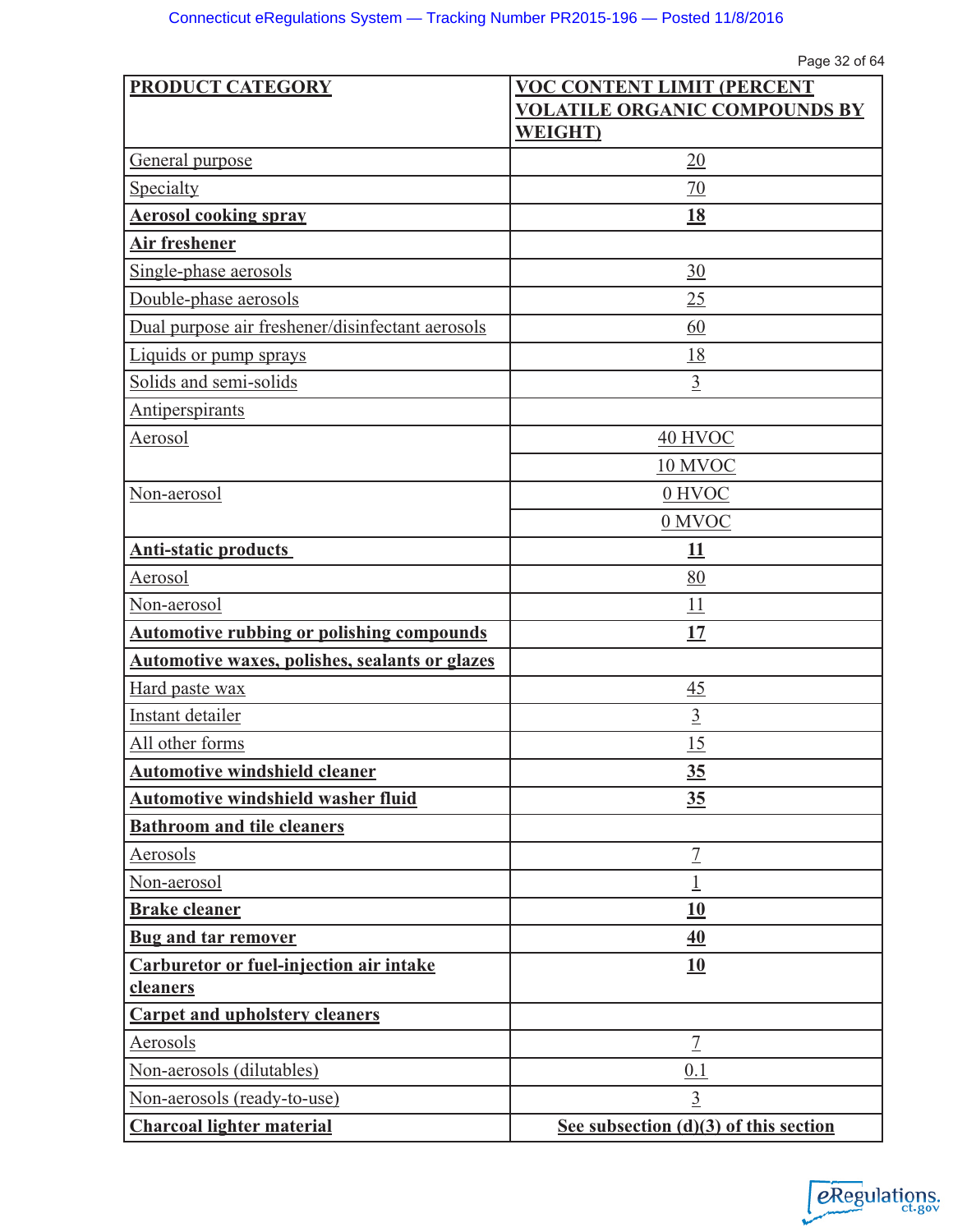Page 33 of 64

| <b>PRODUCT CATEGORY</b>                  | <b>VOC CONTENT LIMIT (PERCENT</b>     |  |
|------------------------------------------|---------------------------------------|--|
|                                          | <b>VOLATILE ORGANIC COMPOUNDS BY</b>  |  |
|                                          | <b>WEIGHT</b>                         |  |
| <b>Deodorants</b>                        |                                       |  |
| Aerosol                                  | 0 HVOC                                |  |
|                                          | 10 MVOC                               |  |
| Non-aerosol                              | 0 HVOC                                |  |
|                                          | 0 MVOC                                |  |
| <b>Disinfectants</b>                     |                                       |  |
| Aerosols                                 | $\overline{70}$                       |  |
| Non-aerosols                             | $\overline{\mathbb{1}}$               |  |
| <b>Dusting aids</b>                      |                                       |  |
| Aerosol                                  | 25                                    |  |
| All other forms                          | $\overline{1}$                        |  |
| <b>Electrical cleaner</b>                | 45                                    |  |
| <b>Electronic cleaner</b>                | 75                                    |  |
| <b>Engine degreasers</b>                 |                                       |  |
| Aerosol                                  | 10                                    |  |
| Non-aerosol                              | $\overline{5}$                        |  |
| <b>Fabric protectants</b>                | 60                                    |  |
| <b>Fabric refresher</b>                  |                                       |  |
| Aerosol                                  | 15                                    |  |
| Non-aerosol                              | $6\overline{6}$                       |  |
| <b>Floor polish or wax</b>               |                                       |  |
| For flexible flooring material           | $\overline{1}$                        |  |
| For nonresilient flooring                | $\mathbf 1$                           |  |
| Wood floor wax                           | 90                                    |  |
| <b>Floor wax strippers (non-aerosol)</b> | See subsection (e)(6) of this section |  |
| Footwear or leather care                 |                                       |  |
| <b>Aerosol</b>                           | 75                                    |  |
| Solid                                    | 55                                    |  |
| All other forms                          | 15                                    |  |
| <b>Furniture maintenance products</b>    |                                       |  |
| Aerosols                                 | 17                                    |  |
| All other forms except solid and paste   | $\overline{3}$                        |  |
| <b>General purpose cleaners</b>          |                                       |  |
| Aerosols                                 | 8                                     |  |
| Non-aerosols                             | $\overline{4}$                        |  |
| <b>General purpose degreasers</b>        |                                       |  |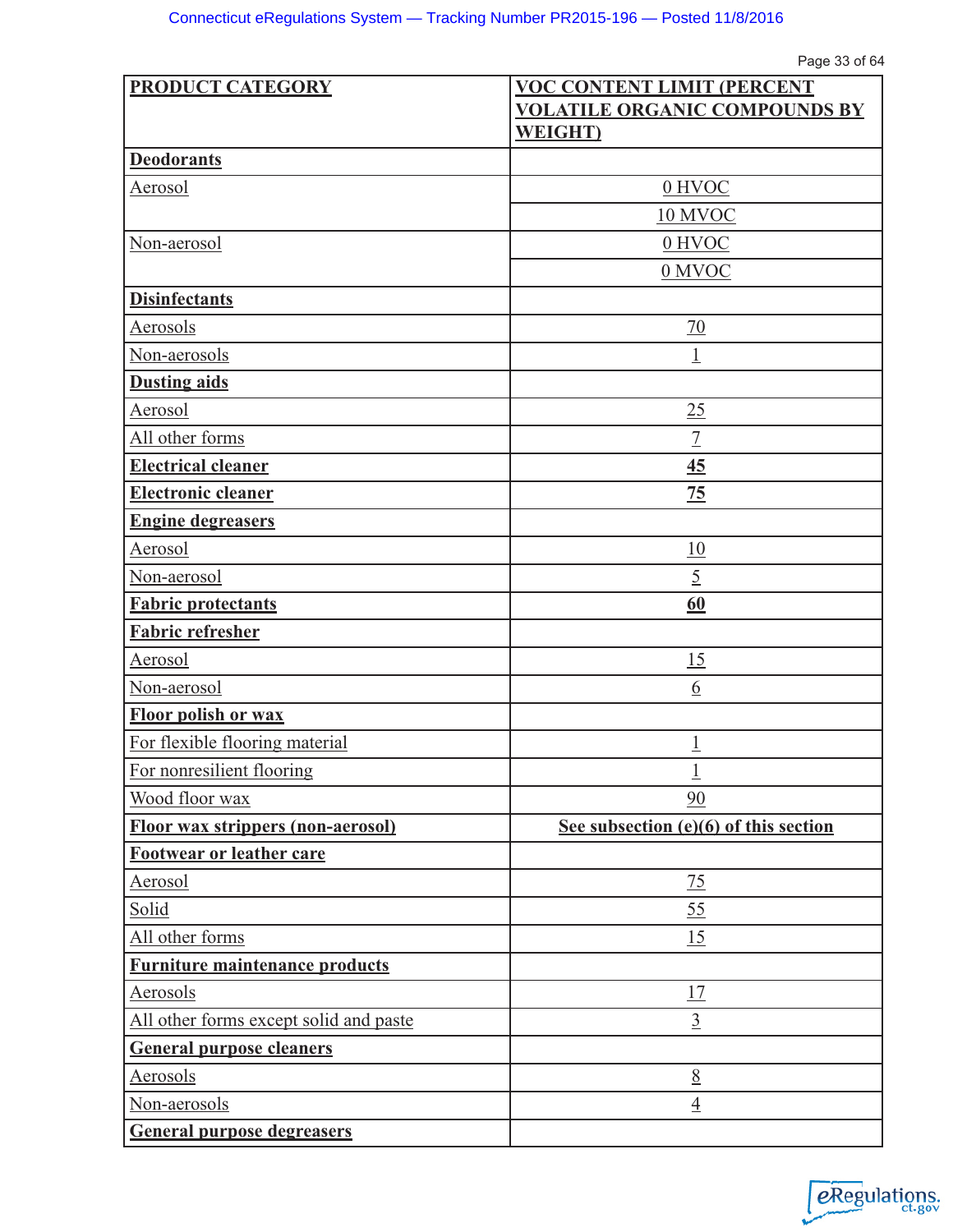| <b>PRODUCT CATEGORY</b>                              | <b>VOC CONTENT LIMIT (PERCENT</b>    |
|------------------------------------------------------|--------------------------------------|
|                                                      | <b>VOLATILE ORGANIC COMPOUNDS BY</b> |
|                                                      | <b>WEIGHT</b>                        |
| Aerosols                                             | 10                                   |
| Non-aerosols                                         | $\overline{4}$                       |
| <b>Glass cleaners</b>                                |                                      |
| Aerosols                                             | 12                                   |
| Non-aerosols                                         | $\overline{4}$                       |
| Graffiti remover                                     |                                      |
| Aerosol                                              | 50                                   |
| Non-aerosol                                          | 30                                   |
| <b>Hair mousses</b>                                  | $\underline{6}$                      |
| <b>Hairshines</b>                                    | 55                                   |
| <b>Hairsprays</b>                                    | 55                                   |
| <b>Hair styling product</b>                          |                                      |
| <b>Aerosol and pump spray</b>                        | $\underline{6}$                      |
| All other forms                                      | $\overline{2}$                       |
| <b>Heavy-duty hand cleaner</b>                       | $\underline{8}$                      |
| <b>Insecticides</b>                                  |                                      |
| Crawling bug (aerosol)                               | 15                                   |
| Crawling bug (all other forms)                       | 20                                   |
| Flea and tick                                        | 25                                   |
| Flying bug (aerosol)                                 | 25                                   |
| Flying bug (all other forms)                         | 35                                   |
| Foggers                                              | 45                                   |
| Lawn and garden (non-aerosol)                        | $\overline{3}$                       |
| Lawn and garden (all other forms)                    | 20                                   |
| Wasp and hornet                                      | $\overline{40}$                      |
| <b>Laundry prewash</b>                               |                                      |
| Aerosols or solids                                   | 22                                   |
| All other forms                                      | $\overline{5}$                       |
| <b>Laundry starch/sizing/fabric finish products</b>  | 4.5                                  |
| <b>Metal polishes/cleansers</b>                      | 30                                   |
| Multi-purpose lubricant (excluding solid or          | 50                                   |
| semi-solid products)                                 |                                      |
| <b>Multi-purpose solvent</b>                         | $\overline{3}$                       |
| <b>Nail polish remover</b>                           | $\overline{1}$                       |
| Non-selective terrestrial herbicide non-<br>aerosols | $\overline{3}$                       |
| Oven cleaners                                        |                                      |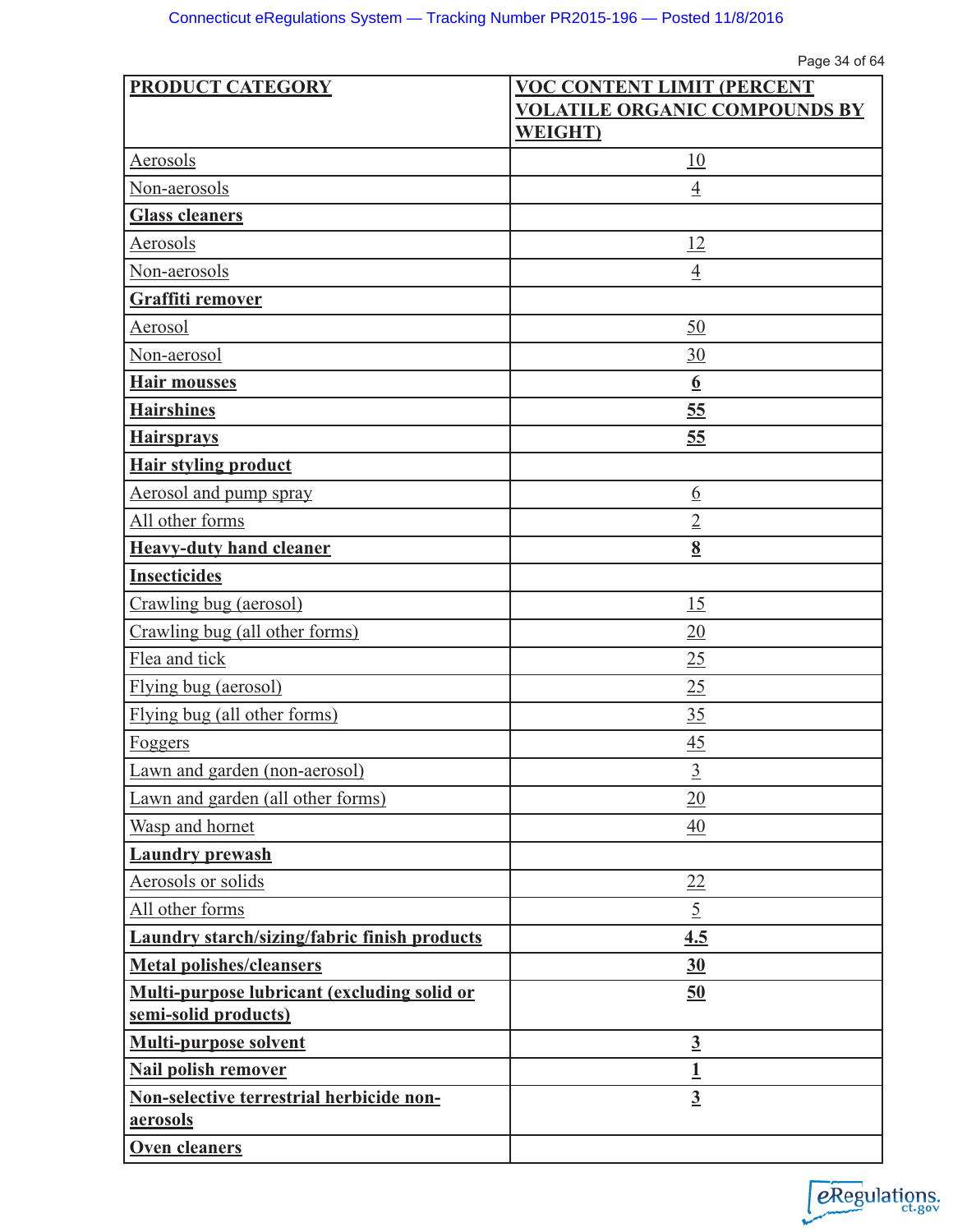Page 35 of 64

| <b>PRODUCT CATEGORY</b>                                                             | <b>VOC CONTENT LIMIT (PERCENT</b>    |
|-------------------------------------------------------------------------------------|--------------------------------------|
|                                                                                     | <b>VOLATILE ORGANIC COMPOUNDS BY</b> |
|                                                                                     | <b>WEIGHT</b>                        |
| Aerosols                                                                            | 8                                    |
| Non-aerosols                                                                        | $\overline{4}$                       |
| Paint remover or strippers                                                          | 50                                   |
| <b>Paint thinner</b>                                                                | $\overline{3}$                       |
| <b>Penetrants</b>                                                                   | 50                                   |
| <b>Rubber and vinyl protectants</b>                                                 |                                      |
| Non-aerosols                                                                        | $\overline{3}$                       |
| Aerosols                                                                            | 10                                   |
| <b>Sanitizer</b>                                                                    |                                      |
| Aerosol                                                                             | 70                                   |
| Non-aerosol                                                                         | 1                                    |
| <b>Sealants and caulking compounds</b>                                              | $\overline{4}$                       |
| <b>Shaving creams</b>                                                               | $\overline{5}$                       |
| <b>Shaving gel</b>                                                                  | $\overline{4}$                       |
| Silicone-based multi-purpose lubricants<br>(excluding solid or semi-solid products) | 60                                   |
|                                                                                     |                                      |
| <b>Spot removers</b>                                                                |                                      |
| Aerosols                                                                            | 25                                   |
| Non-aerosols                                                                        | 8                                    |
| <b>Temporary hair color</b>                                                         |                                      |
| Aerosol                                                                             | 55                                   |
| Tire sealants and inflators                                                         | 20                                   |
| Toilet/urinal care product                                                          |                                      |
| Aerosol                                                                             | 10                                   |
| Non-aerosol                                                                         | $\overline{3}$                       |
| <b>Undercoatings - aerosols</b>                                                     | 40                                   |
| <b>Wood cleaner</b>                                                                 |                                      |
| <b>Aerosol</b>                                                                      | 17                                   |
| Non-aerosol                                                                         | $\overline{4}$                       |

Sec. 2. Section 22a-174-41 of the Regulations of Connecticut State Agencies is amended as follows:

## **Sec. 22a-174-41. Architectural and industrial maintenance coatings - phase 1.**

(a) **Definitions.** For the purposes of this section, the following definitions shall apply:

(1) "Adhesive" means any chemical substance that is applied for the purpose of bonding two surfaces together other than by mechanical means.

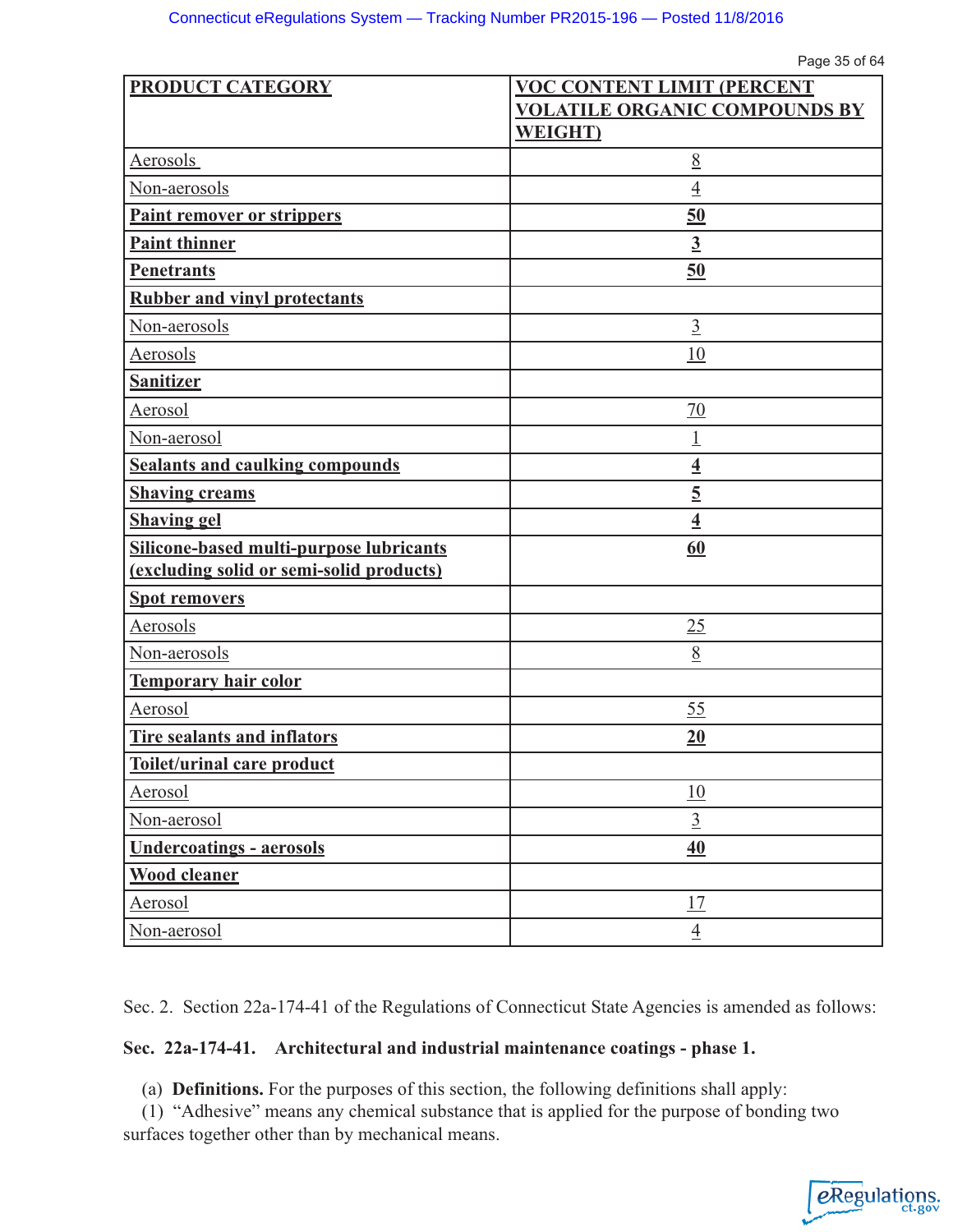Page 36 of 64

(2) "Aerosol coating product" means a pressurized coating product containing pigments or resins that dispenses product ingredients by means of a propellant, and is packaged in a disposable can for hand-held application, or for use in specialized equipment for ground traffic marking applications.

(3) "Antenna coating" means a coating labeled and formulated exclusively for application to equipment and associated structural appurtenances that are used to receive or transmit electromagnetic signals.

(4) "Antifouling coating" means a coating labeled and formulated for application to submerged stationary structures and their appurtenances to prevent or reduce the attachment of marine or freshwater biological organisms.

(5) "Appurtenance" means any accessory to a stationary structure [coated at the site of installation, whether installed or detached,] including but not limited to: bathroom and kitchen fixtures; cabinets; concrete forms; doors; elevators; fences; hand railings; heating equipment, air conditioning equipment, and other fixed mechanical equipment or stationary tools; lampposts; partitions; pipes and piping systems; rain gutters and downspouts; stairways; fixed ladders; catwalks; fire escapes; and window screens.

(6) "Architectural coating" means a coating to be applied to stationary structures and their appurtenances at the site of installation, to portable buildings at the site of installation, to pavements, or to curbs. Coatings applied in shop applications or to non-stationary structures such as airplanes, ships, boats, railcars and automobiles, [and] as well as adhesives are excluded from the definition of "architectural coatings."

(7) "ASTM" means the American Society for Testing and Materials.

(8) "BAAQMD" means the Bay Area Air Quality Management District[, a part of the California Air Resources Board, which is responsible for the regulation of air quality in the state of California].

(9) "Bitumens" means black or brown materials including, but not limited to, asphalt, tar, pitch and asphaltite that are soluble in carbon disulfide, consist mainly of hydrocarbons, and are obtained from natural deposits or as residues from the distillation of crude petroleum or coal.

(10) "Bituminous roof coating" means a coating that incorporates bitumens that is labeled and formulated exclusively for roofing with the primary purpose of preventing water penetration.

(11) "Bituminous roof primer" means a primer that incorporates bitumens that is labeled and formulated exclusively for roofing and intended for the purpose of preparing a weathered and aged surface or improving the adhesion of subsequent surfacing components.

(12) "Bond breaker" means a coating labeled and formulated for application between layers of concrete to prevent a freshly poured top layer of concrete from bonding to the layer over which it is poured.

(13) "Calcimine recoaters" means flat, solvent-borne coatings formulated and recommended specifically for recoating calcimine-painted ceilings and other calcimine-painted substrates.

(14) "CAS" means Chemical Abstract Service.

(15) "Clear brushing lacquers" means clear wood finishes, excluding clear lacquer sanding sealers, formulated with nitrocellulose or synthetic resins to dry by solvent evaporation without chemical reaction and to provide a solid, protective film. Such lacquers are intended to be applied only with a brush.

(16) "Clear wood coating" means a clear and semi-transparent coating, including lacquers and varnishes, applied to a wood substrate, to provide a transparent or translucent solid film.

(17) "Coating" means a material applied onto or impregnated into a substrate for protective, decorative or functional purposes. Such materials include, but are not limited to, paints, varnishes, sealers and stains.

(18) "Colorant" means concentrated pigment dispersion in water, solvent or binder that is added to an architectural coating after packaging in sale units to produce the desired color.

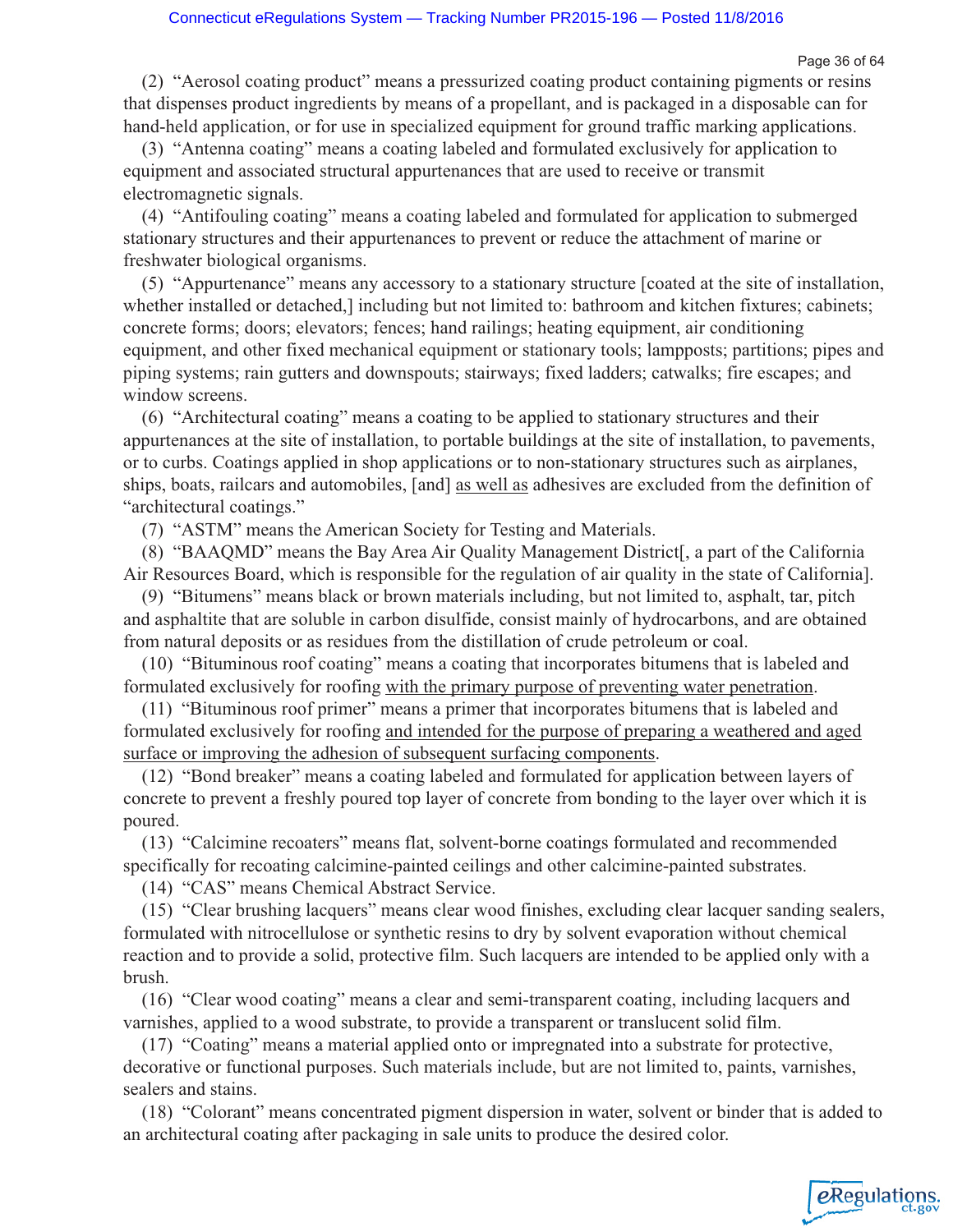eRegulations

(19) "Concrete curing compound" means a coating labeled and formulated for application to freshly poured concrete to [retard the evaporation of water.] perform one or more of the following functions:

(A) Retard the evaporation of water; or

(B) Harden or dustproof the surface of freshly poured concrete.

(20) "Concrete surface retarders" means a mixture of retarding ingredients such as extender pigments, primary pigments, resin and solvent that interact chemically with the cement to prevent hardening on the surface where the retarder is applied, allowing the retarded mix or cement and sand at the surface to be washed away to create an exposed aggregate finish.

(21) "Conversion varnish" means a clear acid curing coating with an alkyd or other resin blended with amino resins and supplied as a single [component] or two-component product. "Conversion [varnishes] varnish" [produce] produces a hard, durable, clear finish designed for professional application to wood flooring. This film formation is the result of an acid-catalyzed condensation reaction, affecting a transetherification at the reactive ethers of the amino resins.

(22) "Dry fog coating" means a coating labeled and formulated only for spray application such that overspray droplets dry before subsequent contact with incidental surfaces in the vicinity of the surface coating activity.

(23) "Exempt compound" means a compound identified in 40 CFR 51.100(s) under "volatile organic compounds," as amended from time to time, as having negligible photochemical reactivity.

(24) "Faux finishing coating" means a coating labeled and formulated as a stain or a glaze to create artistic effects including, but not limited to, dirt, old age, smoke damage and simulated marble and wood grain.

(25) "Fire-resistive coating" means [an opaque] a coating labeled and formulated to protect the structural integrity by increasing the fire endurance of interior or exterior steel and other structural materials. The "fire-resistive coating" category includes sprayed fire-resistive materials and intumescent fire-resistive coatings that are used to bring structural materials into compliance with federal, state, and local building code requirements.

(26) "Fire-retardant coating" means a coating labeled and formulated to retard ignition and flame spread.

(27) "Flat coating" means a coating that is not defined under any other definition in this section and that registers gloss less than 15 on an 85-degree meter or less than 5 on a 60-degree meter.

(28) "Floor coating" means an opaque coating that is labeled and formulated for application to flooring, including, but not limited to, decks, porches, steps, garage floors and other horizontal surfaces which may be subjected to foot traffic.

(29) "Flow coating" means a coating labeled and formulated exclusively for use to maintain the protective coating systems present on utility transformer units.

(30) "Form-release compound" means a coating labeled and formulated for application to a concrete form to prevent the freshly poured concrete from bonding to the form. The form may consist of wood, metal or some material other than concrete.

(31) "Graphic arts coating or sign paint" means a coating labeled and formulated for handapplication using brush, airbrush or roller techniques to indoor and outdoor signs, [excluding structural components, and murals including] where signs do not include structural components or murals. "Graphic arts coating or sign paint" does not include letter enamel[s], poster color[s], copy blocker[s] [and] or bulletin enamel[s].

(32) "High temperature coating" means a high performance coating labeled and formulated for application to substrates exposed continuously or intermittently to temperatures above 204°C  $(400^{\circ}F).$ 

(33) "Impacted immersion coating" means a high performance maintenance coating formulated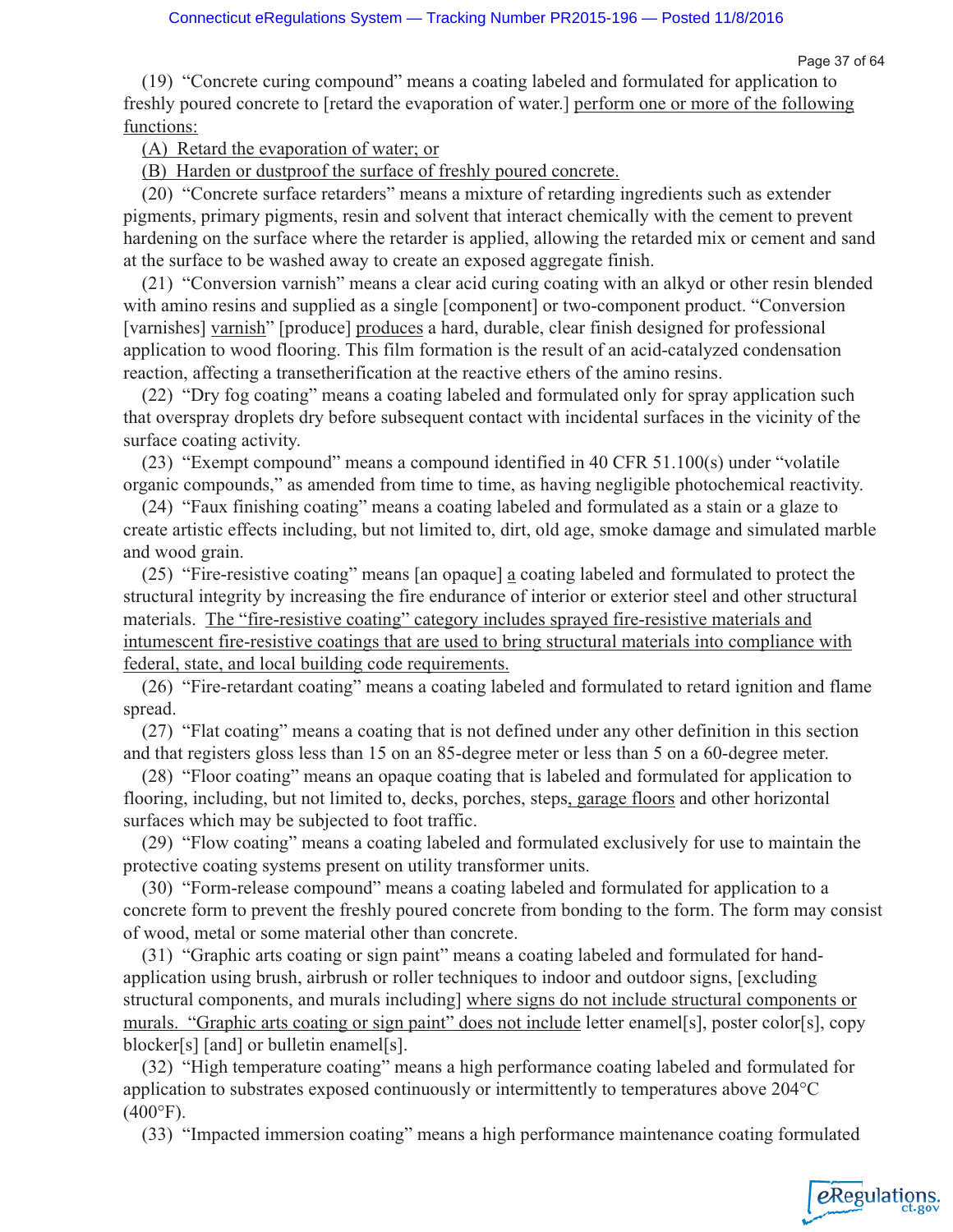*e*Regulations

and recommended for application to steel structures subject to immersion in turbulent, debris-laden water. These coatings are specifically resistant to high-energy impact damage by floating ice or debris.

(34) "Industrial maintenance coating" means a high performance architectural coating, including primers, sealers, undercoaters, intermediate coats and topcoats, formulated for application to substrates, including floors, exposed to one or more of the following extreme environmental conditions:

(A) Immersion in water, wastewater or chemical solutions (aqueous and non-aqueous solutions), or chronic exposures of interior surfaces to moisture condensation;

(B) Acute or chronic exposure to corrosive, caustic or acidic agents, or to chemicals, chemical fumes, or chemical mixtures or solutions;

(C) [Repeated] Frequent exposure to temperatures above  $121^{\circ}C(250^{\circ}F)$ ;

(D) [Repeated and frequent] Frequent heavy abrasion, including mechanical wear [and repeated] and frequent scrubbing with industrial solvents, cleansers or scouring agents; or

(E) Exterior exposure of metal structures and structural components.

(35) "Lacquer" means a clear or opaque wood coating, including clear lacquer sanding sealers, formulated with cellulosic or synthetic resins to dry by evaporation without chemical reaction and to provide a solid, protective film.

(36) "Low solids coating" means a coating containing 0.12 kilogram or less of solids per liter (one pound or less of solids per gallon) of coating material as recommended for application by the manufacturer.

(37) "Magnesite cement coating" means a coating labeled and formulated for application to magnesite cement decking to protect the magnesite cement substrate from erosion by water.

(38) "Manufacturer's formulation data" means data regarding a coating that are supplied by the materials manufacturer based on the manufacturer's knowledge of the ingredients used to manufacture that coating, rather than on an EPA reference test method. "Manufacturer's formulation data" may include but are not limited to information on density, VOC content and coating solids content.

[(39)] ["Manufacturer's maximum recommendation" means, for an architectural coating, the maximum recommendation for thinning that is indicated on the label or lid of the coating container.]

[(40)](39) "Mastic texture coating" means a coating labeled and formulated to cover holes and minor cracks and conceal surface irregularities, which is applied in a single coat of at least 10 mils (0.010 inch) dry film thickness.

 $[(41)]$ (40) "Metallic pigmented coating" means a coating [containing] that is labeled and formulated to provide a metallic appearance and that contains at least 48 grams of elemental metallic pigment per liter of coating as applied (0.4 pounds per gallon).

 $[(42)](41)$  "Multi-color coating" means a coating that is packaged in a single container and [exhibits] labeled and formulated to exhibit more than one color when applied in a single coat.

(42) "Multi-component coating" means a coating requiring the addition of a separate reactive resin, such as a catalyst or hardener, before application to form an acceptable dry film.

(43) "Nonflat coating" means a coating that is not defined under any other definition in this rule and registers a gloss of 15 or greater on an 85-degree meter and five or greater on a 60-degree meter.

(44) "Nonflat-high gloss coating" means a nonflat coating that registers a gloss of 70 or above on a 60-degree meter.

[(45)] ["Nonindustrial use" means any use of architectural coatings except in the construction or maintenance of any of the following: facilities used in the manufacturing of goods and commodities; transportation infrastructure, including highways, bridges, airports and railroads; facilities used in mining activities, including petroleum extraction; and utilities infrastructure, including power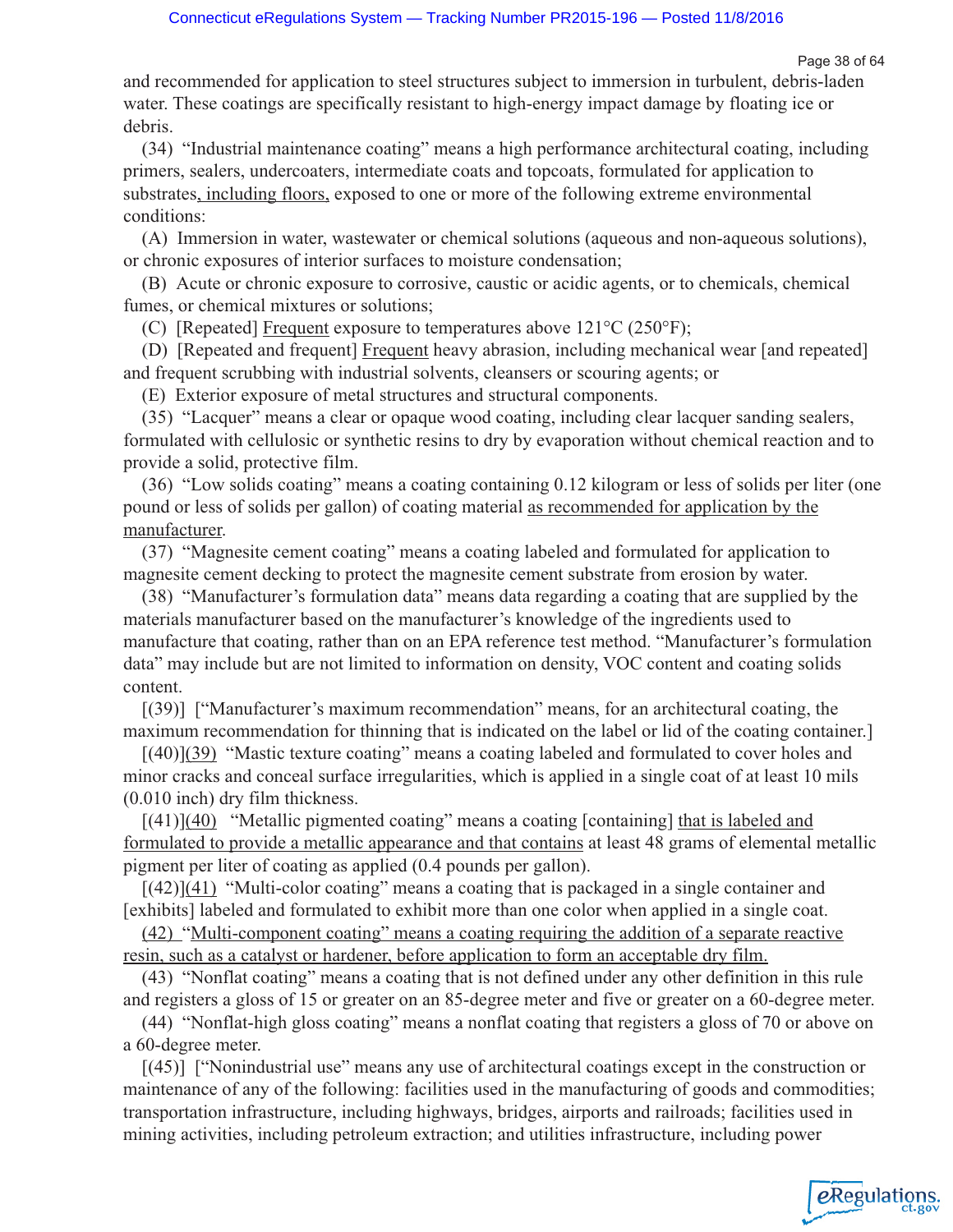eRegulations

generation and distribution, and water treatment and distribution systems.]

[(46)](45) "Nuclear coating" means a protective coating formulated and recommended to seal porous surfaces such as steel or concrete that otherwise would be subject to intrusion by radioactive materials. Such coatings are resistant to long-term (service life) cumulative radiation exposure, relatively easy to decontaminate and resistant to various chemicals to which such coatings are likely to be exposed.

[(47)](46) "NYSDEC" means the New York State Department of Environmental Conservation.

[(48)] ["Pesticide Management Program" means the pesticide registration, permitting and certification program administered by the State of Connecticut Department of Environmental Protection.]

 $[(49)](47)$  "Post-consumer coating" means a finished coating [that would have been disposed of in a landfill when no longer useful to a consumer and that does not include manufacturing wastes.] generated by a business or consumer that has served its intended end use and is recovered from or otherwise diverted from the waste stream for the purpose of recycling.

 $[(50)]$ (48) "Pre-treatment wash primer" means a primer [that contains] containing a minimum of 0.5 percent acid, by weight[.], ["Pre-treatment wash primers" are] labeled and formulated for direct application to bare metal surfaces to provide corrosion resistance and to promote adhesion of subsequent topcoats.

 $[(51)](49)$  "Primer" means a coating labeled and formulated for application to a substrate to provide a firm bond between the substrate and subsequent coats.

 $[(52)](50)$  "Quick-dry enamel" means a nonflat coating that is labeled as specified in subsection (e) of this section and that is formulated to have the following characteristics:

(A) Capable of being applied directly from the container under normal conditions with ambient temperatures between 16° and 27°C (60° and 80°F);

(B) Tack free in four hours or less and dries hard in eight hours or less by the mechanical test methods; and

(C) A dried film gloss of 70 or above on a 60-degree meter.

[(53)](51) "Quick-dry primer sealer and undercoater" means a primer sealer or under-coater that is dry to the touch in 30 minutes and can be re-coated in two hours.

 $[(54)](52)$  "Recycled coating" means an architectural coating formulated [such that not less than 50 percent of the weight consists of secondary and post-consumer coating, with not less than 10 percent of the total weight consisting of post-consumer coating.] to contain a minimum of 50 percent by volume post-consumer coating, with a maximum of 50 percent by volume secondary industrial materials or virgin materials.

 $[(55)]$ (53) "Roof coating" means a non-bituminous coating labeled and formulated [exclusively] for application to roofs for the primary purpose of preventing water penetration, [of the substrate by water or reflecting [heat and] ultraviolet light, or reflecting solar radiation. ["Roof coatings" containing metallic pigment shall be defined as "metallic pigmented coatings" for the purposes of this section.]

 $[(56)](54)$  "Rust preventive coating" means a coating formulated [exclusively for nonindustrial use] to prevent the corrosion of metal surfaces. "Rust preventative coating" includes direct-to-metal coating and coating intended for application over rusty, previously coated surfaces. The "rust preventative coating" category does not include coatings that are required to be applied as a topcoat over a primer or coatings that are intended for use on wood or any other nonmetallic surface.

 $[(57)]$ (55) "Sanding sealer" means a clear or semi-transparent wood coating labeled and formulated for application to bare wood to seal the wood and to provide a coat that can be abraded to create a smooth surface for subsequent applications of coatings. A "sanding sealer" that also meets the definition of a lacquer is not included in this category, but [it] is included in the lacquer category.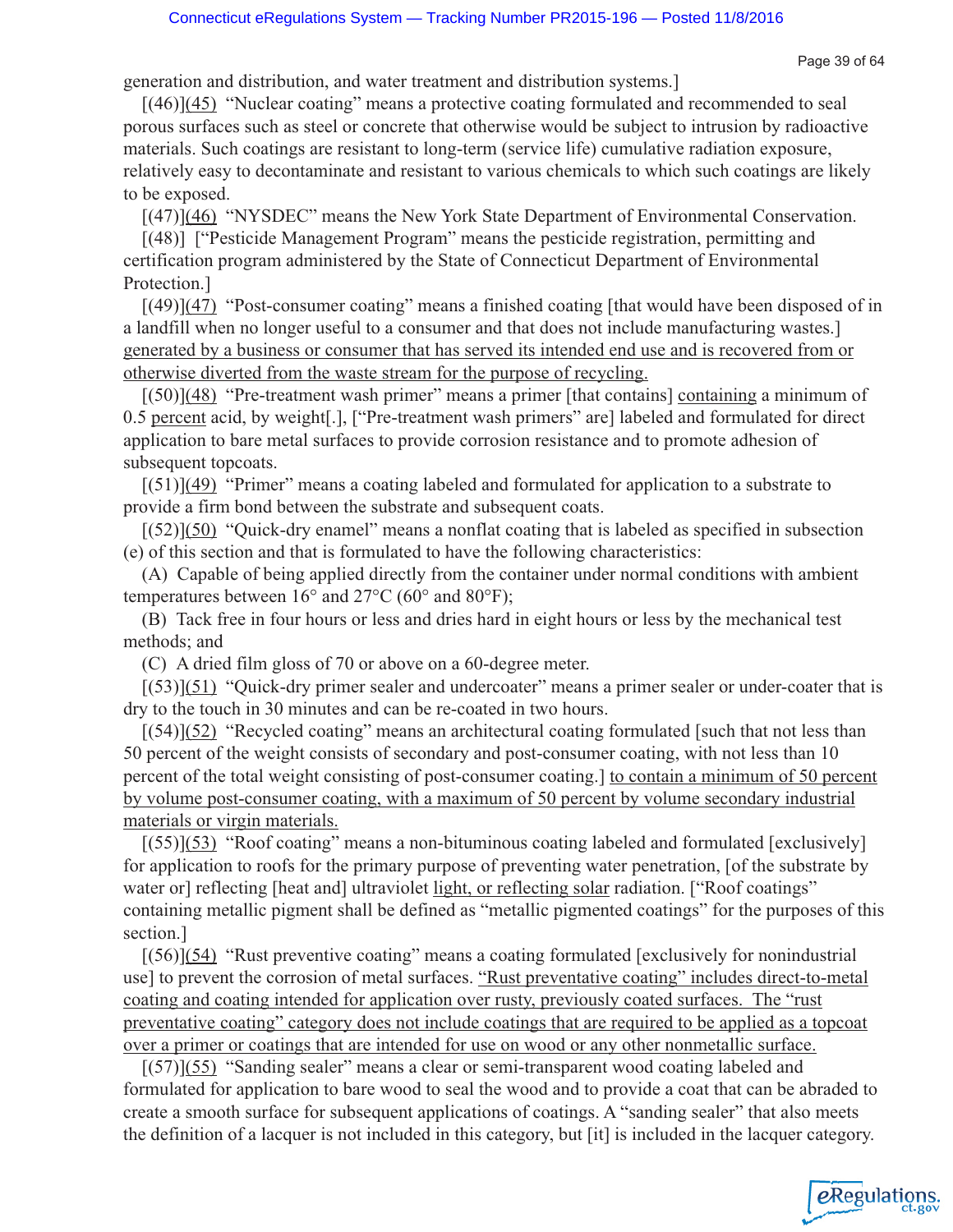Page 40 of 64

eRegulations

[(58)](56) "SCAQMD" means the South Coast Air Quality Management District, a part of the California Air Resources Board, which is responsible for the regulation of air quality in the state of California.

 $[(59)](57)$  "Sealer" means a coating labeled and formulated for application to a substrate for one or more of the following purposes: to prevent subsequent coatings from being absorbed by the substrate, or to prevent harm to subsequent coatings by materials in the substrate.

[(60)](58) "Secondary [coating] industrial materials" means [a fragment of a finished coating or a finished coating from a manufacturing process that has converted resources into a commodity of real economic value, but does not include excess virgin resources of the manufacturing process.] products or by-products of the paint manufacturing process that are of known composition and have economic value but can no longer be used for their intended use.

 $[(61)](59)$  "Shellac" means a clear or opaque coating formulated solely with the resinous secretions of the lac beetle (*Laciffer lacca*)[, thinned with alcohol] and formulated to dry by evaporation without a chemical reaction.

 $[(62)](60)$  "Shop application" means the application of a coating to a product or a component of a product in or on the premises of a factory or a shop as part of a manufacturing, production or repairing process (e.g., original equipment manufacturing coatings).

[(63)](61) "Solicit" means to require for use or to specify by written or oral contract.

[(64)](62) "Specialty primer, sealer and undercoater" means a coating that is formulated for application to a substrate to seal fire, smoke or water damage, to condition excessively chalky surfaces, or to block stains. For the purposes of this definition, an excessively chalky surface is one that is defined as having a chalk rating of four or less.

[(65)](63) "Stain" means a [clear], semi-transparent or opaque coating labeled and formulated to change the color of a surface, but not conceal the grain pattern or texture.

[(66)](64) "Swimming pool coating" means a coating labeled and formulated to coat the interior of swimming pools and resist swimming pool chemicals.

 $[(67)](65)$  "Swimming pool repair and maintenance coating" means a rubber-based coating labeled and formulated to be used over existing rubber-based coatings for the repair and maintenance of swimming pools.

[(68)](66) "Temperature-indicator safety coating" means a coating labeled and formulated as a color-changing indicator coating for the purpose of monitoring the temperature and safety of the substrate, underlying piping or underlying equipment, and for application to substrates exposed continuously or intermittently to temperatures above 204°C (400°F).

 $[(69)](67)$  "Thermoplastic rubber coating and mastic" means a coating or mastic formulated and recommended for application to roofing or other structural surfaces and that incorporates no less than 40 percent by weight of thermoplastic rubbers in the total resin solids and may also contain other ingredients including, but not limited to, fillers, pigments and modifying resins.

[(70)](68) "Tint base" means an architectural coating to which colorant is added, after packaging in sale units, to produce a desired color.

[(71)](69) "Traffic marking coating" means a coating labeled and formulated for marking and striping streets, highways, or other traffic surfaces including, but not limited to, curbs, berms, driveways, parking lots, sidewalks and airport runways.

[(72)](70) "Undercoater" means a coating labeled and formulated to provide a smooth surface for subsequent coatings.

 $[(73)](71)$  "Varnish" means a clear or semi-transparent wood coating, excluding lacquers and shellacs, formulated to dry by chemical reaction. "Varnish" may contain small amounts of pigment to color a surface or to control the final sheen or gloss of the finish.

 $[(74)](72)$  "VOC content" means the weight of VOC per volume of coating.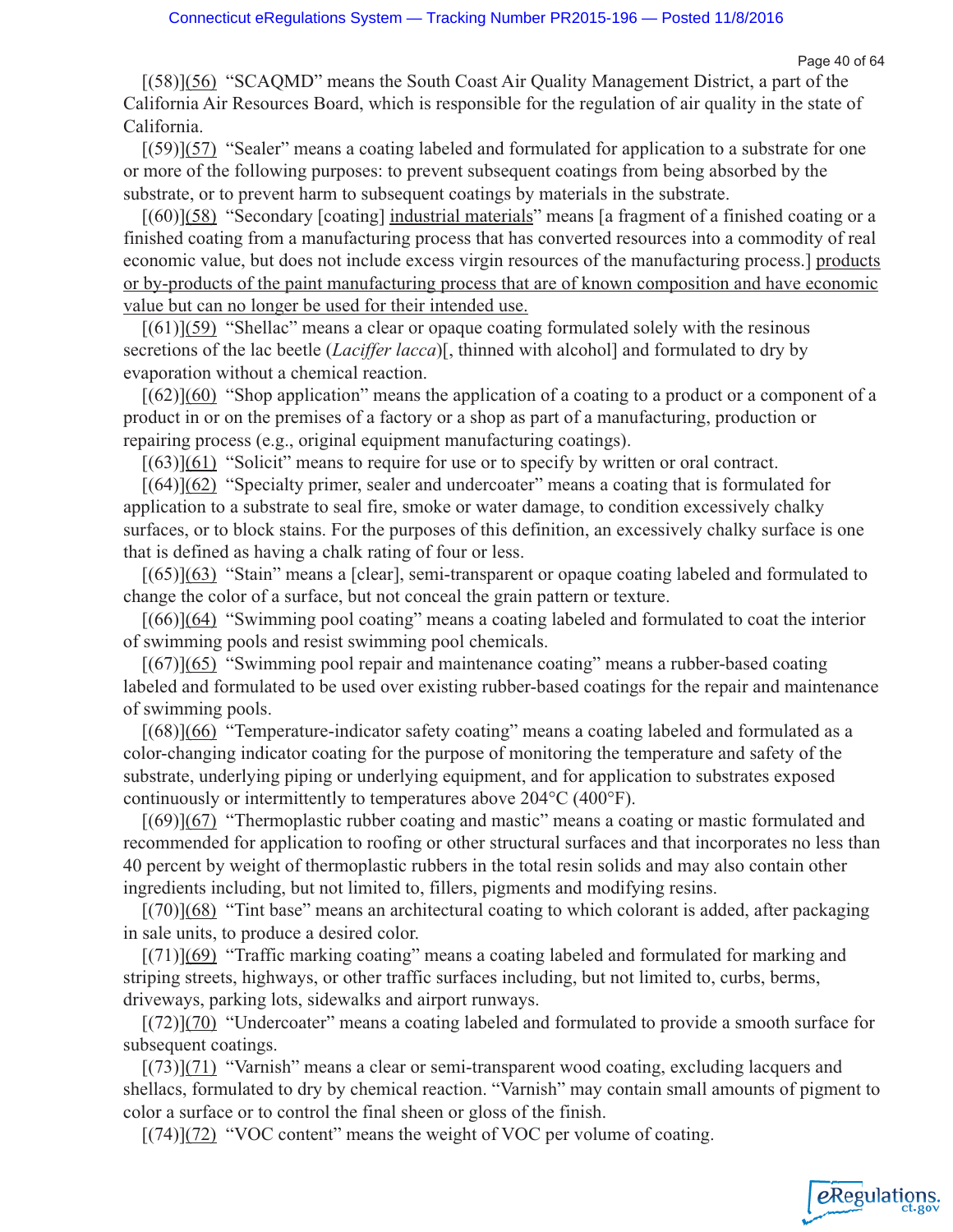eRegulations

 $[(75)](73)$  "Waterproofing sealer" means a coating labeled and formulated for application to a porous substrate for the primary purpose of preventing the penetration of water.

 $[(76)](74)$  "Waterproofing[/]" or "masonry sealer" means a clear or pigmented film-forming coating that is labeled and formulated for sealing concrete and masonry to provide resistance against water, alkalis, acids, ultraviolet light and staining.

[(77)](75) "Wood preservative" means a coating labeled and formulated to protect exposed wood from decay or insect attack.

## (b) **Applicability.**

(1) Except as provided in subsection (c) of this section, this section applies to any person who[, on or after May 1, 2008,] sells, supplies, offers for sale or manufactures for sale in the state of Connecticut any architectural coating for use in the state of Connecticut and to any person who applies or solicits the application of any architectural coating within the state of Connecticut[ on or after May 1, 2008].

(2) The requirements of this section apply to products manufactured prior to May 1, 2017. Any architectural coating manufactured prior to May 1, 2017 that complies with the requirements of this section may be sold, supplied or offered for sale through April 30, 2020.

## (c) **Exemptions and exceptions.**

(1) This section shall not apply to any architectural coating manufactured in the state of Connecticut for shipment, sale and use outside of the state of Connecticut.

(2) Any architectural coating manufactured prior to [May 1, 2008 may be sold, supplied or offered for sale for up to three years after May 1, 2008] May 1, 2017. In addition, a coating manufactured before May 1, 2008 may be applied at any time as long as the coating complies with any applicable VOC standard in effect at the time the coating was manufactured. The exception offered in this subdivision shall only apply to a coating that displays a date or date code as required by subsection  $(e)(1)$  of this section.

(3) This section shall not apply to any aerosol coating product.

(4) This section shall not apply to any of the following architectural [coating that is sold in a container with a volume of one liter (1.057 quart) or less.] coatings:

(A) Coatings sold in a container with a volume of one liter (1.057 quart) or less;

(B) Coatings sold as a kit containing containers of different colors, types or categories of coatings with a total volume of one liter or less; or

(C) Multi-component coating sold in containers with a total volume of one liter or less.

(5) The exceptions provided in subdivision (4) of this subsection do not apply to the following:

(A) Coatings sold in containers of one liter or less that are bundled and sold together as a unit for combination into a total volume of greater than one liter; or

(B) Coatings sold in packaging from which the coating cannot be applied.

 $[(5)](6)$  As used in this section, the terms "supply" and "supplied" shall not include internal transfers or transactions involving architectural coatings to, from or within an installation operated by any branch of the U.S. military.

## (d) **Standards.**

(1) Except as provided in subdivisions (2) and (8) of this subsection and subsection (c) of this section, no person shall manufacture, blend or repackage for sale within the state of Connecticut, supply, sell or offer for sale within the state of Connecticut or solicit for application or apply within the state of Connecticut any architectural coating [manufactured on or after May 1, 2008] that contains VOCs in excess of the applicable VOC content limits specified in Table 41-1. The VOC content limits of Table 41-1 apply to the grams of VOC per liter of coating [thinned to the manufacturer's maximum recommendation, excluding the volume of any water, exempt compounds or colorant added to tint bases] and shall be determined according to subsection (g) of this section.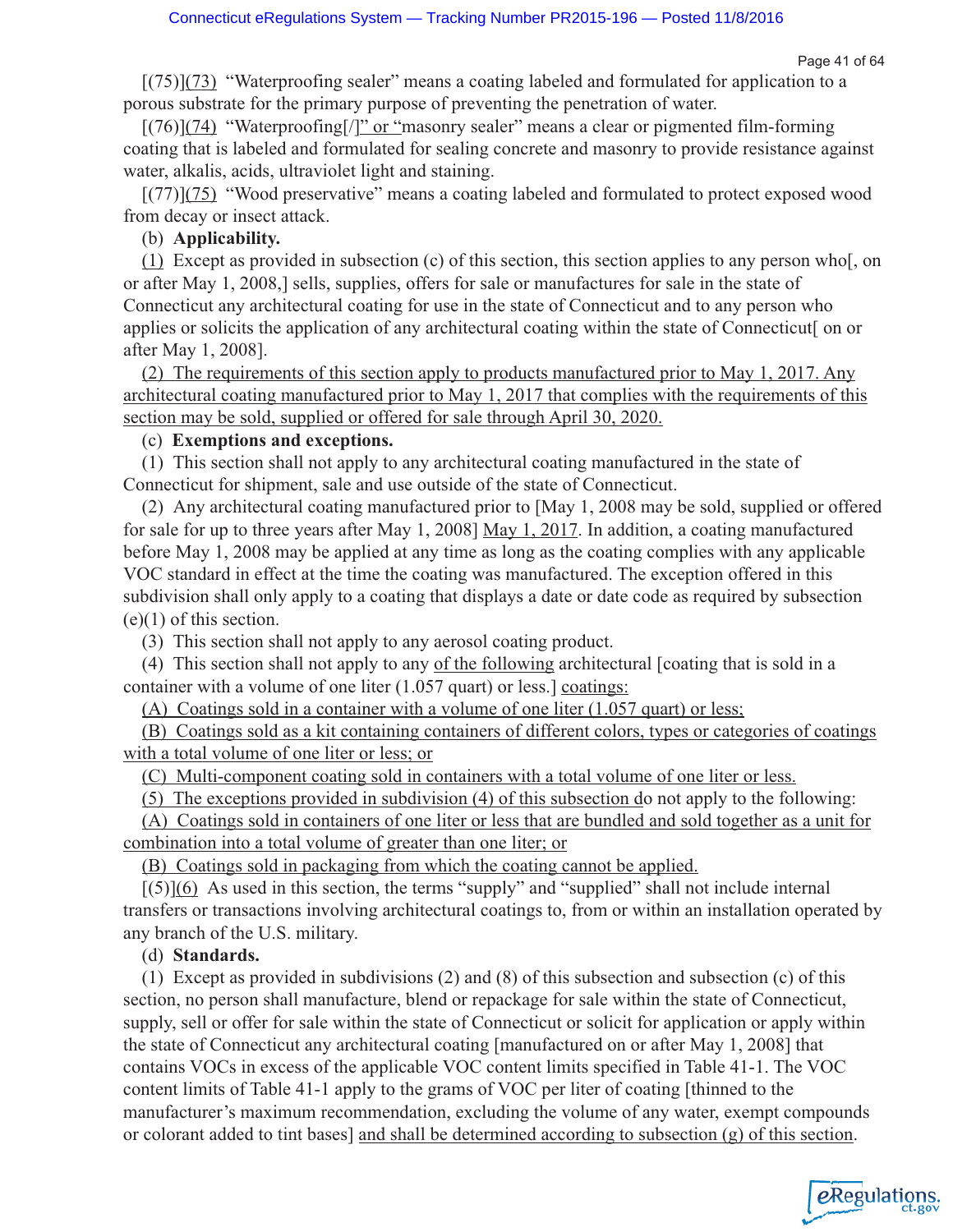Page 42 of 64

(2) Except as provided in subdivision (3) of this subsection, the most restrictive VOC content limits of Table 41-1 shall apply if anywhere on the container of any architectural coating, or any label or sticker affixed to the container, or in any sales, advertising, or technical literature supplied by a manufacturer or any person acting on the manufacturer's behalf, including retailers who sell under a private label, any representation is made that indicates that the coating meets the definition of or is recommended for use for more than one of the coating categories listed in Table 41-1[, then the most restrictive VOC content limit of Table 41-1 shall apply].

(3) The requirements of subdivision (2) of this subsection shall not apply to the following coating categories:

- (A) Antenna coatings;
- (B) Antifouling coatings;
- (C) Bituminous roof primers;
- (D) Calcimine recoaters;
- (E) Fire-retardant coatings;
- (F) Flow coatings;
- (G) High temperature coatings;
- (H) Impacted immersion coatings;
- (I) Industrial maintenance coatings;
- (J) Lacquer coatings, including lacquer sanding sealers;
- (K) Low-solids coatings;
- (L) Metallic pigmented coatings;
- (M) Nuclear coatings;
- (N) Pretreatment wash primers;
- (O) Shellacs;
- (P) Specialty primers, sealers and undercoaters;
- (Q) Temperature-indicator safety coatings;
- (R) Thermoplastic rubber coatings and mastics; or
- (S) Wood preservatives.

(4) All containers of coating that are applied directly to a surface from the container by pouring, siphoning, brushing, rolling, padding, ragging or other means shall be closed when not in use. These containers include, but are not limited to, drums, buckets, cans, pails, trays, or other application containers. Containers of any VOC-containing materials used for thinning and cleanup shall be closed when not in use.

(5) No person who applies or solicits the application of any architectural coating shall add additional solvent to a coating if such addition causes the coating to exceed the applicable VOC limit specified in Table 41-1 of this section.

(6) No person shall apply or solicit the application of any rust preventive coating for industrial use, unless such a rust preventive coating complies with the industrial maintenance coating VOC limit specified in Table 41-1 of this section.

(7) For any coating that is not identified in this section, the VOC content limit shall be determined by classifying the coating as a flat coating, nonflat coating or nonflat-high gloss coating, as those terms are defined in subsection (a) of this section, and the corresponding coating limit of Table 41-1 of this section shall apply.

(8) Notwithstanding the provisions of subdivision (1) of this subsection, a person may, at the time of application, add up to 10% by volume of VOC to a lacquer to avoid blushing of the finish during days with relative humidity greater than 70% and temperature below 65°F, provided that the coating contains acetone and no more than 550 grams of VOC per liter of coating, less water and exempt compounds, prior to the addition of VOC.

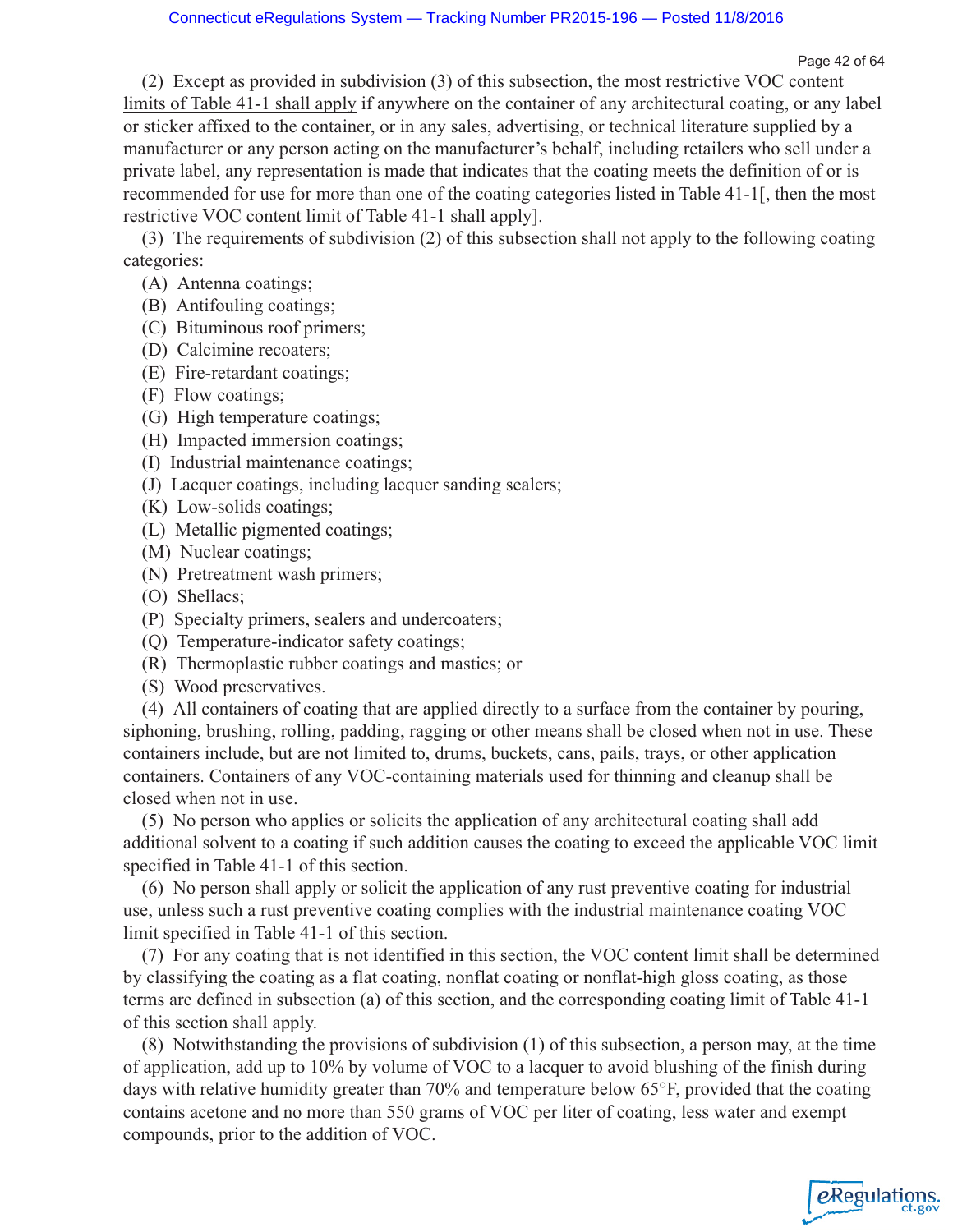Page 43 of 64

eRegulations

## (e) **Container labeling.**

(1) **Date code.** On each container of an architectural coating, the manufacturer shall clearly display the date the coating was manufactured, or a date code representing the date of manufacture, as follows:

(A) The date or date code shall be located on the label, lid or bottom of the container so that it is readily observable without dissembling the container or package; and

(B) If the manufacturer uses a date code for any coating, an explanation of such code shall be available to the commissioner upon request [by April 1, 2008 or not later than 90 days after making a coating available for sale in Connecticut]. A manufacturer shall respond to such a request within 90 days of receipt.

(2) **Thinning.** On the label or lid of the container of an architectural coating, the manufacturer shall display a statement of the manufacturer's recommendation regarding thinning of the coating. This requirement shall not apply to the thinning of architectural coatings with water. If thinning of the coating prior to use is not necessary, the recommendation shall specify that the coating is to be applied without thinning.

(3) **VOC content.** On the label, lid or bottom of the container of an architectural coating, the manufacturer shall display either the maximum or the actual VOC content of the coating, as supplied, including the maximum thinning as recommended by the manufacturer. The VOC content shall be displayed in grams of VOC per liter of coating. The VOC content displayed shall be calculated using the manufacturer's formulation data or shall be determined using the calculations, procedures and test methods in subsection (g) of this section.

(4) **Industrial maintenance coatings.** [In addition to the information specified in subdivisions (1) through (3) of this subsection, the label or the lid of the container, in which a coating is sold or distributed, shall display at least one of the descriptions listed in subparagraphs (A) through (C) of this subdivision:] The manufacturer of any industrial maintenance coating shall prominently display on the label at least one of the following statements:

(A) "**For industrial use only**;"

- (B) "**For professional use only**;" [or]
- (C) "**Not for residential use;**" or
- (D) "**Not intended for residential use**."

(5) **Clear brushing lacquer.** On the label of any clear brushing lacquer, the manufacturer shall prominently display the statements: "**For brush application only**" and "**This product must not be thinned or sprayed**."

(6) **Rust preventive coatings.** On the label of any rust preventive coating, the manufacturer shall prominently display the statement: "**For metal substrates only**."

(7) **Specialty primers, sealers and undercoaters.** The manufacturer of any specialty primer, sealer or undercoater shall prominently display on the label one or more of the descriptions listed in subparagraphs (A) through (E) of this subdivision, as follows:

- (A) "**For blocking stains**;"
- (B) "**For fire-damaged substrates**;"
- (C) "**For smoke-damaged substrates**;"
- (D) "**For water-damaged substrates**;" or
- (E) "**For excessively chalky substrates**."

(8) **Quick dry enamels.** The manufacturer of any quick dry enamel shall prominently display on the label the dry hard time and the words "[**Quick] quick dry**."

(9) **Non-flat high-gloss coatings.** The manufacturer of any non-flat high-gloss coating shall display prominently on the label the words "[**High] high gloss**."

(f) **Record keeping and reporting requirements.**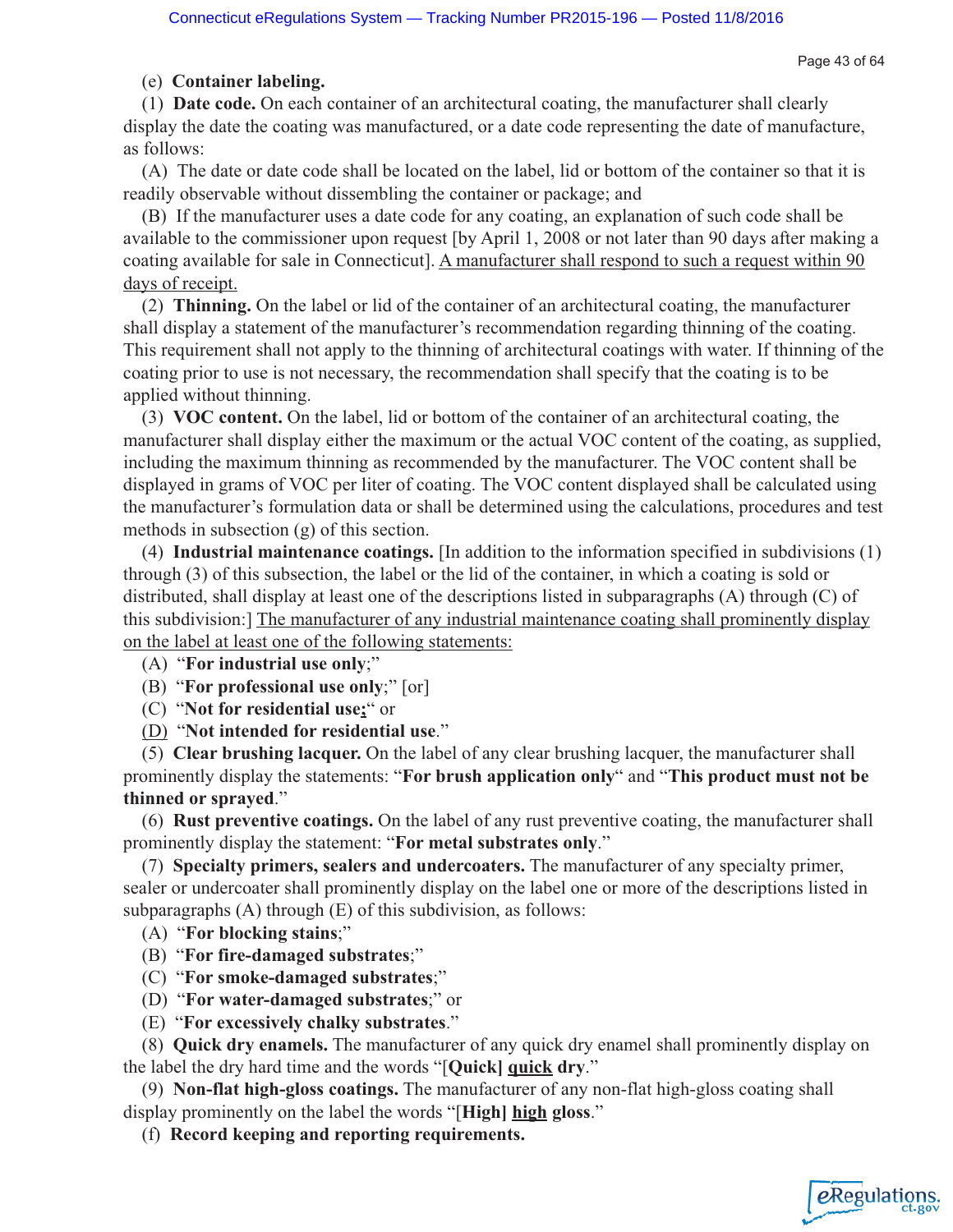Page 44 of 64

eRegulations

(1) Each manufacturer of a product subject to a VOC content limit in subsection (d) of this section shall maintain records demonstrating compliance with such VOC content limits, including the following information:

(A) The product name and, if applicable, the identifying number, as shown on the product label and in sales and technical literature;

- (B) The VOC content as determined according to subsection (g) of this section;
- (C) The name(s) and CAS number of the VOC constituents in the product;
- (D) The dates of the VOC content determinations;
- (E) The coating category; and
- (F) The applicable VOC content limit.

(2) All records made to demonstrate compliance with this section shall be maintained for five years from the date such record is created and shall be made available to the [commissioner] Commissioner or the Administrator not later than 90 days after a request.

(3) Each manufacturer of a coating subject to this section shall, upon request of the commissioner, provide data concerning the distribution and sales of coatings subject to a VOC content limit in subsection (d) of this section. The manufacturer shall, not later than 90 days after receiving such a request, produce information including, but not limited to:

- (A) The name and mailing address of the manufacturer;
- (B) The name, address and telephone number of a contact person;
- (C) The name of the product as it appears on the label and the applicable coating;
- (D) Whether the coating is marketed for interior use, exterior use or both;

(E) The number of gallons sold in Connecticut in containers greater than one liter and equal to or less than one liter during the preceding calendar year;

(F) The actual VOC content and VOC content limit in grams per liter. If thinning is recommended, list the actual VOC content and VOC content limit after recommended thinning. If containers less than one liter have a different VOC content than containers greater than one liter, list separately.[;] If the coating is a multi-component product, provide the VOC content as mixed or catalyzed;

(G) The name and CAS number of the VOC constituents in the coating; and

(H) The name and CAS number of any exempt compounds in the coating.

(4) For each architectural coating that contains perchloroethylene or methylene chloride, the manufacturer shall, on or before April 1 of each calendar year [beginning with the year 2009] through the year 2020, maintain records of the following information for coatings sold in Connecticut during the preceding calendar year:

(A) The product brand name and a copy of the product label with legible usage instructions;

(B) The product category listed in Table 41-1 to which the product belongs;

(C) The total sales, to the nearest gallon, in Connecticut during the preceding calendar year; and

(D) The volume percent, to the nearest 0.10 percent, of perchloroethylene and methylene chloride in the coating.

[(5)] [Each manufacturer of a recycled coating shall, on or before April 1 of each calendar year beginning with the year 2009, prepare and maintain an annual report that shall include the total number of gallons of recycled coatings distributed in Connecticut during the preceding calendar year and the method used to calculate the Connecticut distribution.]

 $[(6)](5)$  Any document submitted to the commissioner pursuant to this section shall include a certification signed by an individual identified in section  $22a-174-2a(a)(1)$  of the Regulations of Connecticut State Agencies, and by the individual or individuals responsible for actually preparing such document, each of whom shall examine and be familiar with the information submitted in the document and all attachments thereto, and shall inquire of those individuals responsible for obtaining the information to determine that the information is true, accurate, and complete, and each of whom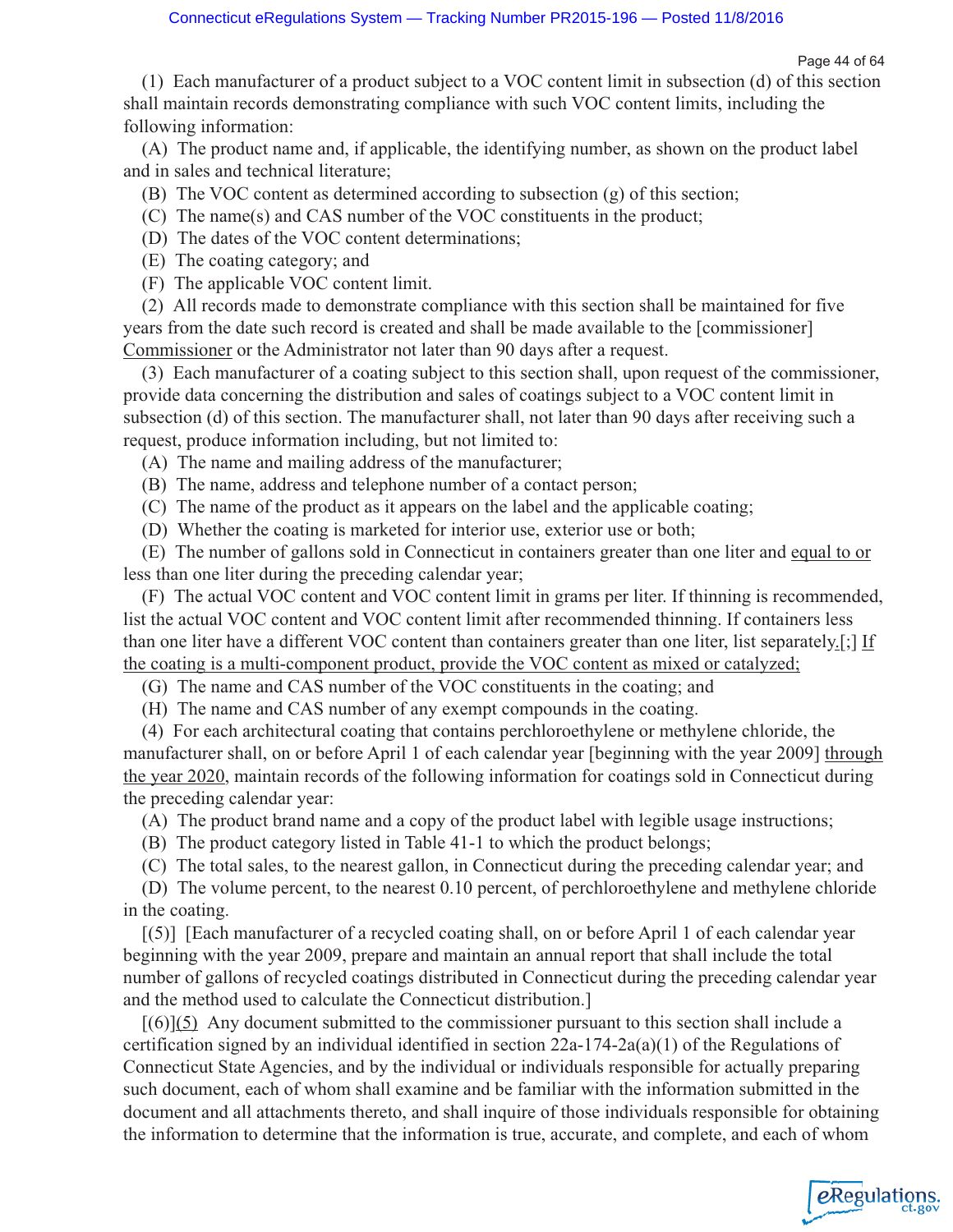Page 45 of 64

shall certify in writing as follows:

"I have personally examined and am familiar with the information submitted in this document and all attachments thereto, and I certify that based on reasonable investigation, including my inquiry of those individuals responsible for obtaining the information, the submitted information is true, accurate and complete to the best of my knowledge and belief. I understand that any false statement made in the submitted information may be punishable as a criminal offense under section 22a-175 of the Connecticut General Statutes, under section 53a-157b of the Connecticut General Statutes, and in accordance with any applicable statute."

(g) **Compliance procedures, registration r**equirements and test methods.

(1) Any person who sells, supplies, offers for sale or manufactures an architectural coating [subject to this section on or after May 1, 2008] manufactured prior to May 1, 2017 for sale in Connecticut shall possess documentation that such coating complies with the VOC content limits of Table 41-1 of this section, where the VOC content is determined according to the requirements of [this subsection] subdivision (2) of this subsection.

(2) The VOC content of a coating shall be determined [according to the following calculations] as follows:

(A) For all coatings that are not low solids coatings, determine the VOC content in grams of VOC per liter of coating thinned to the manufacturer's recommendation, excluding the volume of any water and exempt compounds, using the following equation:

VOC Content = (Ws - Ww - Wec)/ (Vm - Vw - Vec)

Where:

VOC Content = the VOC content of a coating  $(g/L \text{ of coating})$ 

 $Ws$  = weight of volatile components (g)

 $Ww = weight of water(g)$ 

Wec = weight of exempt compounds  $(g)$ 

 $Vm = volume$  of coating (L)

 $Vw = volume of water (L)$ 

 $Vec = volume of$  exempt compounds  $(L)$ 

(B) For low solids coatings, determine the VOC content in grams per liter of coating thinned to the manufacturer's maximum recommendation, including the volume of any water and exempt compounds, using the following equation:

VOC Content  $(1s) = (Ws - Ww - Wec)/(Vm)$ 

Where:

VOC Content (ls) = the VOC content of a low solids coating ( $g/L$  of coating) Ws = weight of volatile components (g)

 $Ww = weight of water(g)$ 

Wec = weight of exempt compounds  $(g)$ 

 $Vm = volume$  of coating (L)

(C) The VOC content of a tint base shall be determined prior to the addition of the colorant[.];

(D) The weight of volatile components (Ws) shall be determined using the manufacturer's

formulation data or by measuring the physical properties of the coating using the procedures and test methods prescribed in subdivision (3) of this subsection;

(E) If the manufacturer does not recommend thinning, the VOC content must be calculated for the product as supplied;

(F) If the manufacturer recommends thinning, the VOC content must be calculated including the maximum amount of thinning solvent recommended by the manufacturer; and

(G) If the coating is a multi-component product, the VOC content must be calculated as mixed or catalyzed.

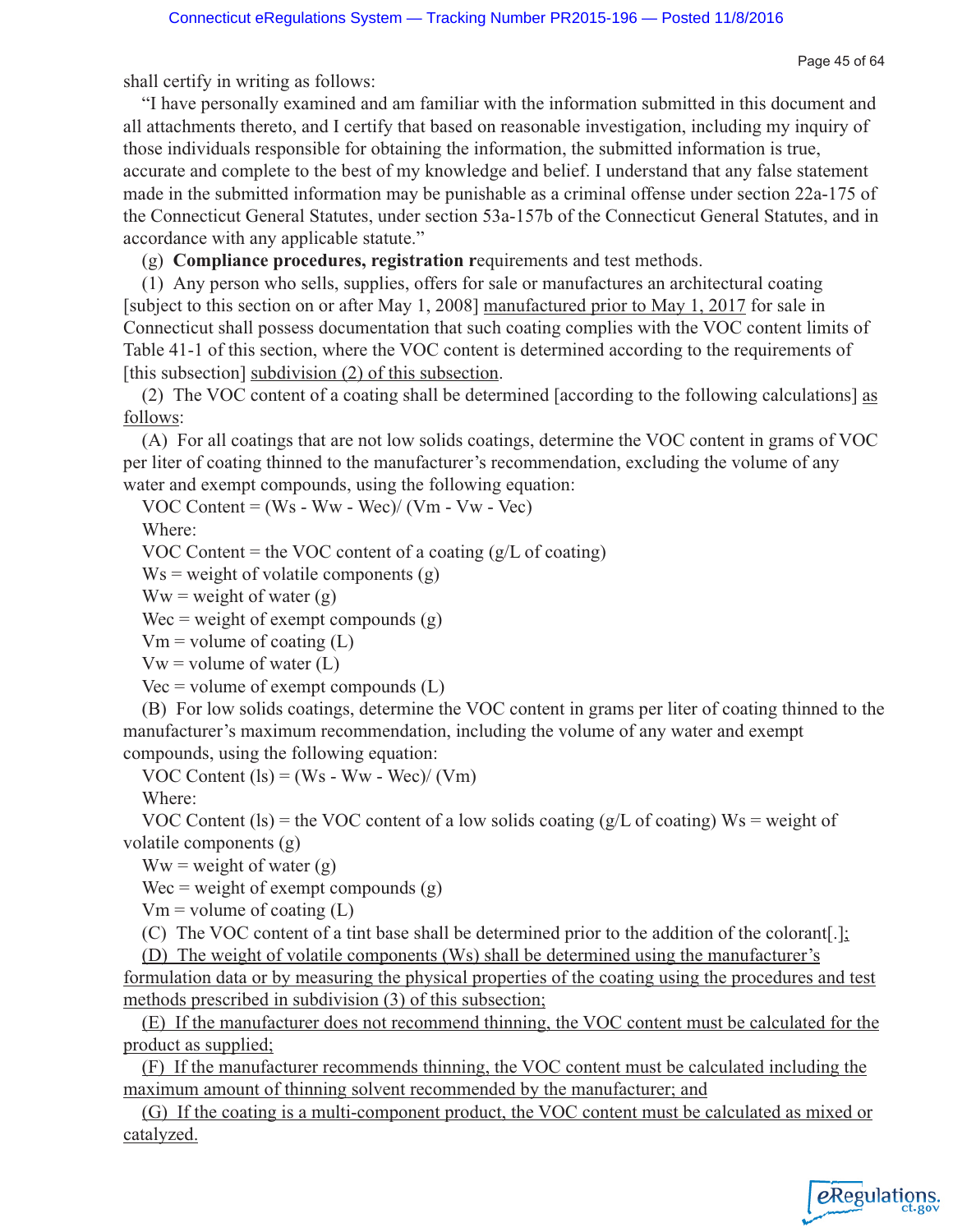Page 46 of 64

(3) The following procedures shall be used to determine the physical properties of a coating in order to perform the calculations required pursuant to subdivision (2) of this subsection:

(A) The VOC content shall be calculated according to:

(i) EPA Reference Method 24, 40 CFR 60, Appendix A,

(ii) SCAQMD Method 304-91 (revised February 1996), unless the results are inconsistent with the results of a determination pursuant to subparagraph (A)(i) of this subdivision, or

(iii) An alternative test method approved by the New York Department of Environmental Conservation and the Administrator pursuant to NYSDEC Regulations Part 205.6(c);

(B) The exempt compound content shall be determined using SCAQMD Method 303-91 (revised [August 1996] 1993), except as follows:

(i) Parachlorobenzotriflouride content shall be determined using BAAQMD Method 41 (revised 1995), and

(ii) Exempt compounds that are cyclic, branched or linear methylated siloxanes shall be determined using BAAQMD Method 43 (revised 1996); and

(C) Analysis of methacrylate multi-component coatings used as traffic marking coatings shall be conducted according to 40 CFR 59, Subpart D, Appendix A.

(4) Fire-resistive coatings and fire-retardant coatings shall be[:

[(A)] Fire] fire tested and rated by a testing agency according to the appropriate methods listed in subdivision (6) if this subsection[; and

[(B)] Approved by state building code officials for use in bringing assemblies of structural materials into compliance with federal, state and local building code requirements].

(5) The following materials are subject to registration as follows:

(A) Antifouling coatings shall be registered with [both] the Administrator under the Federal Insecticide, Fungicide and Rodenticide Act (7 U.S.C. section 136 et seq.) [and with the Department under the Pesticides Management Program]; and

(B) Wood preservatives shall be registered under the Federal Insecticide, Fungicide and Rodenticide Act (7 U.S.C. section 136, et. seq.) [and with the Department under the Pesticides Management Program].

(6) The following test methods or the most current active standard of the designated method shall be used to test coatings for the identified properties, as applicable:

(A) Acid content of coatings. The acid content of a coating shall be determined by ASTM [Designation] D1613-96, "Standard Test Method for Acidity in Volatile Solvents and Chemical Intermediates Used in Paint, Varnish, Lacquer and Related Products;"

(B) Chemical resistance for nuclear coatings. Chemical resistance to various chemicals to which nuclear coatings are likely to be exposed shall be measured by ASTM [Method D 3912-95 (2001);] D3912-10, "Standard Test Method for Chemical Resistance of Coatings and Linings for Use in Nuclear Power Plants;"

(C) Drying times. The set-to-touch and dry-to-recoat times of a coating shall be determined by ASTM [Designation D 1640-95] D1640-03 (2009), "Standard Test Methods for Drying, Curing or Film Formation of Organic Coatings at Room Temperature;"

(D) Fire-resistance rating. The fire-resistance rating of a fire-resistive coating shall be determined by ASTM [Designation E 119-98] E119-12, "Standard Test Methods for Fire Tests of Building Construction and Materials;"

(E) Flame spread index. The flame spread index of a fire-retardant coating shall be determined by [the] ASTM [Designation E 84-99] E84-12, "Standard Test [Methods] Method for Surface Burning Characteristics of Building Materials;"

(F) Gloss determination. The gloss of a coating shall be determined by ASTM [Designation D 523-89 (1999)] D523-08, "Standard Test Method for Specular Gloss;"

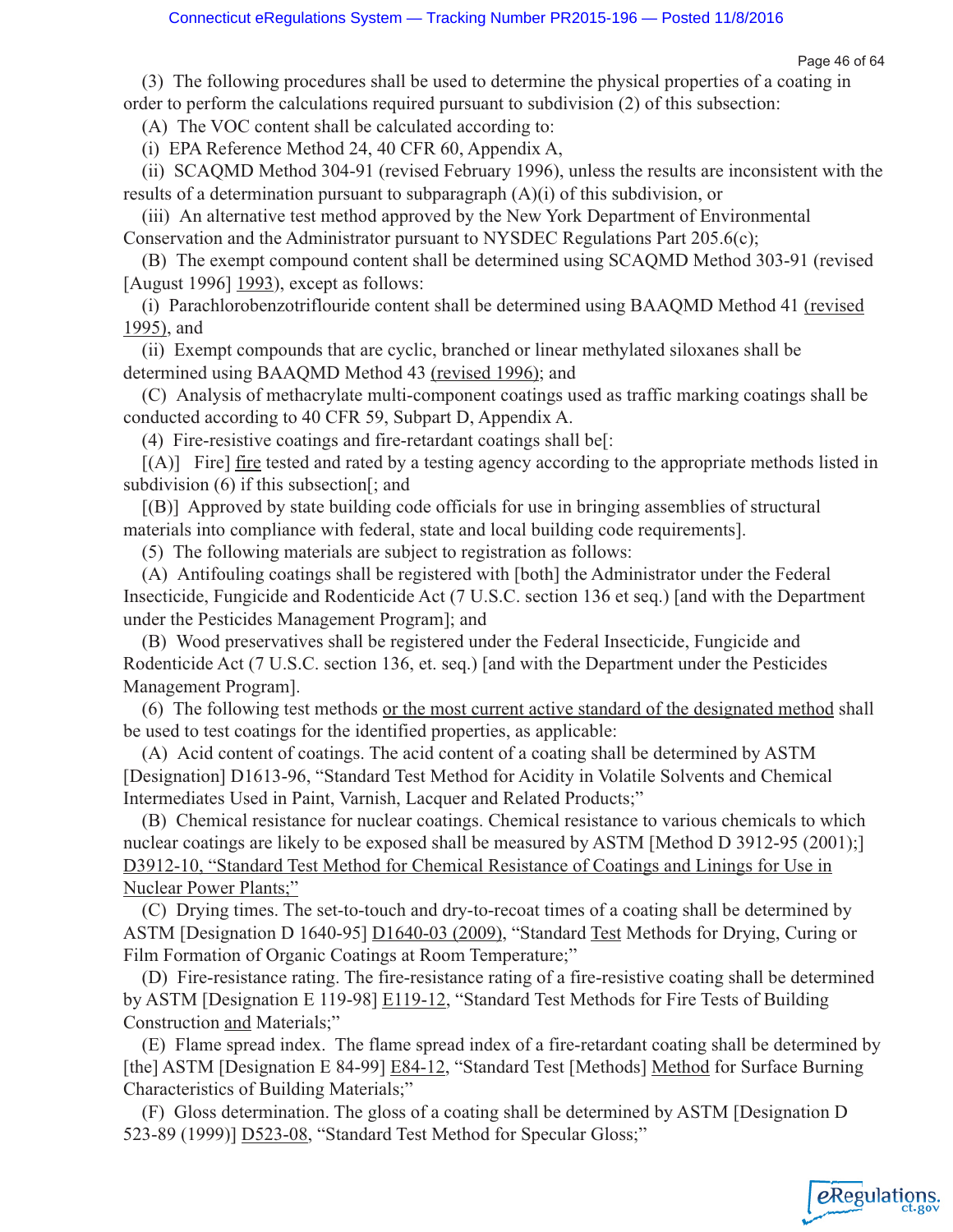(G) Long term cumulative radiation exposure. Long-term (service life) cumulative radiation exposure of ["]nuclear coatings["] shall be measured by ASTM [Method D 4082-02;] D4082-10, "Standard Test Method for Effects of Gamma Radiation on Coatings for Use in Nuclear Power Plants;"

(H) Metal content of coatings. The metallic content of a coating shall be determined by SCAQMD Method 318-95, "Determination of Weight Percent Elemental Metal in Coatings by X-Ray Diffraction," SCAQMD Laboratory Methods of Analysis for Enforcement Samples; and

(I) Surface chalkiness. The chalkiness of a surface shall be determined using ASTM [Designation D 4214-98] D4214-07, "Standard Test Methods for Evaluating the Degree of Chalking of Exterior Paint Films."

| <b>Coating category</b>                            | <b>VOC</b> content limit |
|----------------------------------------------------|--------------------------|
|                                                    | (grams VOC per liter)    |
| <b>Flat coatings</b>                               | 100                      |
| <b>Nonflat coatings</b>                            | 150                      |
| Nonflat-high gloss coatings                        | 250                      |
| <b>Specialty Coatings</b>                          |                          |
| <b>Antenna coatings</b>                            | 530                      |
| <b>Antifouling coatings</b>                        | 400                      |
| <b>Bituminous roof coatings</b>                    | 300                      |
| <b>Bituminous roof primers</b>                     | 350                      |
| <b>Bond breakers</b>                               | 350                      |
| <b>Calcimine recoater</b>                          | 475                      |
| <b>Clear wood coatings</b>                         |                          |
| Clear brushing lacquers                            | 680                      |
| Lacquers (including lacquer sanding sealers)       | 550                      |
| Sanding sealers other than lacquer sanding sealers | 350                      |
| Varnishes                                          | 350                      |
| Conversion varnishes                               | 725                      |
| <b>Concrete curing compounds</b>                   | 350                      |
| <b>Concrete surface retarders</b>                  | 780                      |
| Dry fog coatings                                   | 400                      |
| <b>Faux finishing coatings</b>                     | 350                      |
| <b>Fire resistive coatings</b>                     | 350                      |
| <b>Fire retardant coatings</b>                     |                          |
| Clear                                              | 650                      |
| Opaque                                             | 350                      |
| <b>Floor coatings</b>                              | 250                      |
| <b>Flow coatings</b>                               | 420                      |
| Form-release compounds                             | 250                      |

| Table 41-1. VOC Content Limits for Architectural Coatings Manufactured Prior to May 1, 2017 |
|---------------------------------------------------------------------------------------------|
|---------------------------------------------------------------------------------------------|

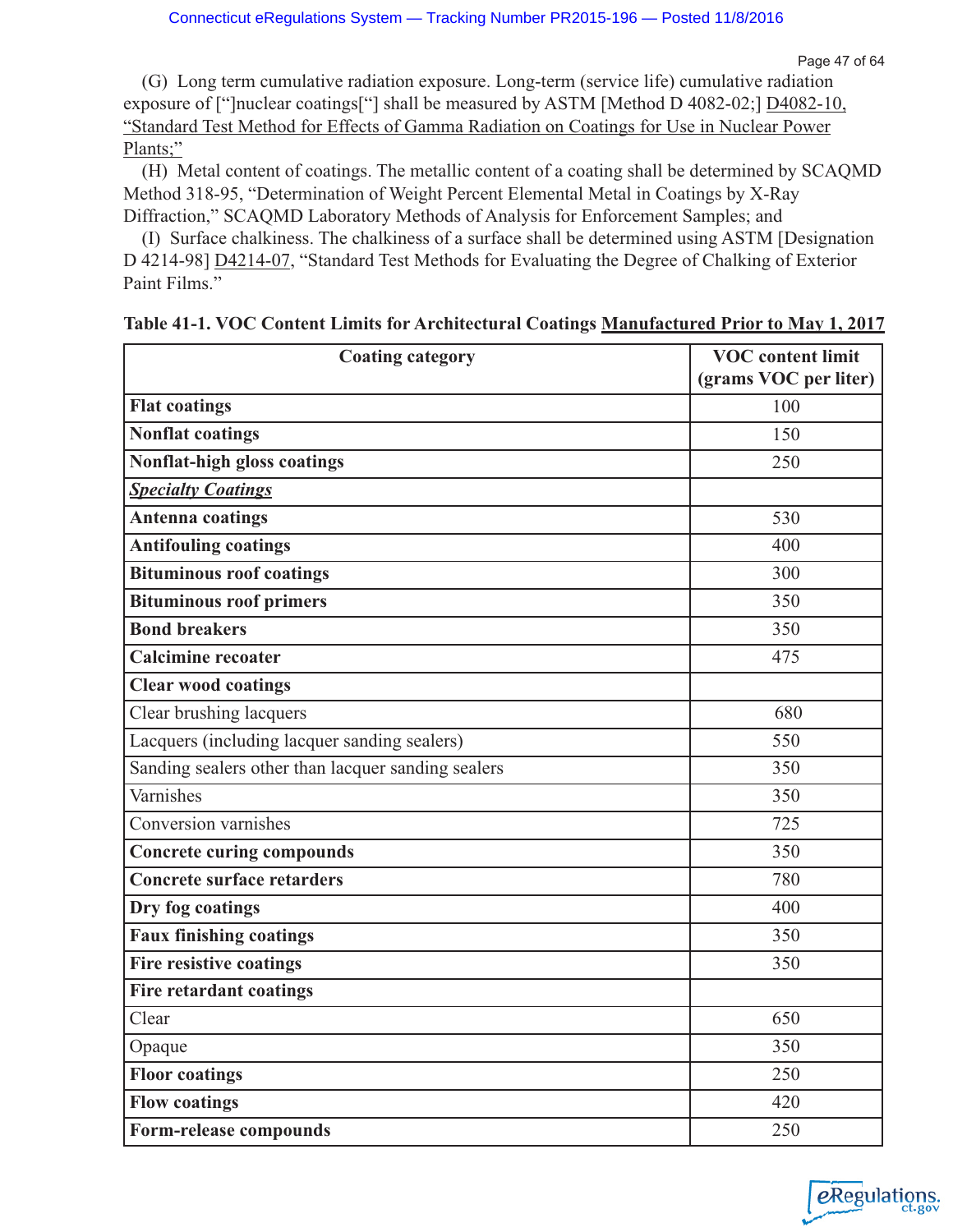Page 48 of 64

| <b>Coating category</b>                                                       | <b>VOC</b> content limit |
|-------------------------------------------------------------------------------|--------------------------|
|                                                                               | (grams VOC per liter)    |
| Graphic arts coatings (sign paints)                                           | 500                      |
| <b>High temperature coatings</b>                                              | 420                      |
| <b>Impacted immersion coatings</b>                                            | 780                      |
| <b>Industrial maintenance coatings</b>                                        | 340                      |
| Low solids coatings                                                           | 120                      |
| <b>Magnesite cement coatings</b>                                              | 450                      |
| <b>Mastic texture coatings</b>                                                | 300                      |
| <b>Metallic pigmented coatings</b>                                            | 500                      |
| <b>Multi-color coatings</b>                                                   | 250                      |
| <b>Nuclear coatings</b>                                                       | 450                      |
| <b>Pre-treatment wash primers</b>                                             | 420                      |
| Primers, sealers and undercoaters                                             | 200                      |
| <b>Quick-dry enamels</b>                                                      | 250                      |
| Quick-dry primers, sealers and undercoaters                                   | 200                      |
| <b>Recycled coatings</b>                                                      | 250                      |
| <b>Roof coatings</b>                                                          | 250                      |
| <b>Rust preventive coatings</b>                                               | 400                      |
| <b>Shellacs</b>                                                               |                          |
| Clear                                                                         | 730                      |
| Opaque                                                                        | 550                      |
| Specialty primers, sealers and undercoaters                                   | 350                      |
| <b>Stains</b>                                                                 | 250                      |
| Swimming pool coatings [and swimming pool repair and maintenance<br>coatings] | 340                      |
| Temperature-indicator safety coatings                                         | 550                      |
| Thermoplastic rubber coatings and mastics                                     | 550                      |
| <b>Traffic marking coatings</b>                                               | 150                      |
| <b>Waterproofing sealers</b>                                                  | 250                      |
| <b>Waterproofing concrete/masonry sealers</b>                                 | 400                      |
| <b>Wood preservatives</b>                                                     | 350                      |

Sec. 3. The Regulations of Connecticut State Agencies are amended by adding Section 22a-174-41a, as follows:

## **(NEW) Sec. 22a-174-41a. Architectural and industrial maintenance coatings - phase 2.**

- (a) **Definitions.** For the purposes of this section, the following definitions shall apply:
- (1) "Adhesive" means any chemical substance that is applied for the purpose of bonding two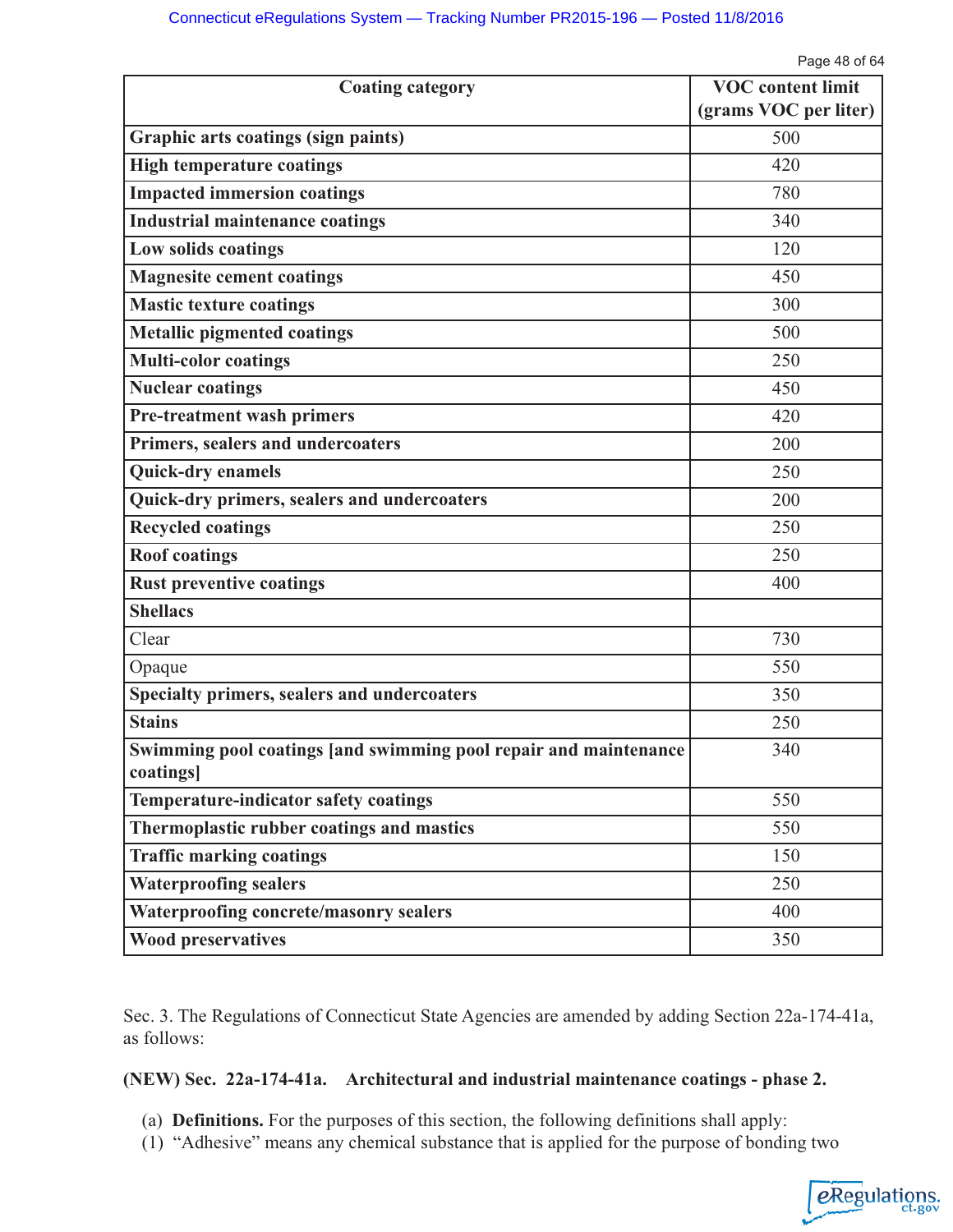eRegulations

surfaces together by other than mechanical means.

(2) "Aerosol coating product" means a pressurized coating product containing pigments or resins that is dispensed by means of a propellant. An "aerosol coating product" is packaged either in a disposable can for hand-held application or for use in specialized equipment for ground traffic marking applications.

(3) "Aluminum roof coating" means a coating labeled and formulated exclusively for application to roofs and containing at least 84 grams of elemental aluminum pigment per liter of coating.

(4) "Appurtenance" means any accessory to a stationary structure including, but not limited to: bathroom and kitchen fixtures; cabinets; concrete forms; doors; elevators; fences; hand railings; heating equipment, air conditioning equipment, and other fixed mechanical equipment or stationary tools; lampposts; partitions; pipes and piping systems; rain gutters and downspouts; stairways; fixed ladders; catwalks; fire escapes; and window screens.

(5) "Architectural coating" means a coating applied to stationary structures and their appurtenances at the site of installation, to portable buildings at the site of installation, to pavements or to curbs. Coatings applied in shop applications or to non-stationary structures such as airplanes, ships, boats, railcars and automobiles are excluded from the definition of "architectural coatings." Adhesives are not considered "architectural coatings."

(6) "ASTM" means the American Society for Testing and Materials.

(7) "BAAQMD" means the Bay Area Air Quality Management District.

(8) "Basement specialty coating" means a clear or opaque coating that is labeled and formulated for application to basements and other below-grade surfaces constructed of concrete or masonry to provide a hydrostatic seal capable of withstanding at least 10 psi of hydrostatic pressure. "Basement specialty coating" is resistant to mold and mildew growth and able to achieve a microbial growth rating of 8 or more.

(9) "Bitumens" means black or brown materials including, but not limited to, asphalt, tar, pitch and asphaltite that are soluble in carbon disulfide, consist mainly of hydrocarbons and are obtained from natural deposits or as residues from the distillation of crude petroleum or coal.

(10) "Bituminous roof coating" means a coating that incorporates bitumens that is labeled and formulated exclusively for roofing for the primary purpose of preventing water penetration.

(11) "Bituminous roof primer" means a primer that incorporates bitumens that is labeled and formulated exclusively for roofing and intended for the purpose of preparing a weathered and aged surface or improving the adhesion of subsequent surfacing components.

(12) "Bond breaker" means a coating labeled and formulated for application between layers of concrete to prevent a freshly poured top layer of concrete from bonding to the layer over which it is poured.

(13) "Calcimine recoater" means a flat, solvent-borne coating formulated and recommended specifically for recoating calcimine-painted ceilings and other calcimine-painted substrates.

(14) "CAS" means Chemical Abstract Service.

(15) "Coating" means a material applied onto or impregnated into a substrate for protective, decorative or functional purposes. Such materials include, but are not limited to, paints, varnishes, sealers and stains.

(16) "Colorant" means a concentrated pigment dispersion in water, solvent or binder that is added to an architectural coating after packaging in sale units to produce the desired color.

(17) "Concrete curing compound" means a coating labeled and formulated for application to freshly poured concrete to retard the evaporation of water, harden the surface of freshly poured concrete or dustproof the surface of freshly poured concrete.

(18) "Concrete" or "masonry sealer" means a clear or opaque coating that is labeled and formulated primarily for application to concrete and masonry surfaces to perform one or more of the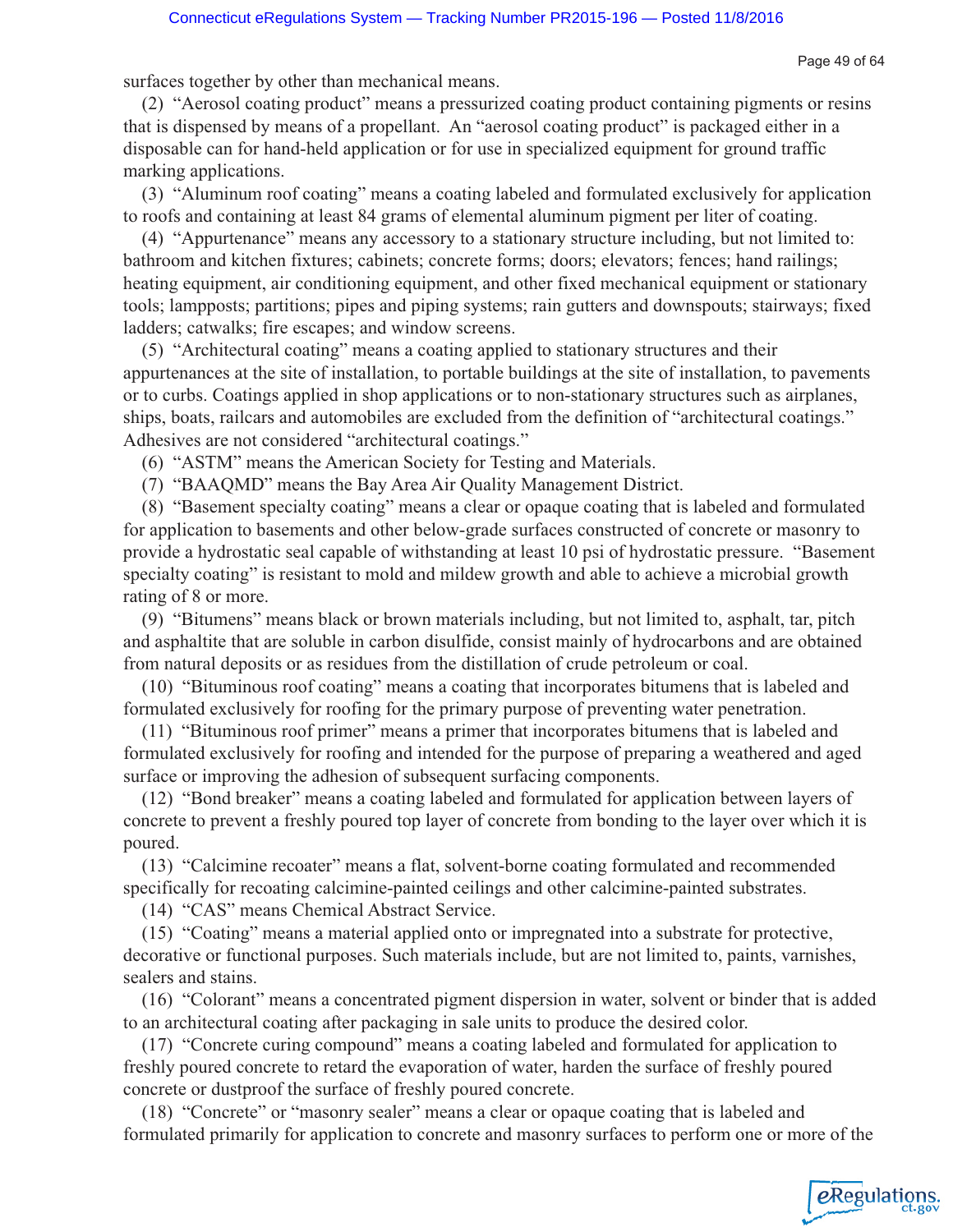Page 50 of 64

following functions:

(A) Prevent penetration of water;

(B) Provide resistance against abrasion, alkalis, acids, mildew, staining or ultraviolet light; or

(C) Harden or dustproof the surface of aged or cured concrete.

(19) "Concrete surface retarder" means a mixture of retarding ingredients such as extender pigments, primary pigments, resin and solvent that interact chemically with the cement to prevent hardening on the surface where the retarder is applied, allowing the retarded mix or cement and sand at the surface to be washed away to create an exposed aggregate finish.

(20) "Conjugated oil varnish" means clear or semi-transparent wood coating based on a natural occurring conjugated vegetable oil (Tung oil) and modified with other natural or synthetic resins of which a minimum of 50% of the resin solids consist of conjugated oil. "Conjugated oil varnish" may contain small amounts of pigment to control the final gloss or sheen. Lacquers or shellacs are not considered "conjugated oil varnish."

(21) "Conversion varnish" means a clear acid curing coating with an alkyd or other resin blended with amino resins and supplied as a single component or two-compound product. "Conversion varnish" produces a hard, durable, clear finish designed for professional application to wood flooring. The formation of the clear finish of a "conversion varnish" is the result of an acid-catalyzed condensation reaction, affecting a transetherification at the reactive ethers of the amino resins.

(22) "Driveway sealer" means a coating labeled and formulated for application to worn asphalt driveway surfaces to perform one or more of the following functions:

(A) Fill cracks;

(B) Seal the surface to provide protection; or

(C) Restore or preserve the appearance.

(23) "Dry fog coating" means a coating labeled and formulated only for spray application such that overspray droplets dry before subsequent contact with incidental surfaces in the vicinity of the surface coating activity.

(24) "Exempt compound" means a compound identified in 40 CFR  $51.100(s)(1)$ , as amended from time to time, as having negligible photochemical reactivity.

(25) "Faux finishing coating" means a coating labeled and formulated to meet one or more of the following criteria:

(A) A glaze or textured coating used to create artistic effects including, but not limited to dirt, suede, old age, smoke damage, and simulated marble and wood grain;

(B) A decorative coating used to create a metallic, iridescent or pearlescent appearance that contains at least 48 grams of pearlescent mica pigment or other iridescent pigment per liter of coating as applied;

(C) A decorative coating used to create a metallic appearance that contains less than 48 grams of elemental metallic pigment per liter of coating as applied;

(D) A decorative coating used to create a metallic appearance that contains greater than 48 grams of elemental metallic pigment per liter of coating as applied and that requires a clear topcoat to prevent the degradation of the finish under normal use conditions; or

(E) A clear topcoat to seal and protect a "faux finishing coating" that meets one or more of the requirements in subparagraphs (A) through (D) of this subdivision. Such a clear topcoat must be labeled, sold and used solely as part of a "faux finishing coating" system.

(26) "Fire-resistive coating" means a coating labeled and formulated to protect structural integrity by increasing the fire endurance of interior or exterior steel and other structural materials. The "fireresistive coating" category includes sprayed fire-resistive materials and intumescent "fire-resistive coatings" that are used to bring structural materials into compliance with federal, state and local building code requirements.

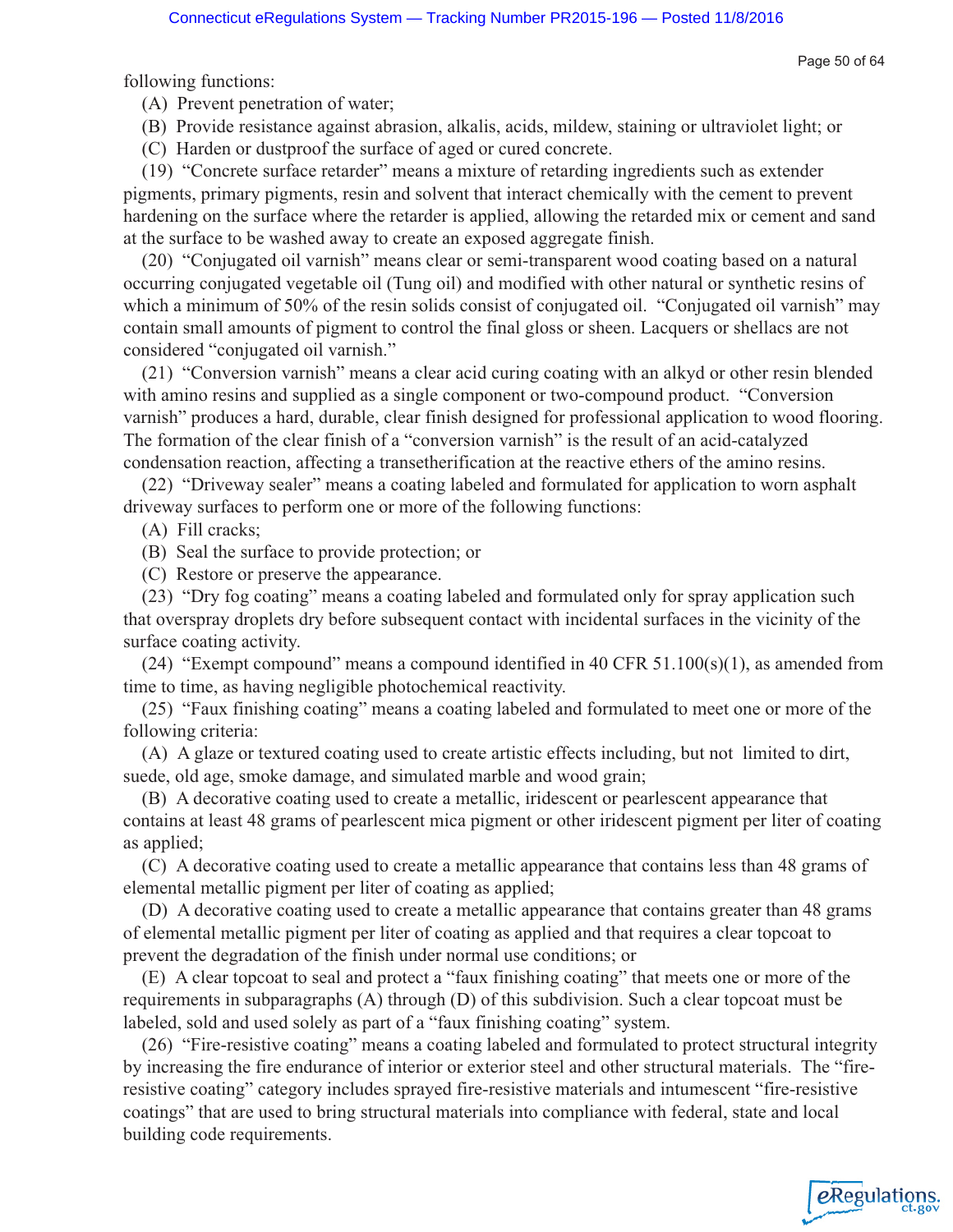eRegulations

(27) "Flat coating" means a coating that is not defined under any other definition in this section and that registers gloss less than 15 on an 85-degree meter or less than 5 on a 60-degree meter.

(28) "Floor coating" means an opaque coating that is labeled and formulated for application to flooring, including, but not limited to, decks, porches, steps, garage floors and other horizontal surfaces that may be subjected to foot traffic.

(29) "Form-release compound" means a coating labeled and formulated for application to a concrete form to prevent the freshly poured concrete from bonding to the form. The form may consist of wood, metal or some material other than concrete.

(30) "Graphic arts coating" or "sign paint" means a coating labeled and formulated for handapplication using a brush, airbrush or roller to indoor or outdoor signs, excluding structural components, and murals including letter enamels, poster colors, copy blockers and bulletin enamels.

(31) "High temperature coating" means a high performance coating labeled and formulated for application to substrates exposed continuously or intermittently to temperatures above 204°C  $(400^{\circ}F).$ 

(32) "Impacted immersion coating" means a high performance maintenance coating formulated and recommended for application to steel structures subject to immersion in turbulent, debris-laden water. These coatings are specifically resistant to high-energy impact damage by floating ice or debris.

(33) "Industrial maintenance coating" means a high performance architectural coating, including primer, sealer, undercoater, intermediate coat and topcoat, formulated for application to substrates, including floors, exposed to one or more of the following extreme environmental conditions:

(A) Immersion in water, wastewater or chemical solutions (aqueous and non-aqueous solutions);

(B) Chronic exposures of interior surfaces to moisture condensation;

(C) Acute or chronic exposure to corrosive, caustic or acidic agents, or to chemicals, chemical fumes, or chemical mixtures or solutions;

(D) Frequent exposure to temperatures above 121°C (250°F);

(E) Frequent heavy abrasion, including mechanical wear and frequent scrubbing with industrial solvents, cleansers or scouring agents; or

(F) Exterior exposure of metal structures and structural components.

(34) "Low solids coating" means a coating containing 0.12 kilogram or less of solids per liter of coating material as recommended for application by the manufacturer.

(35) "Magnesite cement coating" means a coating labeled and formulated for application to magnesite cement decking to protect the magnesite cement substrate from erosion by water.

(36) "Manufacturer's formulation data" means data that are supplied by the materials manufacturer based on the manufacturer's knowledge of the ingredients used to manufacture a coating, rather than on an EPA reference test method. "Manufacturer's formulation data" may include but are not limited to information on density, VOC content and coating solids content.

(37) "Manufacturer's maximum thinning recommendation" means the maximum recommendation for thinning that is indicated on the label or lid of a coating container.

(38) "Mastic texture coating" means a coating labeled and formulated to cover holes and minor cracks and conceal surface irregularities, which is applied in a single coat of at least 10 mils dry film thickness.

(39) "Metallic pigmented coating" means a coating that is labeled and formulated to provide a metallic appearance and that contains at least 48 grams of elemental metallic pigment per liter of coating as applied. The "metallic pigmented coating" category does not include coatings applied to roofs or zinc-rich primers.

(40) "Multi-color coating" means a coating that is packaged in a single container and labeled and formulated to exhibit more than one color when applied in a single coat.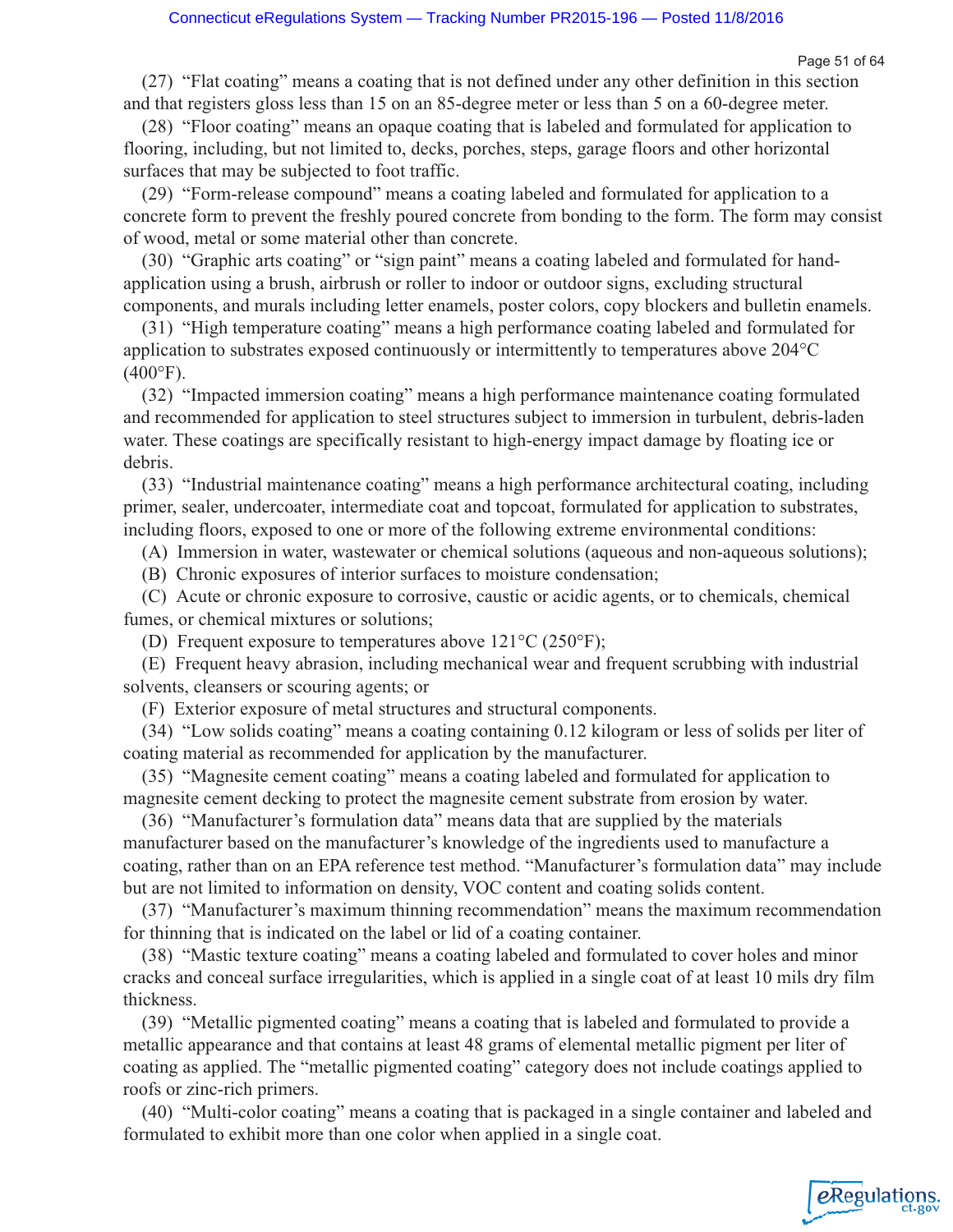eRegulations

(41) "Multi-component coating" means a coating requiring the addition of a separate reactive resin, such as a catalyst or hardener, before application to form an acceptable dry film.

(42) "Nonflat coating" means a coating that is not defined under any other definition in this rule and registers a gloss of 15 or greater on an 85-degree meter and five or greater on a 60-degree meter.

(43) "Nonflat-high gloss coating" means a nonflat coating that registers a gloss of 70 or above on a 60-degree meter.

(44) "Nuclear coating" means a protective coating formulated and recommended to seal porous surfaces such as steel or concrete that otherwise would be subject to intrusion by radioactive materials. "Nuclear coating" is resistant to long-term (service life) cumulative radiation exposure, relatively easy to decontaminate and resistant to various chemicals to which such a coating is likely to be exposed.

(45) "NYSDEC" means the New York State Department of Environmental Conservation.

(46) "Pearlescent" means exhibiting various colors depending on the angles of illumination and viewing, as observed in mother-of-pearl.

(47) "Post-consumer coating" means a finished coating generated by a business or consumer that has served its intended end use and is recovered from or otherwise diverted from the waste stream for the purpose of recycling.

(48) "Pre-treatment wash primer" means a primer that contains a minimum of 0.5 percent acid, by weight. "Pre-treatment wash primer" is labeled and formulated for direct application to bare metal surfaces to provide corrosion resistance and to promote adhesion of subsequent topcoats.

(49) "Primer, sealer, and undercoater" means a coating labeled and formulated for one or more of the following purposes:

(A) To provide a firm bond between the substrate and the subsequent coatings;

(B) To prevent subsequent coatings from being absorbed by the substrate;

(C) To prevent harm to subsequent coatings by materials in the substrate;

- (D) To provide a smooth surface for the subsequent application of coatings;
- (E) To provide a clear finish coat to seal the substrate; or
- (F) To block materials from penetrating into or leaching out of a substrate.

(50) "Reactive penetrating sealer" means a clear or pigmented coating that is labeled and formulated for application to above-grade concrete and masonry substrates to provide protection from water and waterborne contaminants, including but not limited to, alkalis, acids and salts. "Reactive penetrating sealer" penetrates into concrete and masonry substrates and chemically reacts to form covalent bonds with naturally occurring minerals in the substrate. "Reactive penetrating sealer" improves water repellency by at least 80 percent and does not reduce the water vapor transmission rate by more than 2 percent after application on a concrete or masonry substrate.

(51) "Reactive penetrating carbonate stone sealer" means a clear or pigmented coating that is labeled and formulated for application to above-grade carbonate stone substrates to provide protection from water and waterborne contaminants, including but not limited to, alkalis, acids and salts. "Reactive penetrating carbonate stone sealer" penetrates into carbonate stone substrates and chemically reacts to form covalent bonds with naturally occurring minerals in the substrate.

"Reactive penetrating carbonate stone sealer" improves water repellency at least 80 percent and does not reduce the water vapor transmission rate by more than 10 percent after application on a carbonate stone substrate.

(52) "Recycled coating" means an architectural coating formulated such that it contains a minimum of 50 percent by volume post-consumer coating, with a maximum of 50 percent by volume secondary industrial materials or virgin materials.

(53) "Roof coating" means a non-bituminous coating labeled and formulated for application to roofs for the primary purpose of preventing water penetration, reflecting ultraviolet light or reflecting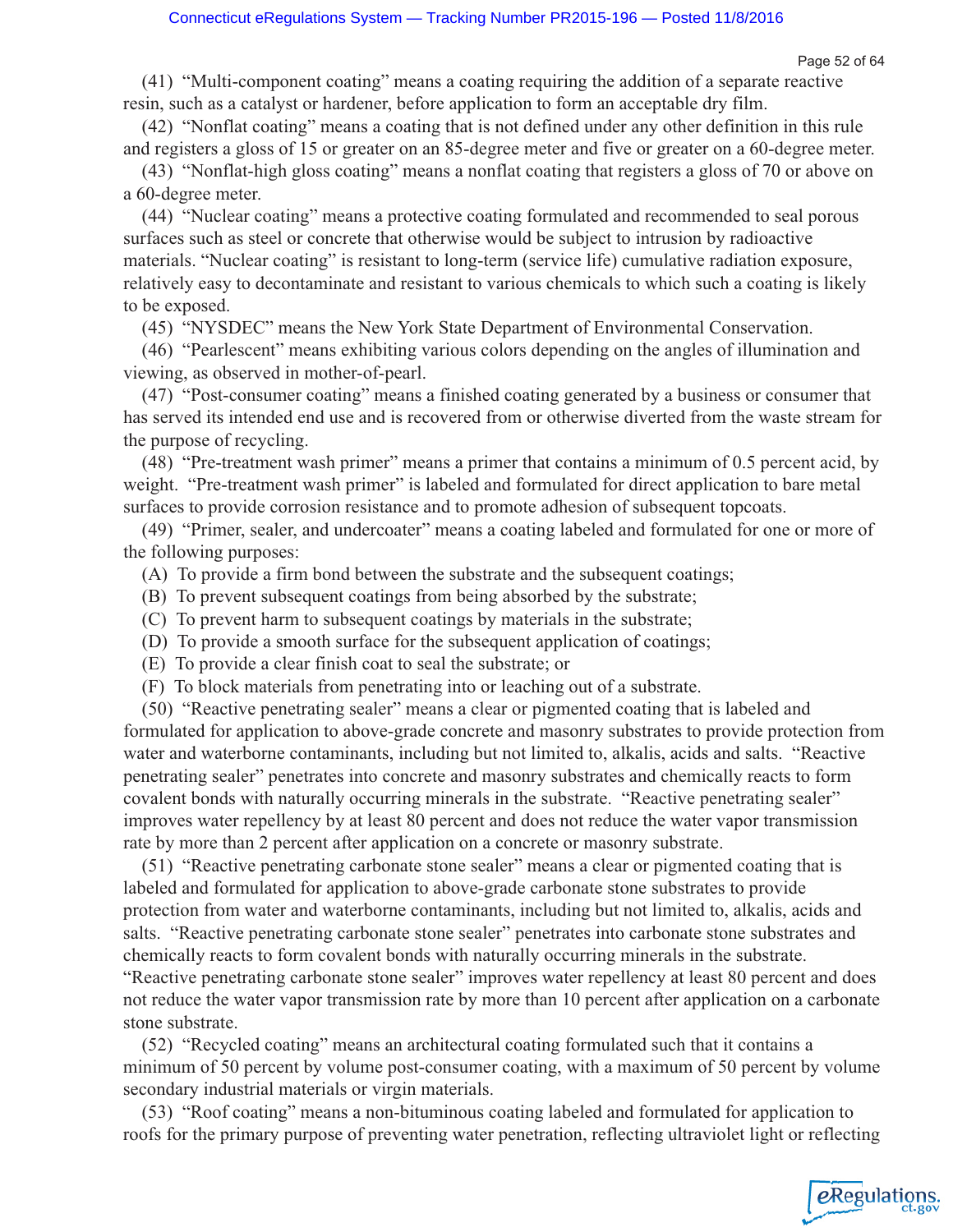solar radiation.

(54) "Rust preventive coating" means a coating formulated to prevent the corrosion of metal surfaces. "Rust preventative coatings" do not include coatings applied as a topcoat over a primer or coatings used on wood or any other nonmetallic surface.

(55) "SCAQMD" means the South Coast Air Quality Management District.

(56) "Sealer" means a coating labeled and formulated for application to a substrate for one or more of the following purposes: to prevent subsequent coatings from being absorbed by the substrate, or to prevent harm to subsequent coatings by materials in the substrate.

(57) "Secondary industrial materials" means products or by-products of the paint manufacturing process that are of known composition and have economic value but can no longer be used for their intended use.

(58) "Semi-transparent coating" means a coating that contains binders and colored pigments and is formulated to change the color of the surface, but not conceal the grain pattern or texture.

(59) "Shellac" means a clear or opaque coating formulated solely with the resinous secretions of the lac beetle (*Laciffer lacca*) and formulated to dry by evaporation without a chemical reaction.

(60) "Shop application" means the application of a coating to a product or a component of a product in or on the premises of a factory or a shop as part of a manufacturing, production or repairing process.

(61) "Solicit" means to require for use or to specify by written or oral contract.

(62) "Specialty primer, sealer and undercoater" means a coating that is formulated for application to a substrate to block water-soluble stains resulting from fire damage, smoke damage or water damage.

(63) "Stain" means a semi-transparent or opaque coating labeled and formulated to change the color of a surface, but not conceal the grain pattern or texture.

(64) "Stone consolidant" means a coating that is labeled and formulated for application to stone substrates to repair historical structures that have been damaged by weathering or other decay mechanisms. "Stone consolidant" penetrates into stone substrates to create bonds between particles and consolidate deteriorated material.

(65) "Swimming pool coating" means a coating labeled and formulated to coat the interior of swimming pools and resist swimming pool chemicals.

(66) "Thermoplastic rubber coating and mastic" means a coating or mastic formulated and recommended for application to roofing or other structural surfaces and that incorporates no less than 40 percent by weight of thermoplastic rubbers in the total resin solids and may also contain other ingredients including, but not limited to, fillers, pigments and modifying resins.

(67) "Tint base" means an architectural coating to which colorant is added, after packaging in sale units, to produce a desired color.

(68) "Traffic marking coating" means a coating labeled and formulated for marking and striping streets, highways, or other traffic surfaces including, but not limited to, curbs, berms, driveways, parking lots, sidewalks and airport runways.

(69) "Tub and tile refinish coating" means a clear or opaque coating that is labeled and formulated exclusively for refinishing the surface of a bathtub, shower, sink, or countertop. "Tub and tile refinish coating" is formulated to have the following properties:

(A) Adhesion rating of 4B or better after 24 hours of recovery;

- (B) Scratch hardness of 3H or harder;
- (C) Gouge hardness of 4H or harder; and
- (D) Ability to withstand 1000 hours or more of exposure with few or no #8 blisters.

(70) "Undercoater" means a coating labeled and formulated to provide a smooth surface for subsequent coatings.



Page 53 of 64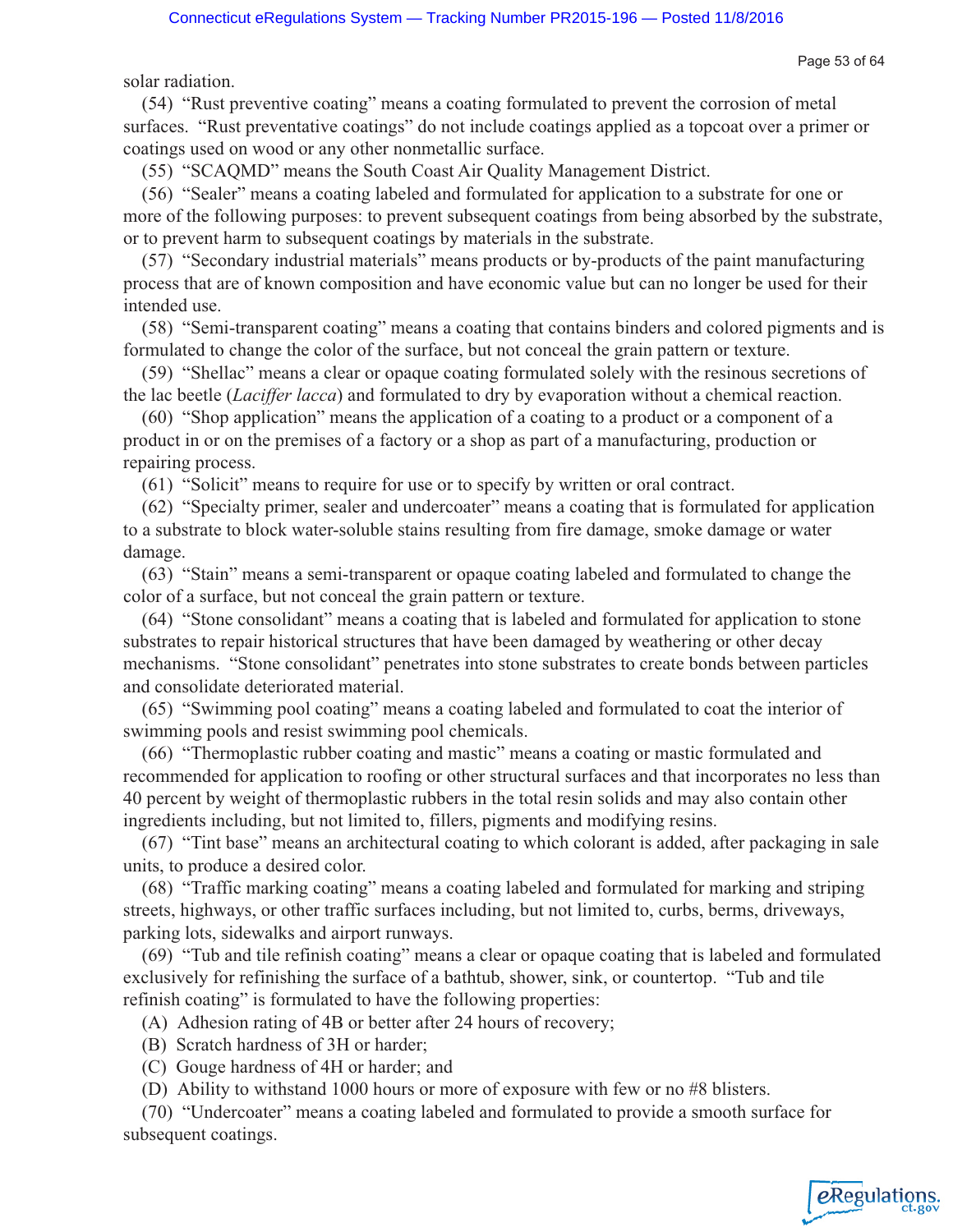(71) "Varnish" means a clear or semi-transparent wood coating, excluding lacquers and shellacs, formulated to dry by chemical reaction. "Varnish" may contain small amounts of pigment to color a surface or to control the final sheen or gloss of the finish.

(72) "VOC content" means the weight of VOC per volume of coating.

(73) "Waterproofing membrane" means a clear or opaque coating that is labeled and formulated to be applied in a single coat of at least 25 mils dry film thickness to concrete and masonry surfaces to provide a seamless waterproofing membrane that prevents any penetration of liquid water into the substrate. "Waterproofing membrane" is intended for any of the following waterproofing applications: below-grade surfaces, between concrete slabs, inside tunnels, inside concrete planters and under flooring materials. "Waterproofing membrane" does not include topcoats that are included in the concrete/masonry sealer category.

(74) "Wood coating" means a coating labeled and formulated for application to wood substrates only. "Wood coating" includes clear and semi-transparent lacquer, varnish, sanding sealer, penetrating oil, clear stain, wood conditioner used as undercoats and wood sealer used as topcoat; opaque lacquer; opaque sanding sealer and opaque lacquer undercoater. "Wood coating" does not include clear sealer that is labeled and formulated for use on concrete/masonry surfaces or coatings intended for substrates other than wood.

(75) "Wood preservative" means a coating labeled and formulated to protect exposed wood from decay or insect attack.

(76) "Zinc-rich primer" means a coating intended for professional use only that meets the following specifications:

(77) Contains at least 65 percent metallic zinc powder or zinc dust by weight of total solids; and

(78) Is formulated for application to metal substrates to provide a firm bond between the substrate and subsequent applications of coatings.

## (b) **Applicability.**

Except as provided in subsection (c) of this section, this section applies to any person who, on or after May 1, 2017, sells, supplies, offers for sale or manufactures for sale in the state of Connecticut any architectural coating manufactured on or after May 1, 2017 for use in the state of Connecticut and to any person who applies or solicits the application of any architectural coating within the state of Connecticut on or after May 1, 2017.

## (c) **Exemptions and exceptions.**

(1) This section shall not apply to any architectural coating manufactured in the state of Connecticut for shipment, sale and use outside of the state of Connecticut.

- (2) This section shall not apply to an architectural coating manufactured prior to May 1, 2017.
- (3) This section shall not apply to any aerosol coating product.
- (4) This section shall not apply to any of the following architectural coatings:
- (A) Coatings sold in a container with a volume of one liter (1.057 quart) or less;

(B) Coatings sold as a kit containing containers of different colors, types or categories of coatings with a total volume of one liter or less; or

(C) Multi-component coating sold in containers with a total volume of one liter or less.

(5) The exception provided in subdivision (4) of this subsection does not apply to:

(A) Coatings sold in containers of one liter or less that are bundled and sold together as a unit for combination into a total volume of greater than one liter; or

(B) Coating sold in packaging from which the coating cannot be applied.

(6) As used in this section, the terms "supply" and "supplied" shall not include internal transfers or transactions involving architectural coatings to, from or within an installation operated by any branch of the U.S. military.

(d) **Standards.**

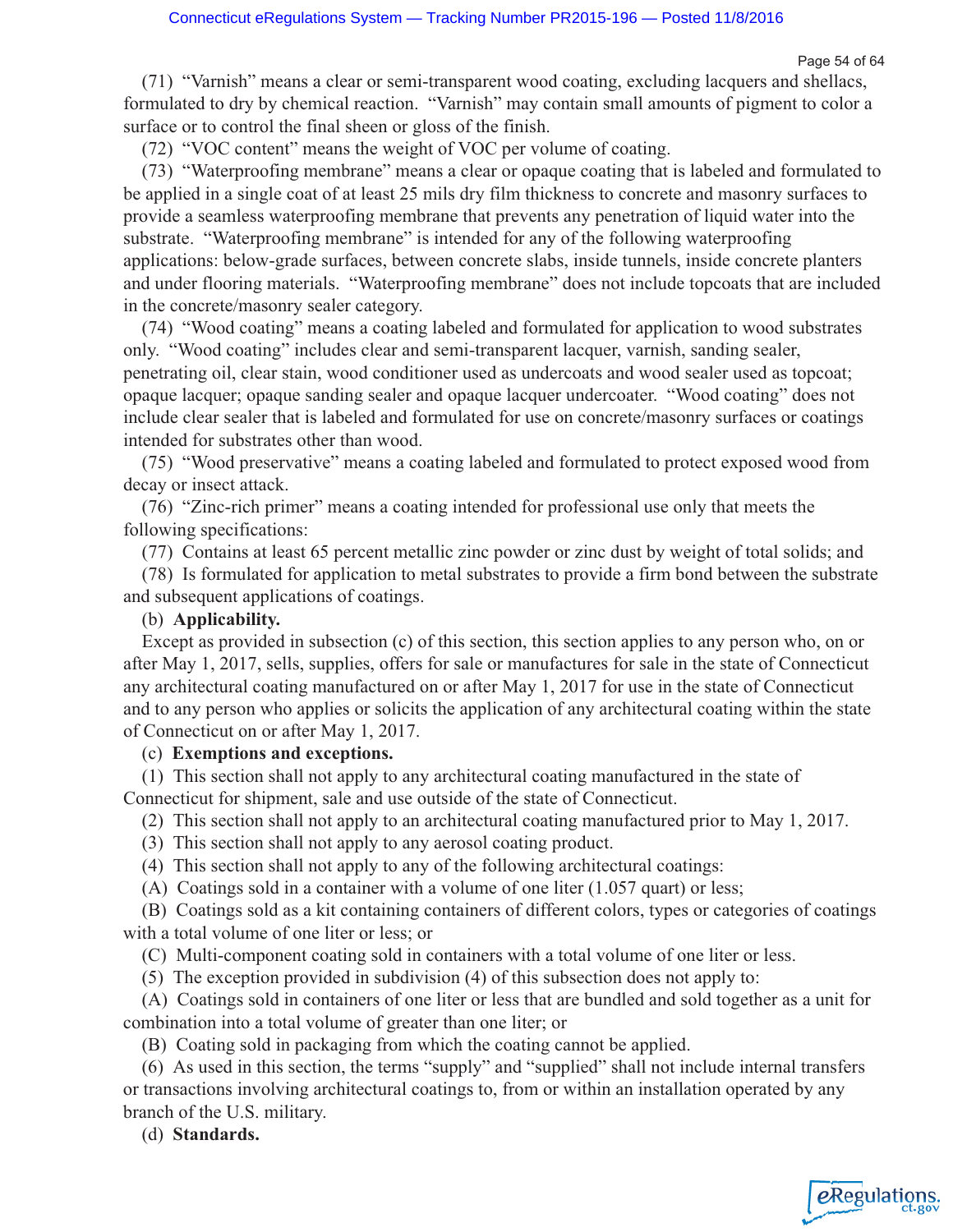Page 55 of 64

eRegulations

(1) Except as provided in subdivision (2) of this subsection and subsection (c) of this section, no person shall manufacture, blend or repackage for sale within the state of Connecticut, supply, sell or offer for sale within the state of Connecticut or solicit for application or apply within the state of Connecticut any architectural coating manufactured on or after May 1, 2017 that contains VOCs in excess of the applicable VOC content limits specified in Table 41a-1. The VOC content limits of Table 41a-1 apply to the grams of VOC per liter of coating and shall be determined according to subsection (g) of this section.

(2) Except as provided in subdivision (3) of this subsection, if anywhere on the container of any architectural coating, or any label or sticker affixed to the container, or in any sales, advertising, or technical literature supplied by a manufacturer or any person acting on the manufacturer's behalf, including retailers who sell under a private label, any representation is made that indicates that the coating meets the definition of or is recommended for use as more than one of the coating categories listed in Table 41a-1, then the most restrictive VOC content limit of Table 41a-1 shall apply.

(3) The most restrictive VOC content limit provision of subdivision (2) of this subsection shall not apply to the following coating categories:

- (A) Aluminum roof coatings;
- (B) Bituminous roof primers;
- (C) Calcimine recoaters;
- (D) Concrete surface retardants;
- (E) High temperature coatings;
- (F) Impacted immersion coatings;
- (G) Industrial maintenance coatings;
- (H) Low-solids coatings;
- (I) Metallic pigmented coatings;
- (J) Nuclear coatings;
- (K) Pretreatment wash primers;
- (L) Shellacs;
- (M) Specialty primers, sealers and undercoaters;
- (N) Thermoplastic rubber coatings and mastics;
- (O) Wood coatings;
- (P) Wood preservatives; or
- (Q) Zinc-rich primers.

(4) All containers of coating that are applied directly to a surface from the container by pouring, siphoning, brushing, rolling, padding, ragging or other means shall be closed when not in use. These containers include, but are not limited to, drums, buckets, cans, pails, trays, or other application containers. Containers of any VOC-containing materials used for thinning and cleanup shall be closed when not in use.

(5) No person who applies or solicits the application of any architectural coating shall add additional solvent to a coating if such addition causes the coating to exceed the applicable VOC limit specified in Table 41a-1 of this section.

(6) For any coating that is not identified in this section, the VOC content limit shall be determined by classifying the coating as a flat coating, nonflat coating or nonflat-high gloss coating, as those terms are defined in subsection (a) of this section, and the corresponding coating limit of Table 41a-1 of this section shall apply.

(e) **Container labeling.**

(1) On each container of an architectural coating, the manufacturer shall clearly display the date the coating was manufactured, or a date code representing the date of manufacture, as follows:

(A) The date or date code shall be located on the label, lid or bottom of the container so that it is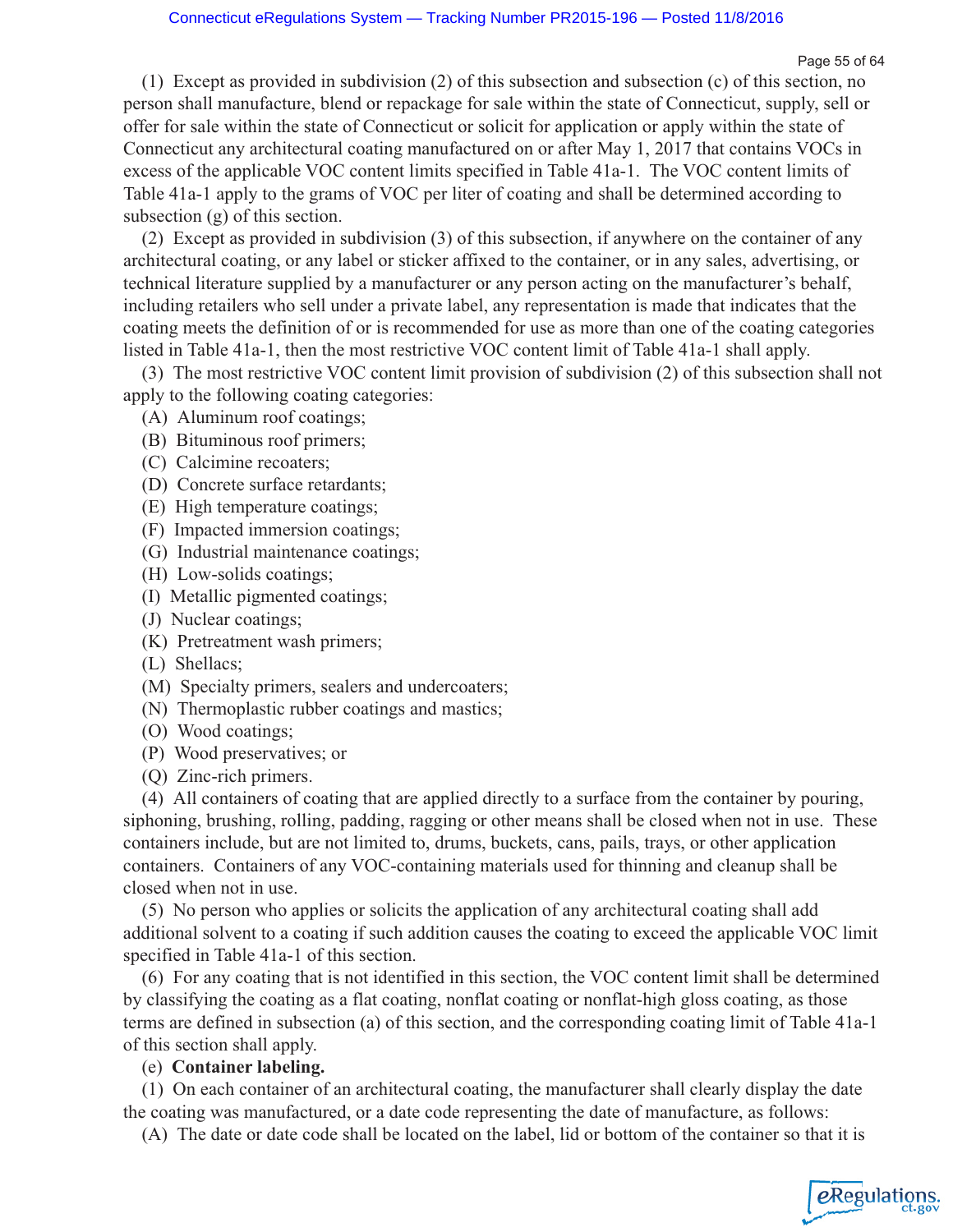Page 56 of 64

readily observable without dissembling the container or package; and

(B) If the manufacturer uses a date code for any coating, an explanation of such code shall be available to the commissioner upon request. A manufacturer shall respond to such a request within 90 days of receipt.

(2) On the label or lid of the container of an architectural coating, the manufacturer shall display a statement of the manufacturer's recommendation regarding thinning of the coating. This requirement shall not apply to the thinning of coatings with water. If thinning of the coating prior to use is not necessary, the recommendation shall specify that the coating is to be applied without thinning.

(3) On the label, lid or bottom of the container of an architectural coating, the manufacturer shall display either the maximum or the actual VOC content of the coating, displayed in grams of VOC per liter of coating.

(4) The manufacturer of any industrial maintenance coating shall prominently display on the label at least one of the following statements:

(A) "For industrial use only;"

(B) "For professional use only;"

(C) "Not for residential use;" or

(D) "Not intended for residential use."

(5) On the label of any rust preventive coating, the manufacturer shall prominently display the statement: "For metal substrates only."

(6) On the label of any specialty primer, sealer or undercoater, the manufacturer shall prominently display:

(A) "For fire-damaged substrates;"

(B) "For smoke-damaged substrates;" or

(C) "For water-damaged substrates."

(7) The manufacturer of any non-flat high-gloss coating shall display prominently on the label the words "high gloss."

(8) On the label of any clear topcoat faux finishing coating, the manufacturer shall prominently display the statement: "This product can only be sold or used as part of a faux finishing coating system."

(9) On the label of any reactive penetrating sealer, the manufacturer shall prominently display the statement: "reactive penetrating sealer."

(10) On the label of any reactive penetrating carbonate stone sealer, the manufacturer shall prominently display the statement: "reactive penetrating sealer."

(11) On the label of any stone consolidant, the manufacturer shall prominently display the statement: "stone consolidant – for professional use only."

(12) On the label of any wood coating, the manufacturer shall prominently display the statement: "for wood substrates only."

(13) On the label of any zinc rich primer, the manufacturer shall prominently display one or more of the following statements:

(A) "For professional use only;"

(B) "For industrial use only;"

(C) "Not for residential use;" or

(D) "Not intended for residential use."

## (f) **Record keeping and reporting requirements.**

(1) Each manufacturer of a product subject to a VOC content limit in Table 41a-1 of this section shall maintain records demonstrating compliance with such VOC content limit, including the following information:

(A) The product name and, if applicable, the identifying number, as shown on the product label

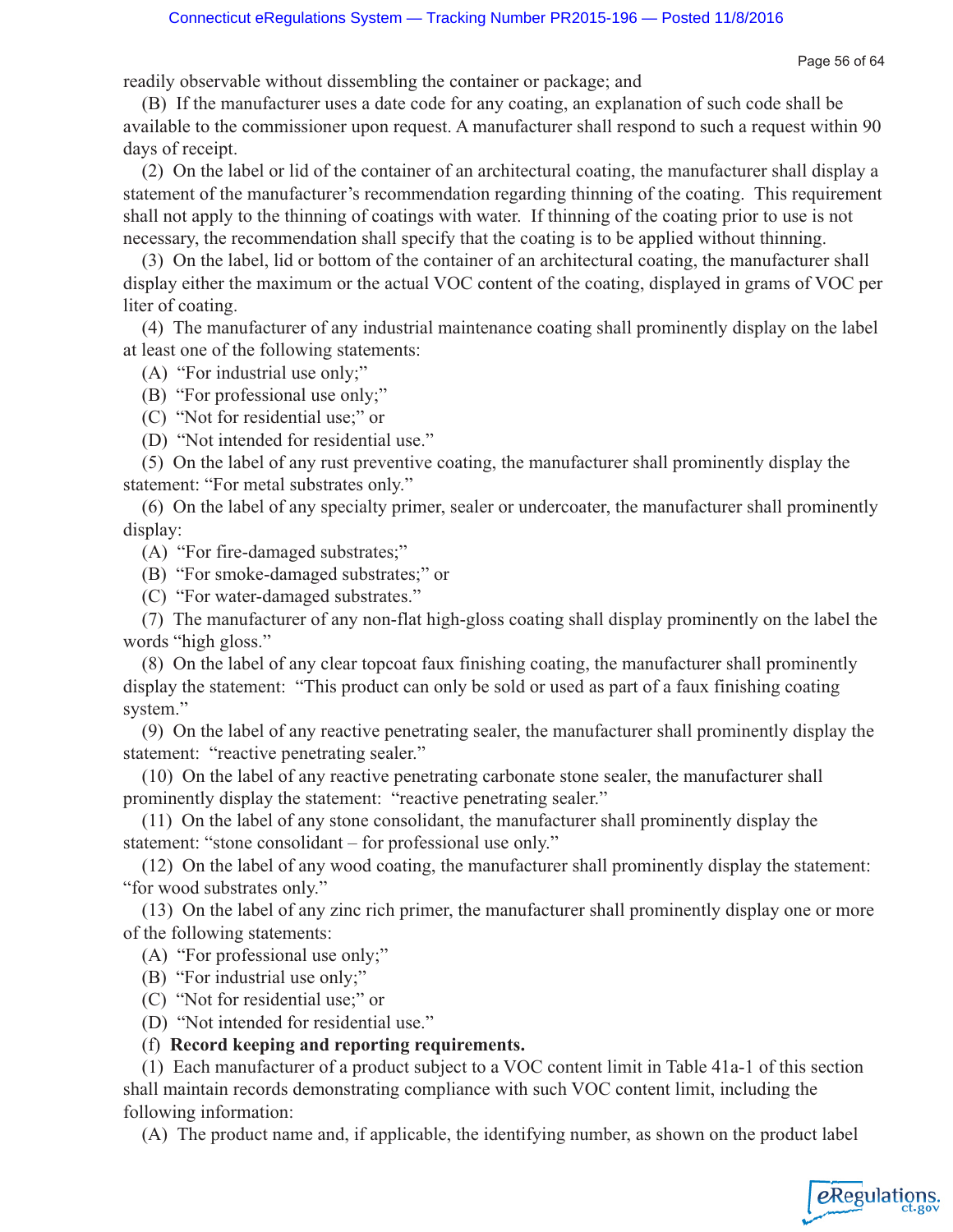and in sales and technical literature;

Page 57 of 64

eRegulations

- (B) The VOC content as determined according to subsection (g) of this section;
- (C) The name(s) and CAS number of the VOC constituents in the product;
- (D) The dates of the VOC content determinations;
- (E) The coating category; and
- (F) The applicable VOC content limit.

(2) All records made to demonstrate compliance with this section shall be maintained for five years from the date such record is created and shall be made available to the commissioner or the Administrator not later than 90 days after a request.

(3) Each manufacturer of a coating subject to this section shall, upon request of the commissioner, provide data concerning the distribution and sales of such a coating. The manufacturer shall, not later than 90 days after receiving such a request, produce information including, but not limited to:

- (A) The name and mailing address of the manufacturer;
- (B) The name, address and telephone number of a contact person;
- (C) The name of the coating as it appears on the label;
- (D) Whether the coating is marketed for interior use, exterior use or both;

(E) The number of gallons sold in Connecticut in containers greater than one liter and equal to or less than one liter during the preceding calendar year;

(F) The actual VOC content and VOC content limit in grams per liter. If thinning is recommended, list the actual VOC content and VOC content limit after recommended thinning. If containers less than one liter have a different VOC content than containers greater than one liter, list separately. If the coating is a multi-component product, provide the VOC content as mixed or catalyzed;

- (G) The name and CAS number of the VOC constituents in the coating;
- (H) The name and CAS number of any exempt compounds in the coating;
- (I) Whether the coating is marketed as solvent-borne, waterborne, or 100% solids;
- (J) Description of resin or binder in the coating;
- (K) Whether the coating is single-component or multi-component;
- (L) The density of the coating in pounds per gallon;
- (M) The percent by weight of solids, all volatile materials, water, and any exempt compounds; and
- (N) The percent by volume of solids, water, and any exempt compounds in the product.

(4) If the manufacturer does not have or does not provide the information requested by the commissioner pursuant to subdivision (3) of this subsection, the commissioner may require the reporting of this information by the person that has the information, including but not limited to, any formulator, manufacturer, supplier, parent company, private labeler, distributor or repackage.

(5) Any document submitted to the commissioner pursuant to this section shall include a certification signed by an individual identified in section  $22a-174-2a(a)(1)$  of the Regulations of Connecticut State Agencies, and by the individual or individuals responsible for actually preparing such document, each of whom shall examine and be familiar with the information submitted in the document and all attachments thereto, and shall inquire of those individuals responsible for obtaining the information to determine that the information is true, accurate, and complete, and each of whom shall certify in writing as follows:

"I have personally examined and am familiar with the information submitted in this document and all attachments thereto, and I certify that based on reasonable investigation, including my inquiry of those individuals responsible for obtaining the information, the submitted information is true, accurate and complete to the best of my knowledge and belief. I understand that any false statement made in the submitted information may be punishable as a criminal offense under section 22a-175 of the Connecticut General Statutes, under section 53a-157b of the Connecticut General Statutes, and in accordance with any applicable statute."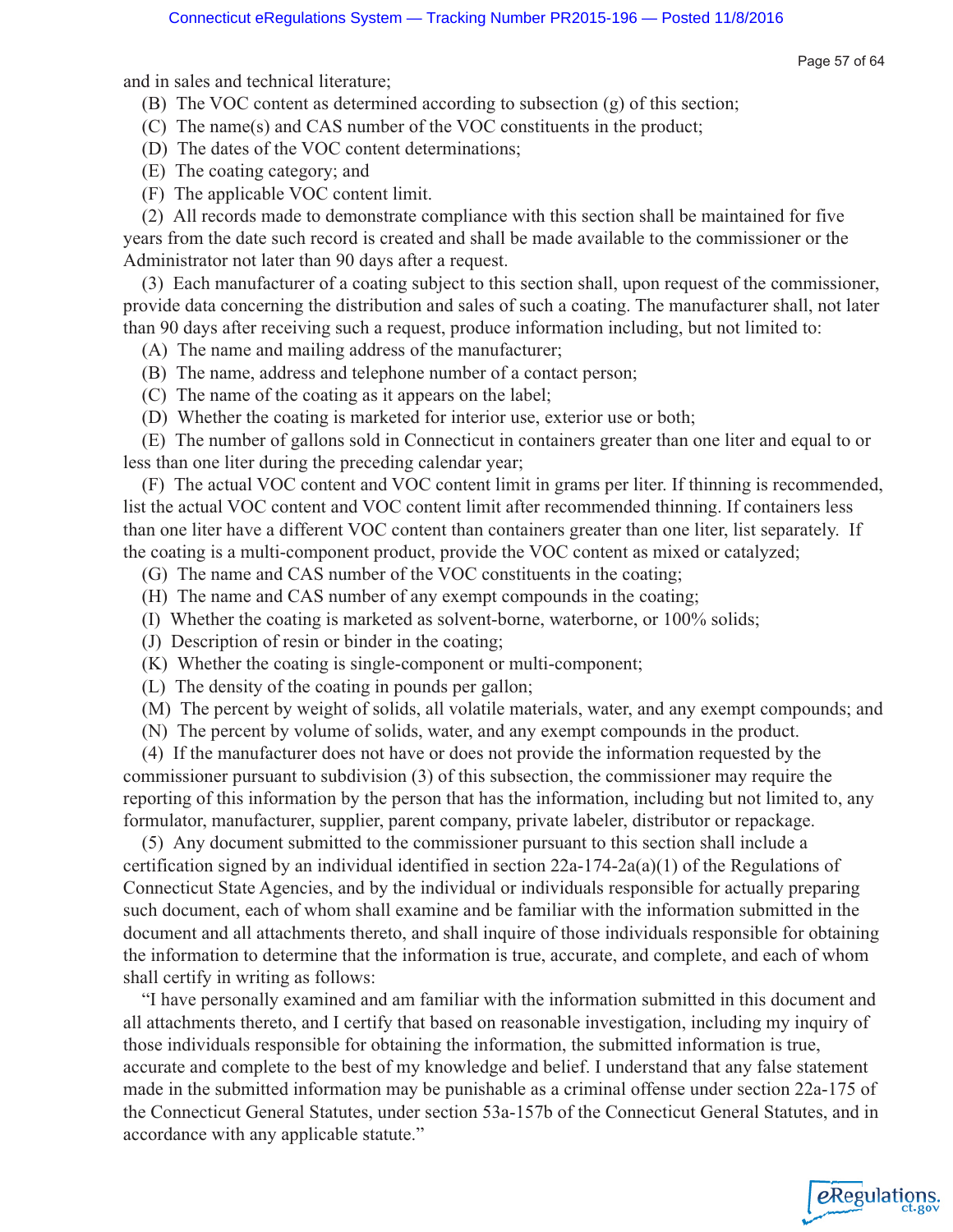## (g) **Compliance procedures, registration requirements and test methods.**

(1) Any person who sells, supplies, offers for sale or manufactures an architectural coating on or after May 1, 2017 for sale in Connecticut shall possess documentation that such coating complies with the VOC content limits of Table 41a-1 of this section, where the VOC content is determined according to the requirements of subdivision (2) of this subsection.

(2) The VOC content of a coating shall be determined as follows:

(A) For all coatings that are not low solids coatings, determine the VOC content in grams of VOC per liter of coating thinned to the manufacturer's recommendation, excluding the volume of any water and exempt compounds, using the following equation:

VOC Content =  $(Ws - Ww - Wec) / (Vm - Vw - Vec)$ 

Where:

VOC Content = the VOC content of a coating  $(g/L)$  of coating)

 $Ws$  = weight of volatile components (g)

 $Ww = weight of water(g)$ 

Wec = weight of exempt compounds  $(g)$ 

 $Vm = volume$  of coating (L)

 $Vw = volume of water (L)$ 

Vec = volume of exempt compounds  $(L)$ ;

(B) For low solids coatings, determine the VOC content in grams per liter of coating thinned to the manufacturer's maximum recommendation, including the volume of any water and exempt compounds, using the following equation:

VOC Content  $(ls) = (Ws - Ww - Wec)/(Vm)$ 

Where:

VOC Content (ls) = the VOC content of a low solids coating  $(g/L \text{ of coating})$ 

 $Ws$  = weight of volatile components (g)

 $Ww = weight of water (g)$ 

 $Wec = weight of exempt compounds (g)$ 

 $Vm = volume$  of coating (L);

(C) The weight of volatile components (Ws) shall be determined using the manufacturer's formulation data or by measuring the physical properties of the coating using the procedures and test methods prescribed in subdivision (3) of this subsection;

(D) The VOC content of a tint base shall be determined prior to the addition of the colorant;

(E) If the manufacturer does not recommend thinning, the VOC content must be calculated for the product as supplied;

(F) If the manufacturer recommends thinning, the VOC content must be calculated including the maximum amount of thinning solvent recommended by the manufacturer;

(G) If the coating is a multi-component product, the VOC content must be calculated as mixed or catalyzed; and

(H) If the coating contains a silane, siloxane, or other ingredient that generates ethanol or other VOCs during the curing process, the VOC content must include the VOCs emitted during curing.

(3) The following procedures shall be used, as applicable, to determine the physical properties of a coating to perform the calculations required pursuant to subdivision (2) of this subsection:

(A) The VOC content shall be calculated according to one of the following:

(i) EPA Reference Method 24, 40 CFR 60, Appendix A, or

(ii) An alternative test method approved by the New York Department of Environmental Conservation and the Administrator pursuant to NYSDEC Regulations Part  $205.6(c)$ ;

(B) The exempt compound content shall be determined using SCAQMD Method 303-91 (revised 1993), except as follows:

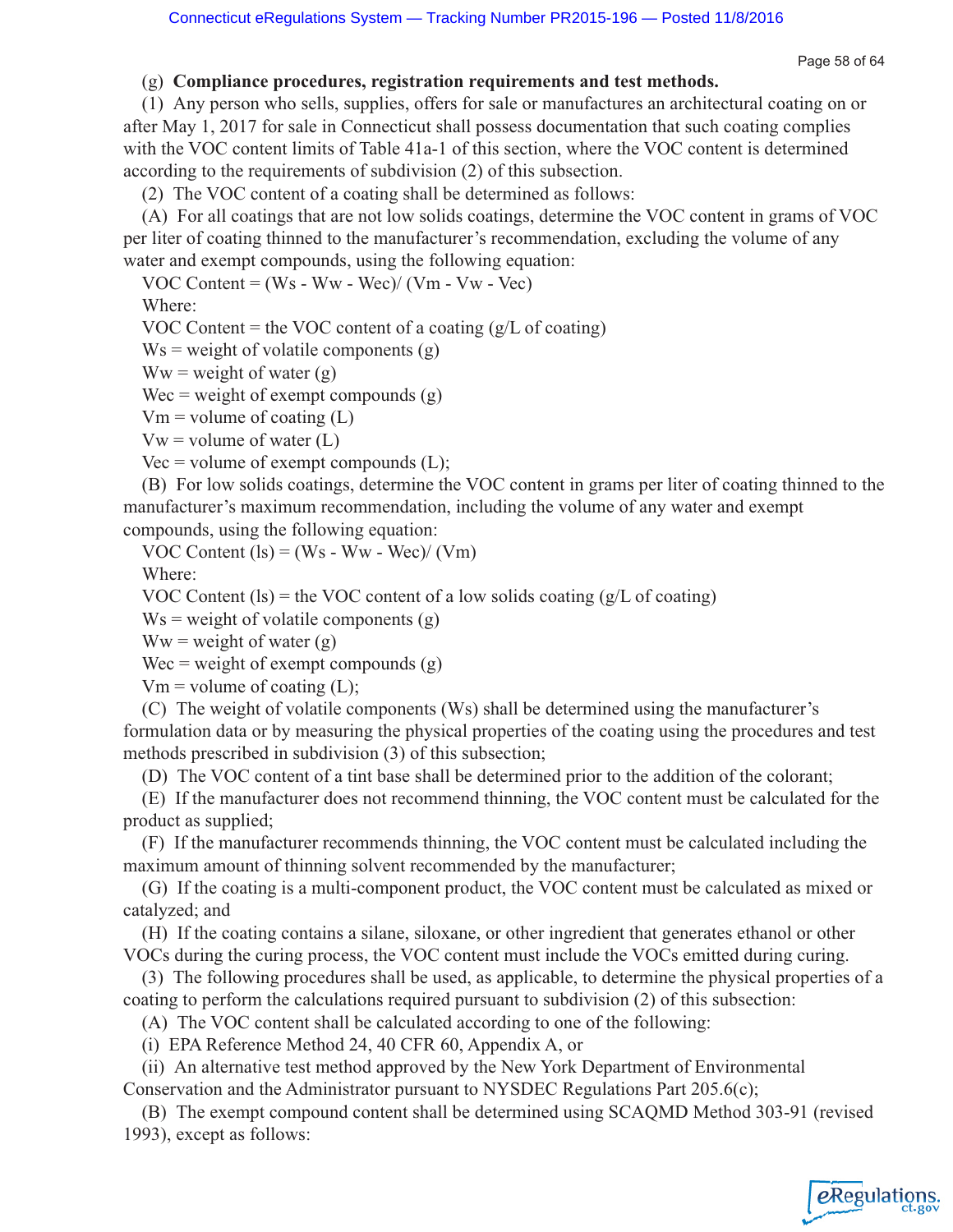(i) Parachlorobenzotriflouride content shall be determined using BAAQMD Method 41 (revised 1995), and

(ii) Exempt compounds that are cyclic, branched or linear methylated siloxanes shall be determined using BAAQMD Method 43 (revised 1996); and

(C) Analysis of methacrylate multi-component coatings used as traffic marking coatings shall be conducted according to 40 CFR 59, Subpart D, Appendix A.

(4) Fire-resistive coatings and fire-retardant coatings shall be fire tested and rated by a testing agency according to the appropriate methods listed in subdivision (6) of this subsection.

(5) The following materials are subject to registration as follows:

(A) Antifouling coatings shall be registered with the Administrator under the Federal Insecticide, Fungicide and Rodenticide Act (7 U.S.C. section 136 et seq.); and

(B) Wood preservatives shall be registered under the Federal Insecticide, Fungicide and Rodenticide Act (7 U.S.C. section 136, et. seq.).

(6) The following test methods or the most current active standard of the designated method shall be used to test coatings for the identified properties, as applicable:

(A) The acid content of a coating shall be determined by ASTM D1613-06, *Standard Test Method for Acidity in Volatile Solvents and Chemical Intermediates Used in Paint, Varnish, Lacquer, and Related Products*;

(B) The chemical resistance to various chemicals to which nuclear coatings are likely to be exposed shall be measured by ASTM D3912-10, *Standard Test Method for Chemical Resistance of Coatings and Linings for Use in Nuclear Power Plants*;

(C) The set-to-touch and dry-to-recoat times of a coating shall be determined by ASTM D1640- 03, *Standard Methods for Drying, Curing, or Film Formation of Organic Coatings at Room Temperature*;

(D) The fire-resistance rating of a fire-resistive coating shall be determined by ASTM E119-12, *Standard Test Methods for Fire Tests of Building Construction and Materials*;

(E) The flame spread index of a fire-retardant coating shall be determined by ASTM E 84-12, *Standard Test Method for Surface Burning Characteristics of Building Materials*;

(F) The gloss of a coating shall be determined by ASTM D523-08, *Standard Test Method for Specular Gloss*;

(G) Long-term (service life) cumulative radiation exposure of nuclear coatings shall be measured by ASTM D4082-10, *Standard Test Method for Effects of Gamma Radiation on Coatings for Use in Nuclear Power Plants*;

(H) The metallic content of a coating shall be determined by SCAQMD Method 318-95, "Determination of Weight Percent Elemental Metal in Coatings by X-Ray Diffraction," SCAQMD Laboratory Methods of Analysis for Enforcement Samples;

(I) The chalkiness of a surface shall be determined using ASTM D4214-07, *Standard Test Methods for Evaluating the Degree of Chalking of Exterior Paint Films*;

(J) Hydrostatic pressure for basement specialty coatings shall be determined using ASTM D7088- 08, *Standard Practice for Resistance to Hydrostatic Pressure for Coatings Used in Below Grade Applications Applied to Masonry*;

(K) Tub and tile refinish coating adhesion shall be determined using ASTM D4585-07, *Standard Practice for Testing Water Resistance of Coatings Using Controlled Condensation* and ASTM D3359-09e2, *Standard Test Methods for Measuring Adhesion by Tape Test*;

(L) Tub and tile refinish coating hardness shall be determined using ASTM D3363-05(2011)e2, *Standard Test Method for Film Hardness by Pencil Test*;

(M) The abrasion resistance of a tub and tile refinish coating shall be determined using ASTM D4060-10, *Standard Test Methods for Abrasion Resistance of Organic Coatings by the Taber*

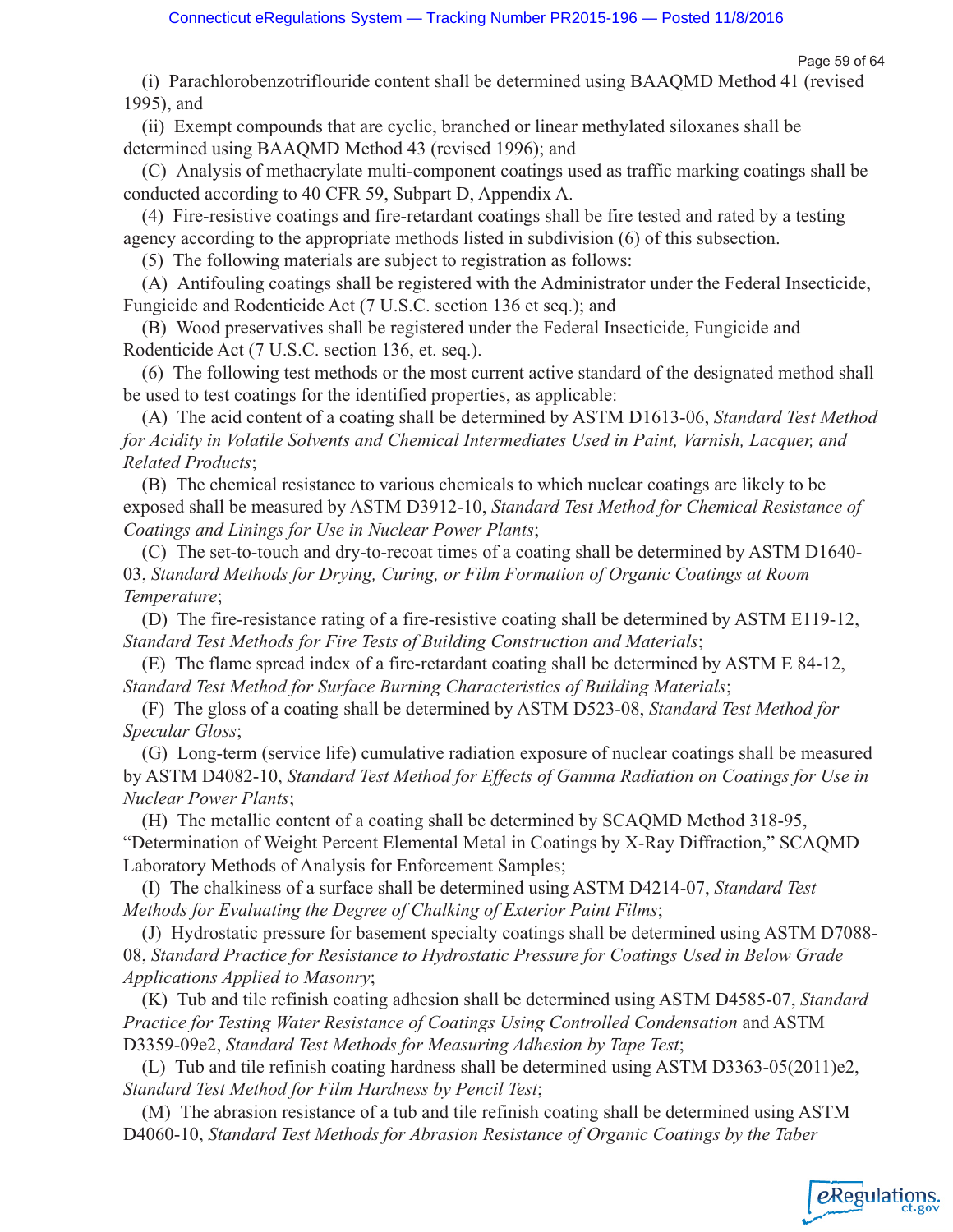*Abraser*;

(N) Tub and tile refinish coating water resistance shall be determined using ASTM D4585-07, *Standard Practice for Testing Water Resistance of Coatings Using Controlled Condensation* and ASTM D 714-02(2009), *Standard Test Method for Evaluating Degree of Blistering of Paints*;

(O) Microbial growth rating for basement specialty coatings shall be determined in accordance with ASTM D 3273-12, *Standard Test Method for Resistance to Growth of Mold on the Surface of Interior Coatings in an Environmental Chamber* and ASTM D3274-09e1, *Standard Test Method for Evaluating Degree of Surface Disfigurement of Paint Films by Fungal or Algal Growth or Soil and Dirt Accumulation*;

(P) Water repellency for reactive penetrating sealers and reactive penetrating carbonate stone sealers shall be determined using ASTM C67-11, *Standard Test Methods for Sampling and Testing Brick and Structural Clay Tile*; or ASTM C97/C97M-09, *Standard Test Methods for Absorption and Bulk Specific Gravity of Dimension Stone*; or ASTM C140-12, *Standard Test Methods for Sampling and Testing Concrete Masonry Units and Related Units*; and

(Q) Water vapor transmission rate for reactive penetrating sealers and reactive penetrating carbonate stone sealers shall be determined using ASTM E96/E96M-10, *Standard Test Methods for Water Vapor Transmission of Materials*.

(7) The identified architectural and industrial maintenance coatings shall be formulated and used according to the following standards or the most current active standard of the designated standard:

(A) Reactive penetrating sealer products labeled and formulated for vehicular traffic surface chloride screening applications shall meet the performance criteria listed in the National Cooperative Highway Research Report 244 (1981), "Concrete Sealers for the Protection of Bridge Structures;"

(B) Stone consolidants shall be specified and used in accordance with ASTM E2167-01(2008), *Standard Guide for Selection and Use of Stone Consolidants*; and

(C) Waterproofing membrane shall meet or exceed the requirements contained in ASTM C836/C836M-12, *Standard Specification for High Solids Content, Cold Liquid-Applied Elastomeric Waterproofing Membrane for Use with Separate Wearing Course*.

| <b>Coating Category</b>            | <b>VOC</b> content limit (grams<br>per liter) |
|------------------------------------|-----------------------------------------------|
| <b>Flat coatings</b>               | 50                                            |
| <b>Nonflat coatings</b>            | 100                                           |
| Nonflat-high gloss coatings        | 150                                           |
| <b>Specialty Coatings</b>          |                                               |
| <b>Aluminum roof</b>               | 450                                           |
| <b>Basement specialty coatings</b> | 400                                           |
| <b>Bituminous roof coatings</b>    | 270                                           |
| <b>Bituminous roof primers</b>     | 350                                           |
| <b>Bond breakers</b>               | 350                                           |
| <b>Calcimine recoater</b>          | 475                                           |
| <b>Concrete curing compounds</b>   | 350                                           |
| <b>Concrete/masonry sealer</b>     | 100                                           |
| <b>Concrete surface retarders</b>  | 780                                           |

| Table 41a-1. VOC Content Limits for Architectural Coatings Manufactured On or After May 1, |  |
|--------------------------------------------------------------------------------------------|--|
| 2017                                                                                       |  |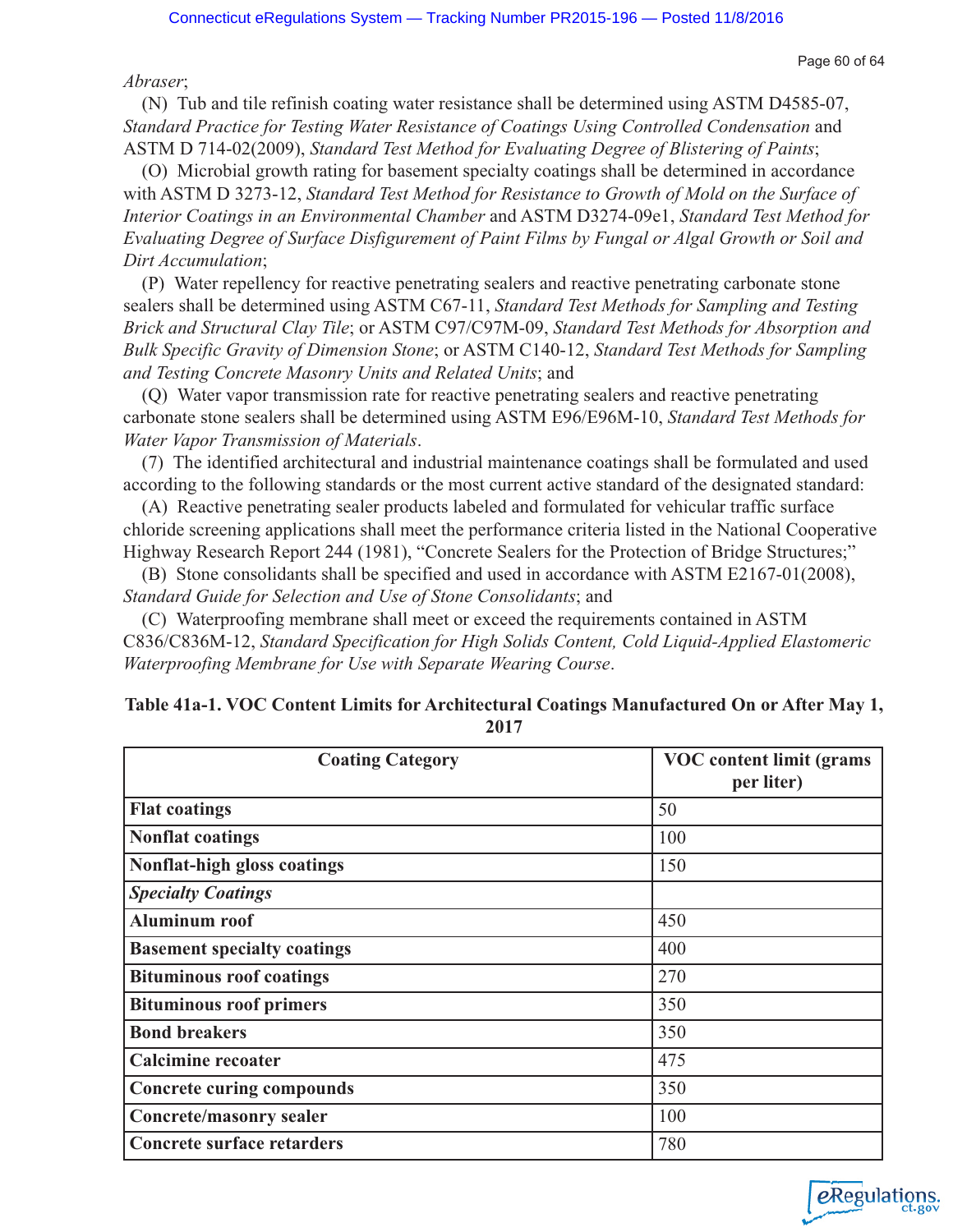Page 61 of 64

| <b>Coating Category</b>                             | <b>VOC</b> content limit (grams |
|-----------------------------------------------------|---------------------------------|
|                                                     | per liter)<br>450               |
| Conjugated oil varnish<br><b>Conversion varnish</b> | 725                             |
|                                                     |                                 |
| <b>Driveway sealers</b>                             | 50                              |
| Dry fog coatings                                    | 150                             |
| <b>Faux finishing coatings</b>                      | 350                             |
| Fire resistive coatings                             | 350                             |
| <b>Floor coatings</b>                               | 100                             |
| Form-release compounds                              | 250                             |
| Graphic arts coatings (sign paints)                 | 500                             |
| <b>High temperature coatings</b>                    | 420                             |
| <b>Impacted immersion coatings</b>                  | 780                             |
| <b>Industrial maintenance coatings</b>              | 250                             |
| Low solids coatings                                 | 120                             |
| <b>Magnesite cement coatings</b>                    | 450                             |
| <b>Mastic texture coatings</b>                      | 100                             |
| <b>Metallic pigmented coatings</b>                  | 500                             |
| <b>Multi-color coatings</b>                         | 250                             |
| <b>Nuclear coatings</b>                             | 450                             |
| <b>Pre-treatment wash primers</b>                   | 420                             |
| Primers, sealers and undercoaters                   | 100                             |
| <b>Reactive penetrating sealer</b>                  | 350                             |
| Reactive penetrating carbonate stone sealer         | 500                             |
| <b>Recycled coatings</b>                            | 250                             |
| <b>Roof coatings</b>                                | 250                             |
| <b>Rust preventive coatings</b>                     | 250                             |
| <b>Shellacs</b>                                     |                                 |
| Clear                                               | 730                             |
| Opaque                                              | 550                             |
| Specialty primers, sealers and undercoaters         | 100                             |
| <b>Stains</b>                                       | 250                             |
| <b>Stone consolidant</b>                            | 450                             |
| <b>Swimming pool coatings</b>                       | 340                             |
| Thermoplastic rubber coatings and mastics           | 550                             |
| <b>Traffic marking coatings</b>                     | 100                             |
| Tub and tile refinish                               | 420                             |
| <b>Waterproofing membranes</b>                      | 250                             |
| <b>Wood coatings</b>                                | 275                             |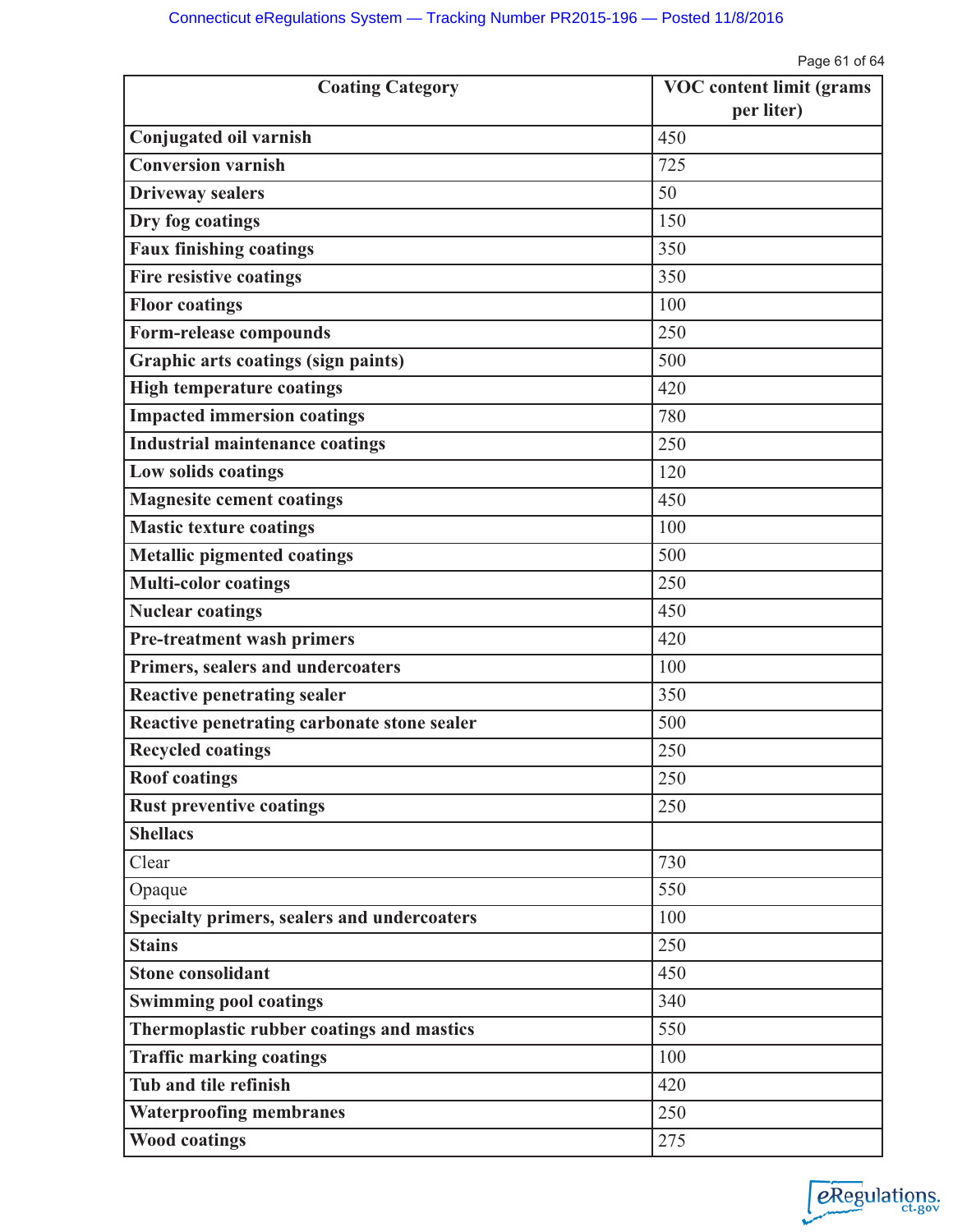Page 62 of 64

| <b>Coating Category</b>   | VOC content limit (grams)<br>per liter) |
|---------------------------|-----------------------------------------|
| <b>Wood preservatives</b> | 350                                     |
| <b>Zinc-rich primer</b>   | 340                                     |

Sec. 4. Section 22a-174-1(71) of the Regulations of Connecticut State Agencies is amended as follows:

(71) "Minor source baseline date" means June 7, 1988 for particulate matter, August 24, 2014 for fine particulate matter (PM2.5), December 17, 1984 for sulfur dioxide and June 7, 1988 for nitrogen dioxide.

Sec. 5. Section  $22a-174-3a(k)(1)$  of the Regulations of Connecticut State Agencies is amended as follows:

(1) The provisions of this subsection shall apply to the owner or operator of any new:

(A) Major stationary source for each air pollutant emitted at a level equal to or greater than the threshold designated in Table  $3a(k)-1$  of this subsection from such new major stationary source located in an attainment area or unclassified area for such pollutant;

(B) Stationary source for greenhouse gases, if the source emits, or has the potential to emit, equal to or greater than 100,000 tons per year of  $CO<sub>2</sub>e$  and one hundred (100) tons per year of greenhouse gases; or

(C) Major stationary source:

(i) For each air pollutant emitted at a level equal to or greater than the threshold designated in Table 3a(k)-1 of this subsection from such new major stationary source located in an attainment area or unclassified area for such pollutant, and

(ii) For greenhouse gases, if the source emits, or has the potential to emit, equal to or greater than 75,000 tons per year of  $CO<sub>2</sub>e$ .

(D) For the purposes of this subsection, a major stationary source of NOx or VOC located in an ozone attainment or unclassifiable area and not located in the Ozone Transport Region shall be treated as a major stationary source of ozone.

Sec 6. Section 22a-174-20(s)(7)(A) of the Regulations of Connecticut State Agencies is amended as follows:

(A) The requirements of this subsection shall not apply to any of the following activities, and the VOC emissions resulting from the following activities shall not be included in determinations pursuant to subdivisions (2) and (7)(G) of this subsection:

(i) Coating and cleaning subject to one of the following subsections of this section: (*l*) through (r) and (hh) through (kk),

(ii) Coating applied in an automotive refinishing operation and related cleaning,

(iii) Coating and associated surface preparation and cleanup subject to [section] sections 22a-174- 41 and 22a-174-41a of the Regulations of Connecticut State Agencies,

(iv) Coating applied to test materials, test panels and coupons in research and development,

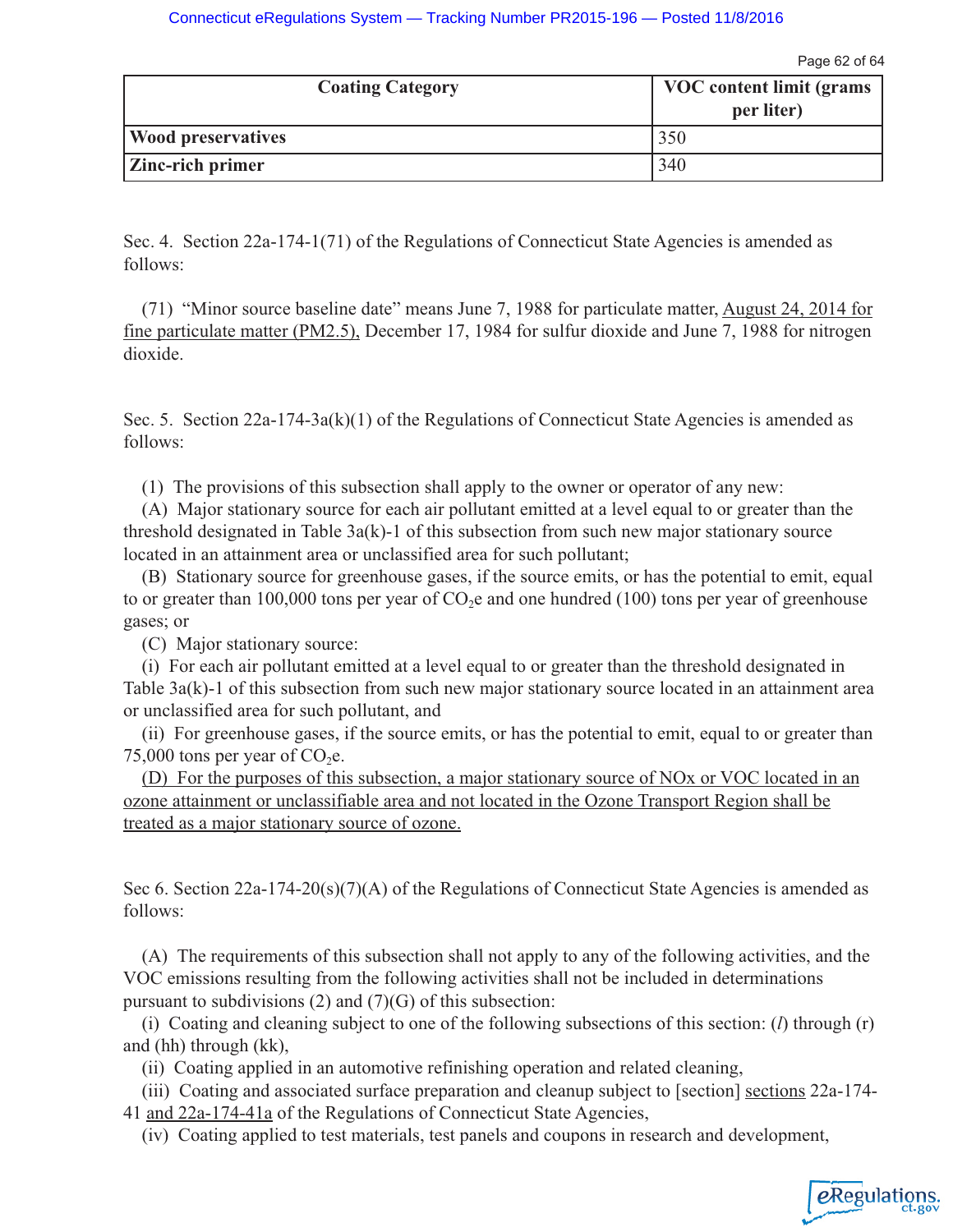Page 63 of 64

quality control or performance testing,

(v) Coating applied in a shipbuilding and repair operation, provided that the operation is subject to 40 CFR 63 Subpart II,

(vi) Coating applied to space vehicles and related cleaning,

(vii) Coating applied to antique aerospace vehicles and related cleaning,

(viii) Coating applied with a hand-held aerosol can,

(ix) Adhesive, sealant, adhesive primer or sealant primer regulated by section 22a-174-44 of the Regulations of Connecticut State Agencies,

(x) Quality control or inspection dyes applied to metal parts,

(xi) Use of coatings containing VOC at concentrations less than 1.0 percent by weight,

(xii) Use of cleaning solvents containing VOC at concentrations less than 5.0 percent by weight, or

(xiii) Maintenance coating and related cleaning of fixtures, equipment and components that are not products manufactured by the facility or products coated on a contract basis.

Sec 7. Section 22a-174-20(kk)(3)(A) of the Regulations of Connecticut State Agencies is amended as follows:

(A) The requirements of this subsection shall not apply to any of the following activities, and the VOC emissions resulting from the following activities shall not be included in determinations pursuant to subdivision  $(2)$  or  $(4)(E)$  of this subsection:

(i) Coating and cleaning subject to one of the following subsections of this section:

(l) through (s) and (hh) through (jj),

(ii) Coating and associated surface preparation and cleanup subject to [section] sections 22a-174- 41 and 22a-174-41a of the Regulations of Connecticut State Agencies,

(iii) Coating applied with a hand-held aerosol can,

(iv) Application of adhesive, sealant, adhesive primer or sealant primer regulated by section 22a-174-44 of the Regulations of Connecticut State Agencies,

(v) Coating applied to test materials, test panels and coupons in research and development, quality control or performance testing,

(vi) Use of coatings containing VOC at concentrations less than 1.0 percent by weight, or

(vii) Use of cleaning solvents containing VOC at concentrations less than 5.0 percent by weight.